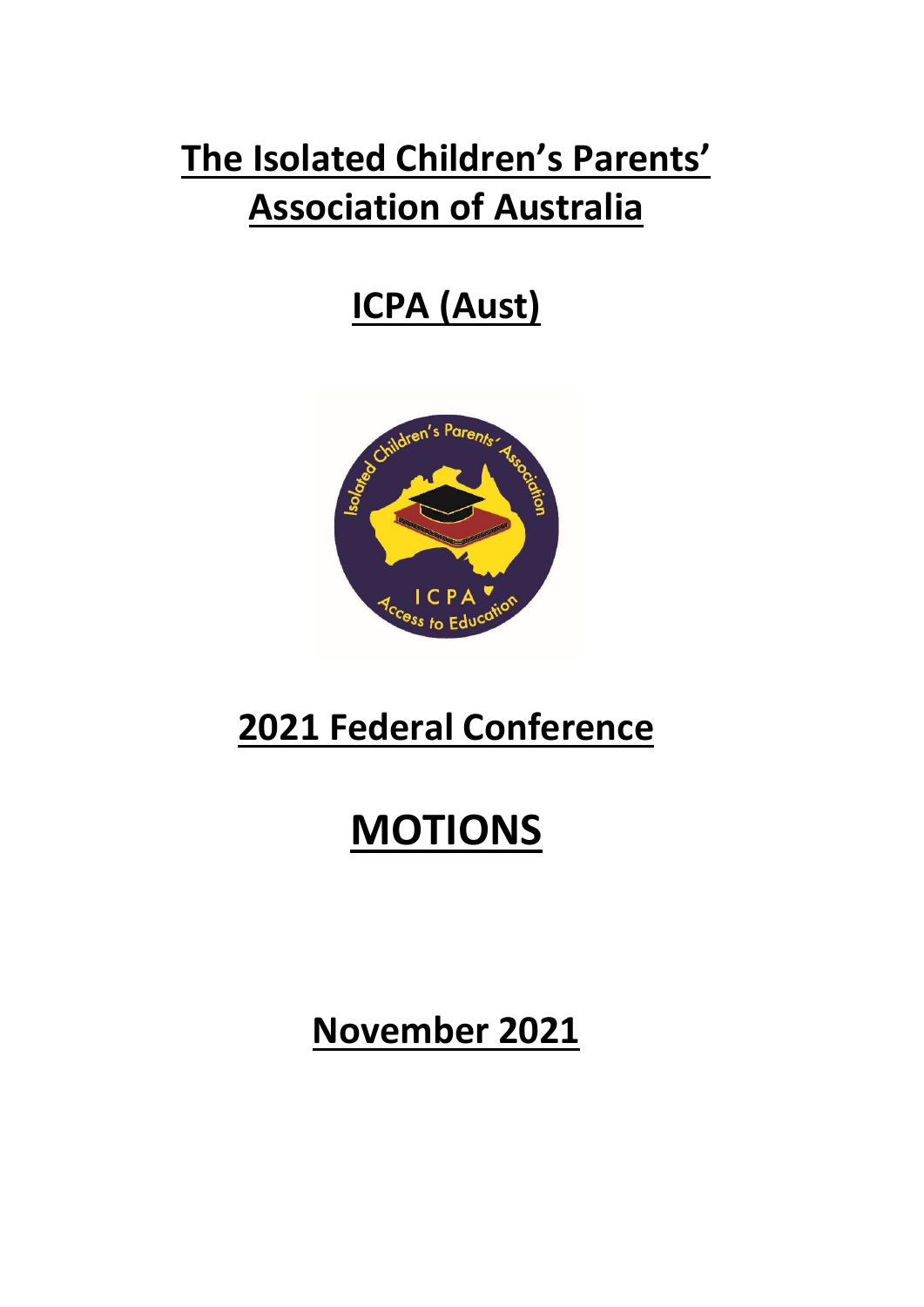#### [www.icpa.com.au](http://www.icpa.com.au/) 1

# **A1. Western Australia State Council (WA) CARRIED**

**BOARDING SCHOOLS/HOSTELS/SECOND HOME**

"That ICPA (Aust) continues to lobby the Minister for Education, Minister for Decentralisation and Regional Education and the Minister for Families and Social Services for an increase to the Assistance for Isolated Children (AIC) Basic Boarding Allowance, to help alleviate financial pressures incurred as a result of increased fees by boarding schools and hostels."

### **Explanation:**

WA members have had a severe reduction in the State allowance Boarding Away from Home Allowance (BAHA) and any increases to the AIC in line with the Consumer Prices Index (CPI) is being eroded by the continued increase to boarding fees.

An increase in the AIC Basic Boarding Allowance would relieve some of the financial burden placed on families to pay for their children's education.

WA State Council would like to thank Federal Council for their continued work lobbying the Federal Government for an increase to the Basic Boarding Allowance.

### **A2. Western Australia State Council (WA) CARRIED**

"That ICPA (Aust) lobby the Federal Government to review the AIC Policy and Guidelines to allow rural and remote students who are accepted into specialised programs not offered at their local school, and who need to board away from home, to be eligible for the AIC."

#### **Explanation:**

There are examples where rural and remote students need to board away from home to access gifted and talented programs or a language other than English (LOTE). These students do not qualify for AIC due to the proximity of a government high school even though it does not offer these specialised programs.

The recent COVID-19 pandemic has highlighted the importance and advantage of face-to-face teaching across all educational programs.

### **A3. Wentworth Branch (NSW) CARRIED**

"That ICPA (Aust) requests the Federal Government and relevant Departments to separate Assistance for Isolated Children (AIC) into two categories – Assistance for Isolated Children (AIC) and Assistance for Geographically Isolated Children (AGIC)."

### **Explanation:**

For many years ICPA have been campaigning for an increase to the AIC in line with the astronomical increases associated with the need to send students to boarding school. Unfortunately, a sympathetic ear is offered but not much else.

Part of the uphill battle we face is that whilst we are all acutely aware that rural student numbers continue to fall the number of students accessing AIC continues to increase. So, when we ask for an increase to AIC to match boarding fees it actually means a significantly larger increase in the budget than we would perceive.

We need AGIC to become a completely separate payment so that an increase to this allowance does not represent such a large increase. Those isolated due to medical reason would still be able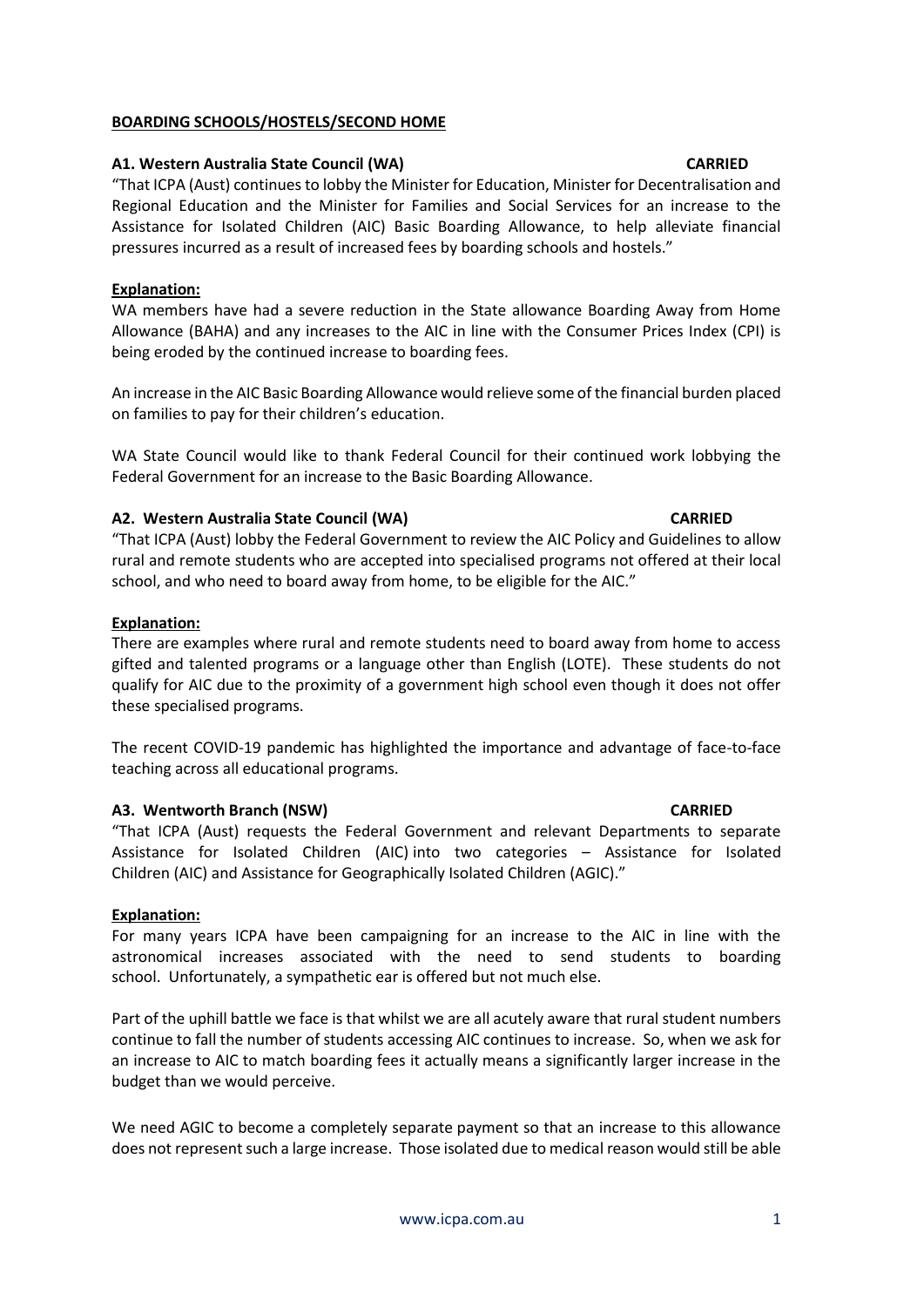to access AIC at the standard rate. A separation of these categories would make it easier for government to justify an increase to AGIC at a lower cost.

# **A4. North West Branch (SA) CARRIED**

"That ICPA (Aust) lobbies relevant Ministers to support the removal of the Fringe Benefits Tax (FBT) for businesses who assist their employees residing in geographically isolated areas, by providing financial assistance to enable their children to attend boarding school."

# **Explanation:**

Currently many businesses across remote Australia are faced with the financial challenge of helping to fund the education of employee's children. Financial assistance is essential to support families employed in remote areas of Australia as they are unable to afford the exorbitant expenses of sending their children to board for secondary schooling. Families who have no choice but to leave their homes and place of employment to continue their child's education, simply because they cannot afford the costs of boarding, leaves employers with a hard to fill gap in the remote workplace. These remote and rural workplaces struggle to fill vacancies.

Businesses able to provide financial assistance for boarding and secondary school retain their valuable employees. However, it is these businesses able to offer financial aid that are struck with the added costs of paying Fringe Benefits Tax on the assistance provided. For example, a business who offers to cover 50% of a boarding school fee that totals \$50 000, will pay \$22 170 in tax on top of the \$25 000 of assistance. A total cost of \$47 170 to that employer, almost doubling the costs of their financial support. A significant deterrent for any business thinking of offering assistance.

It is most likely that more employers would be able to offer financial assistance to their employees if the FBT was removed. This would help stabilise a rural workforce and keep valuable families in rural and remote Australia.

### **A5. Hay Branch (NSW) CARRIED**

"That ICPA (Aust) continue to lobby the Australian government with its 'No borders for boarders' campaign for rural and remote students."

### **Explanation**

There needs to be a special exemption for all rural and remote students to cross any state border enabling them to travel to and from their homes to their respective boarding schools via their most direct route. This is to ensure students are returned home and back to school safely should there be another occurrence causing state border closures such as the 2020 Covid-19 pandemic.

# **A6. Western Australia State Council (WA) CARRIED**

"That ICPA (Aust) lobbies the relevant ministers to grant, due to COVID-19, the same level of travel exemption to geographically isolated children who attend interstate educational boarding facilities as those persons considered essential workers, and allow the children permission to quarantine at home."

# **Explanation:**

Throughout COVID-19 we have witnessed an ad hoc approach to the treatment of children who attend educational boarding facilities interstate. There has been a great deal of anxiety caused to both parents and children with the inconsistent approach as each state has applied its own set of rules.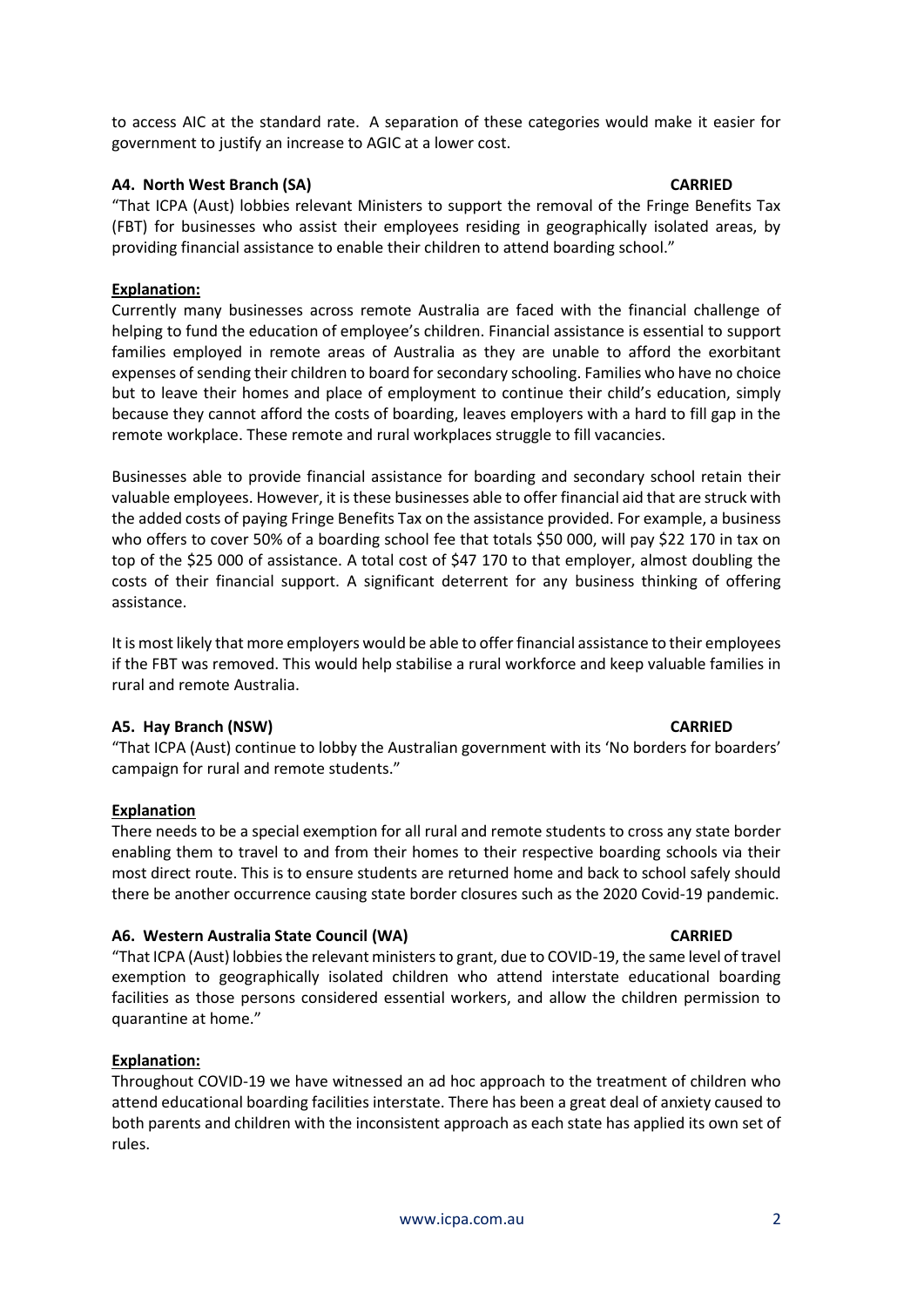It is unacceptable that children have been unable to return home for weeks, have had to endure periods of self-isolation away from family and have had their education impacted. By the very nature of their geographical location, many students are already 'self-isolating' when they are at their principal place of residence.

# **A7. Western Australia State Council (WA) CARRIED**

"That ICPA (Aust) works with the relevant departments to encourage detailed and cohesive understanding and application of the Australian Health Protection Principal Committee (AHPPC) guidelines to avoid future confusion and misinterpretation which impacts geographically isolated boarding students."

# **Explanation:**

The AHPPC guidelines introduced as a result of the COVID-19 pandemic have caused a great deal of confusion and anxiety to both students and parents in their application. The broad nature of the guidelines has been interpreted and applied differently by boarding school facilities. Some are applied differently even within separate boarding houses on the same school grounds.

Parents are also experiencing the AHPPC guidelines being applied differently to their children simply because they attend separate schools where each schools' interpretation of the guidelines differed.

# **S1. Western Australia State Council (WA) CARRIED**

"That ICPA (Aust) investigates the impact the Federal governments new 'Direct Measure of Income' funding model has on geographically isolated students who attend boarding schools."

## **Explanation:**

From 2020, the Direct Measure of Income (DMI) of capacity to contribute (CTC) replaced the previous area-based socio-economic status (SES) score measure to determine the capacity to contribute (CTC) for most non-government schools. The new direct measure will apply to all schools by 2022.

A CTC score is a measure of a non-government school community's capacity to contribute to the ongoing costs of running the school. A school's CTC percentage affects the amount of base recurrent funding the school attracts from the Commonwealth Government under the *Australian Education Act 2013* (the Act).

For most non-government schools, their government funding primarily depends on how much their per-student base funding is discounted.

The discount is determined by the school's SES score. Schools with well-off parents have higher SES scores and received lower base funding per student; schools with less-well-off parents have lower SES scores and receive more. The average SES score is 100, and 97% of scores fall between 85 and 125.

SES scores were calculated every five years using census data about the average income, education and occupation level in the area where each family lives.

The DMI is based on the median income of parents or guardians at the school (that is, the family income that sits in the middle of the range of incomes at a school). The median family income is translated into a DMI score by comparing the median family income of a school against the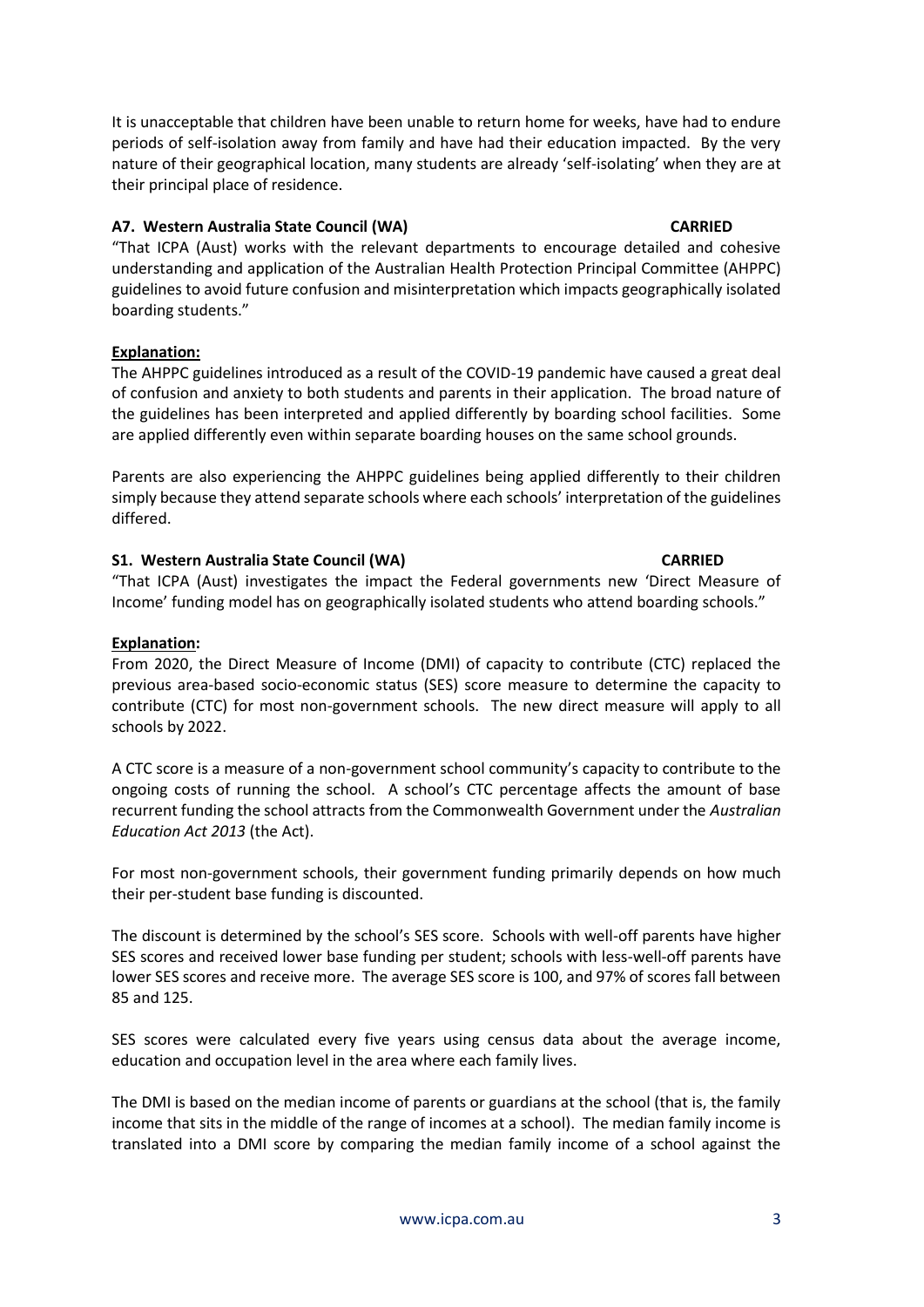median family income of other non-government schools. The data are standardised to a mean of 103 and a standard deviation of 13, weighted by enrolments.

The DMI uses parent and guardian names and addresses linked to data within the [Multi Agency](https://www.abs.gov.au/websitedbs/d3310114.nsf/home/statistical+data+integration+-+madip)  [Data Integration Project \(MADIP\).](https://www.abs.gov.au/websitedbs/d3310114.nsf/home/statistical+data+integration+-+madip) There is an 18-month delay in the availability of income data through MADIP. Parent and guardian names and addresses provided in 2018 were linked to 2015- 16 MADIP data. Parent and guardian names and addresses provided in 2019 were linked to 2016- 17 MADIP data.

Adjusted taxable income (ATI) is used to calculate the median income of the parents and guardians of a school community. The use of ATI is supported by stakeholders and is consistent with other government policy for payments such as Family Tax Benefits and the Child Care Subsidy.

Additional data (such as concessional Australian Government financial benefits, Pay As You Go (PAYG) and spouse reported income data) are used to improve the accuracy of the measure by improving the coverage of data and capturing low income earners and others not included in taxation records.

As a result of using the Direct Measure of Income parameters many schools throughout the whole of Australia will receive a cut to their funding, this is a major concern for boarding families. Many schools will see their funding reduced anywhere from \$1,000,000 to \$4,000,000 per annum, equating to \$3,000 plus per student. Members are concerned that a greater increase to school fees will be levied upon families to bridge the gap as a result of the reduction in funding from the Government. The cost of boarding is already increasing an at alarming rate and certainly in advance of CPI, without further additional charges being incurred.

Unlike our city counterparts geographically isolated students who need to board away from home have fewer choices with regards to the school they attend; they are limited to those schools that have boarding facilities. Some States have Government Residential Colleges however, due to the tyranny of distance and logistics it is often impractical to attend these facilities.

For example: Families in the WA Pilbara region, the closest Residential College is in Geraldton some 1254km away. To fly there requires a flight south to Perth and then another back north to Geraldton. There is no Residential College in Perth, so the only option is private boarding.

The proportion of boarding families in schools is often such a minority so will have little impact on the DMI, but families could be forced to pay more in order to access an equitable education.

### **S2. Southern Downs Branch (Qld) CARRIED**

"That ICPA (Aust) sincerely thanks the former Federal Minister for Decentralisation and Regional Education the Honourable Andrew Gee, and the current Minister for Regionalisation, Regional Communication and Regional Education the Hon Bridget McKenzie for their help in advocating on behalf of all geographically isolated students during the COVID-19 lockdowns and their engagement during the "no borders for boarders" campaign."

### **Explanation:**

Our branch is located on the QLD/NSW border, and we saw first-hand the enormous impact that many of the decisions regarding border closures and travel restrictions were having on our boarding and University students. It was an incredibly stressful time for many students and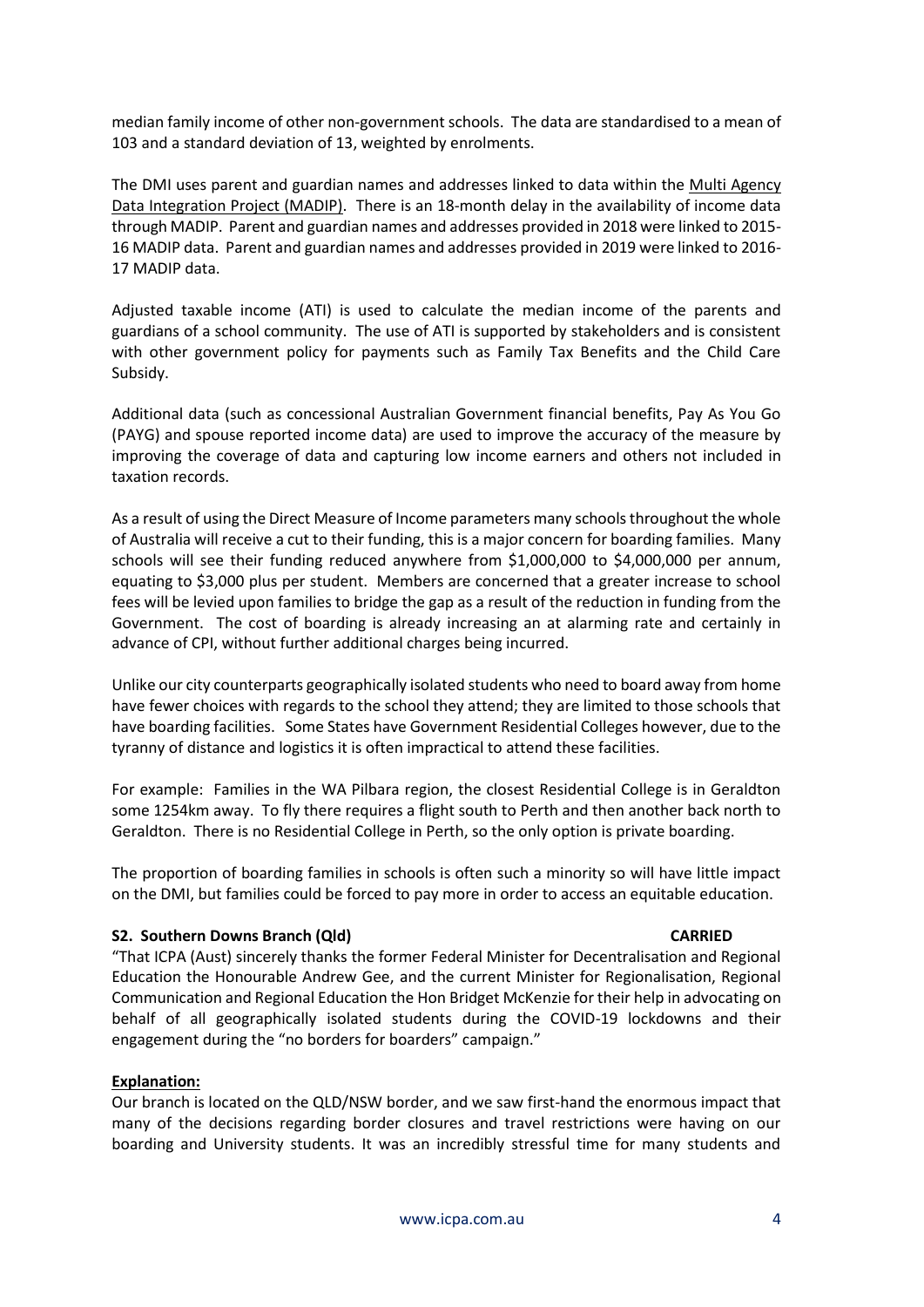families. We understand Minister Gee worked hard in seeking exemptions for these students and would like to extend a vote of thanks to him.

# **F1: New South Wales State Council (NSW) CARRIED**

"That ICPA (Aust) work with the Minister for Regionalisation, Regional Communication and Regional Education, to request the respective State Governments implement in an expeditious manner, a clear and consistent pathway for the Right of Appeals process under the current National Code for Boarding School Students."

# **Explanation:**

The National Code for Boarding School Students that was endorsed by National Cabinet on 17 September 2021, was warmly welcomed by ICPA-NSW. We thank Federal Council and all State Councils for the work that was done in this space to achieve national recognition.

Despite the National Code being agreed to by all State Governments, the issue of different rules between the States, followed closely by, no right of appeal and no specific contact person within the health departments, remains a serious issue for members. The Code clearly states a right of appeal process must be in place, however, on countless occasions ICPA-NSW have not been able to ascertain a direct contact in QLD, SA, VIC or ACT.

Whilst some states have implemented a recognition of boarding students, it appears to be a 'tick box' recognition that lacks consistency. A designated contact and appeals process as directed in the National Code, needs to be provided as a priority by relevant State Health Authorities.

### **COMMUNICATIONS**

## **A8. Mount Isa Branch of the Air (Qld) CARRIED**

"That ICPA (Aust) continue to advocate to government and telecommunications providers to ensure that communications services for the purpose of education in geographically isolated areas are maintained, expanded and do not diminish."

### **Explanation:**

We thank the ICPA Federal Council and State Councils for continuously raising concerns regarding communication services in rural and remote areas for the purpose of education and student safety wherever possible as well as participating in numerous stakeholder groups, consultations and placing submissions.

Technology changes at a rapid pace and sometimes new developments in communications have consequences for families needing to educate their children in geographic isolation. Our families risk being "left behind" as the communication gap widens when impacts of communications advances do not consider the effect on regional, rural and remote families and services can be lessened or compromised, sometimes unintentionally.

A few examples which have occurred in recent times-

- Mobile coverage transitioning from 3G to 4G 4G coverage appears to have a smaller footprint of coverage than 3G and many customers in rural/remote areas will be required to transition to new equipment and infrastructure at their own cost in order to use the service, communications are also moving towards 5G, will this be even less coverage for these families?
- Alternative Voice Service Trials (AVST) to hopefully identify new technologies which might effectively replace struggling systems such as High Capacity Radio Concentrator (HCRC) phone services, but unfortunately, the trial has been heavily Voice over Internet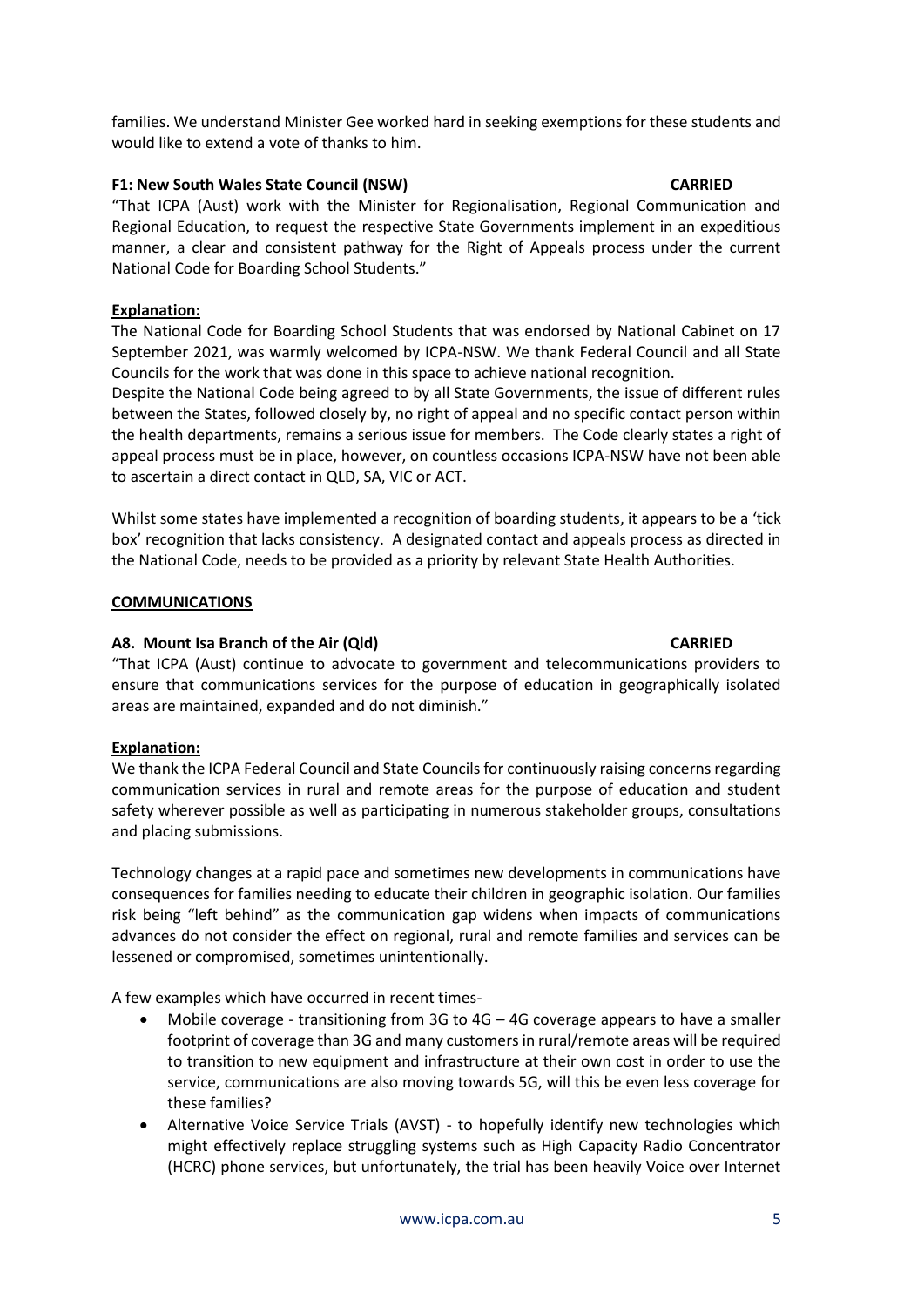Protocol (VoIP) heavy and at this time doesn't appear to have solutions to offer as a second source of communication for geographically isolated families other than relying on internet service for both data and voice purposes.

• Changes around Band Spectrum regarding Free to Air TV and also 850/900 MHz Auction Allocation Limits which may impact on free to air television channels/content available as well as quality of mobile coverage and expansion of mobile services in rural and remote areas.

We appreciate ICPA (Aust) keeping abreast of these and other developments and ask that they continue their strong advocacy wherever possible to ensure that communication services are not lessened in the bush as a result of new programs/technologies being rolled out.

### *Internet Access*

### **A9. Western Downs Branch (Qld) CARRIED**

"That ICPA (Aust) continue working closely with stakeholders to ensure that Sky Muster Plus continues to cater for and be further enhanced to support all geographically isolated students and their needs."

# **Explanation:**

Western Downs Branch would like to pass on our gratitude and thanks to the Minister for Communications, The Minister for Regional Communications, NBN, BIRRR and ICPA Australia for the implementation of the Sky Muster Plus product. The Sky Muster Plus product is a game changer for geographically isolated students, including but not limited to, Small school, University, TAFE, Early Childhood and Boarding students who previously did not qualify for an Education Port. The unlimited data included in this product means students can study and learn without jeopardising their households' monthly data allowance.

# **A10. Katherine Branch (NT) CARRIED**

"That ICPA (Aust) continue to request the Minister for Communications ensure all geographically isolated students have adequate internet access with regard to speed, quality, capabilities and cost of the service."

### **Explanation:**

We acknowledge and thank ICPA (Aust) and the Better Internet for Rural, Regional and Remote Australia for their continuous and effective lobbying of the Federal Government, Telstra,  $nbn^{TM}$ and other providers on internet issues in the bush. In particular, the negotiations with nbn<sup>TM</sup> to provide dedicated ports for education an important breakthrough. The prioritisation of installations required for education is paramount. Many students, however, such as tertiary and training students, students of small rural schools and boarding students' home on "holidays". These families are required to use their business/family internet for education. Also, the NT is in flux with regard to internet provision for distance education and so some families are also using their own internet for that.

While expected data speeds, plan sizes and service reliability are continually improving, our members have concerns about the data allocations in plans being heavily loaded towards unreasonable off-peak times. The Mb/\$ continues to fall extremely short of those available to our urban counterparts, thus ensuring maintenance of the internet divide between regional and urban areas.

### **A11. Alice Springs Branch (NT) CARRIED**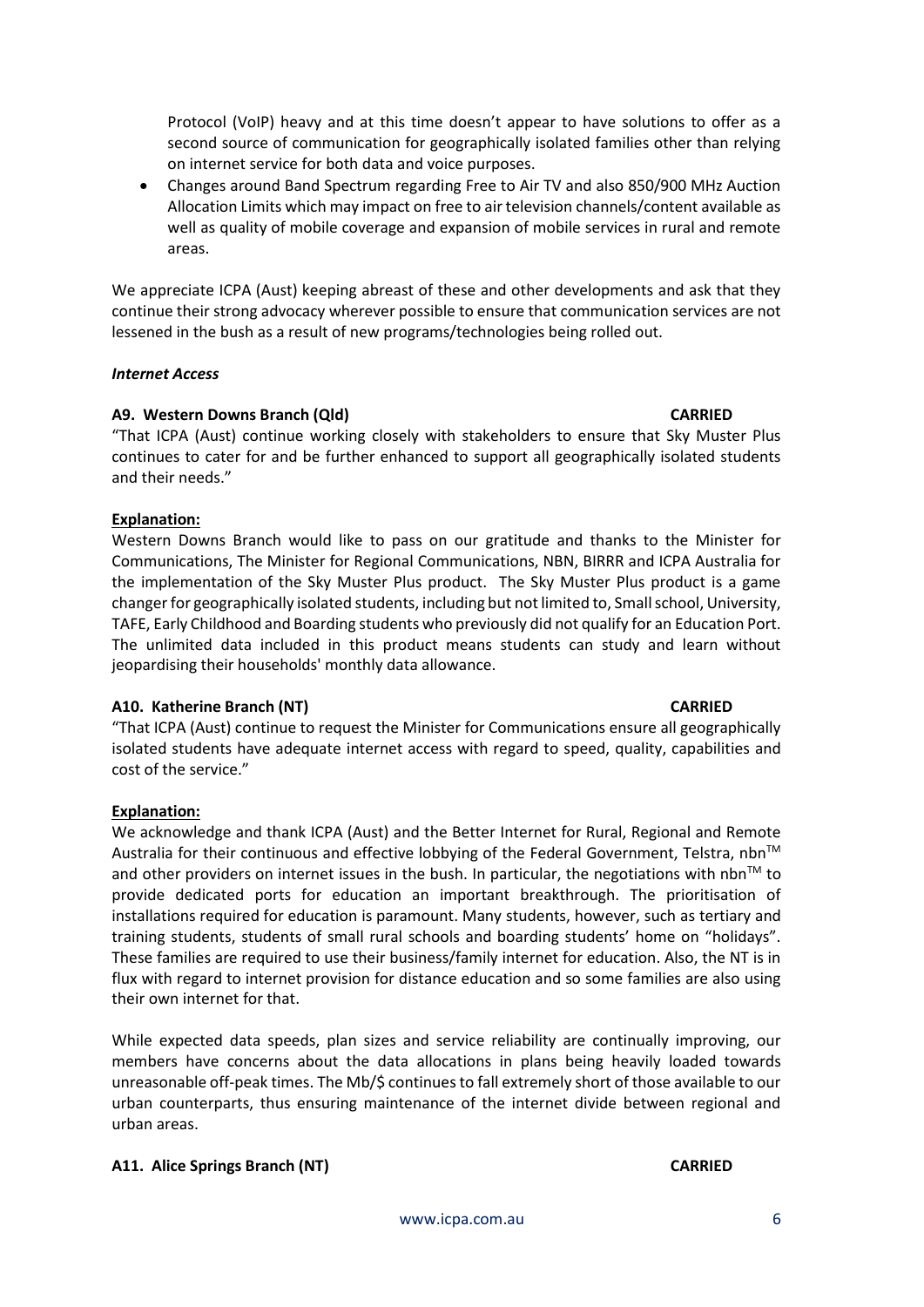"The ICPA (Aust) lobbies the relevant Ministers and Departments to ensure that internet costs for working, traveling families of geographically isolated children enrolled in distance education have access to subsidised transportable satellite internet and all associated costs involved with purchasing these kits are also subsidised."

# **Explanation**:

Put simply there is currently minimal kits and internet plans available in Australia for families who frequently travel and move due to work commitments. The kits that are available at present which are only ONE cost in excess of \$18,000 and internet plans start from \$300 per month.

# **A12. Alice Springs Branch (NT) CARRIED**

"That ICPA (Aust) advocates to satellite internet providers to develop an affordable product that traveling families can access for the delivery of education."

# **Explanation**:

Currently for traveling, working families there is only one satellite internet company that caters for frequently moving teams and as this is the only company, they can and do charge through the roof as there are no other options or competition in Australia at present.

# **A13. Alice Springs Branch (NT) CARRIED**

"That ICPA (Aust) lobbies the Australian communications and media authority (ACMA), the Minister for Communications, Cyber Safety and the Arts and other relevant political figures to work proactively with companies attempting to bring universal broadband internet to Australia, including satellite-based internet like Starlink."

# **Explanation**:

Education in remote Australia relies more and more on fast, reliable internet connections with large download limits. Internet requirements are only expected to increase. In particular, download requirements are increasing because more and more video content is needed for research and class delivery. Sky Muster has generous exceptions on data usage, but those exceptions don't extend to most video content. Universally-accessible fast internet with large download limits could be available in Australia within 2 years. This would be especially welcome to families who move around in remote areas, for whom there is no current affordable or practical solution for internet provision.

SpaceX' Starlink system is the most advanced and promising universal broadband internet system. It is currently in beta in southern Australia (below 32 degrees latitude). It provides 50-150 Mbit/sec connection with a latency of 20-40 milliseconds for \$139/month. Downloads are currently unlimited. The connection equipment costs \$809 including delivery and in most cases can be installed by the end user. Additionally, Starlink could be used for 4G and 5G small cell backhaul, allowing cheaper expansion and upgrade of mobile phone networks into remote areas.

The Starlink beta is expected to expand to more of Australia by the end of 2021. Speeds are expected to increase (possibly upward of 300Mbit/sec) and latency is expected to decrease. Currently the service is only available at a fixed address, but this restriction is expected to be lifted in 2022.

The ACMA has given approval for SpaceX to operate in low and remote density areas until 2025. However, some sites for earth stations are only licenced until 29 October 2021.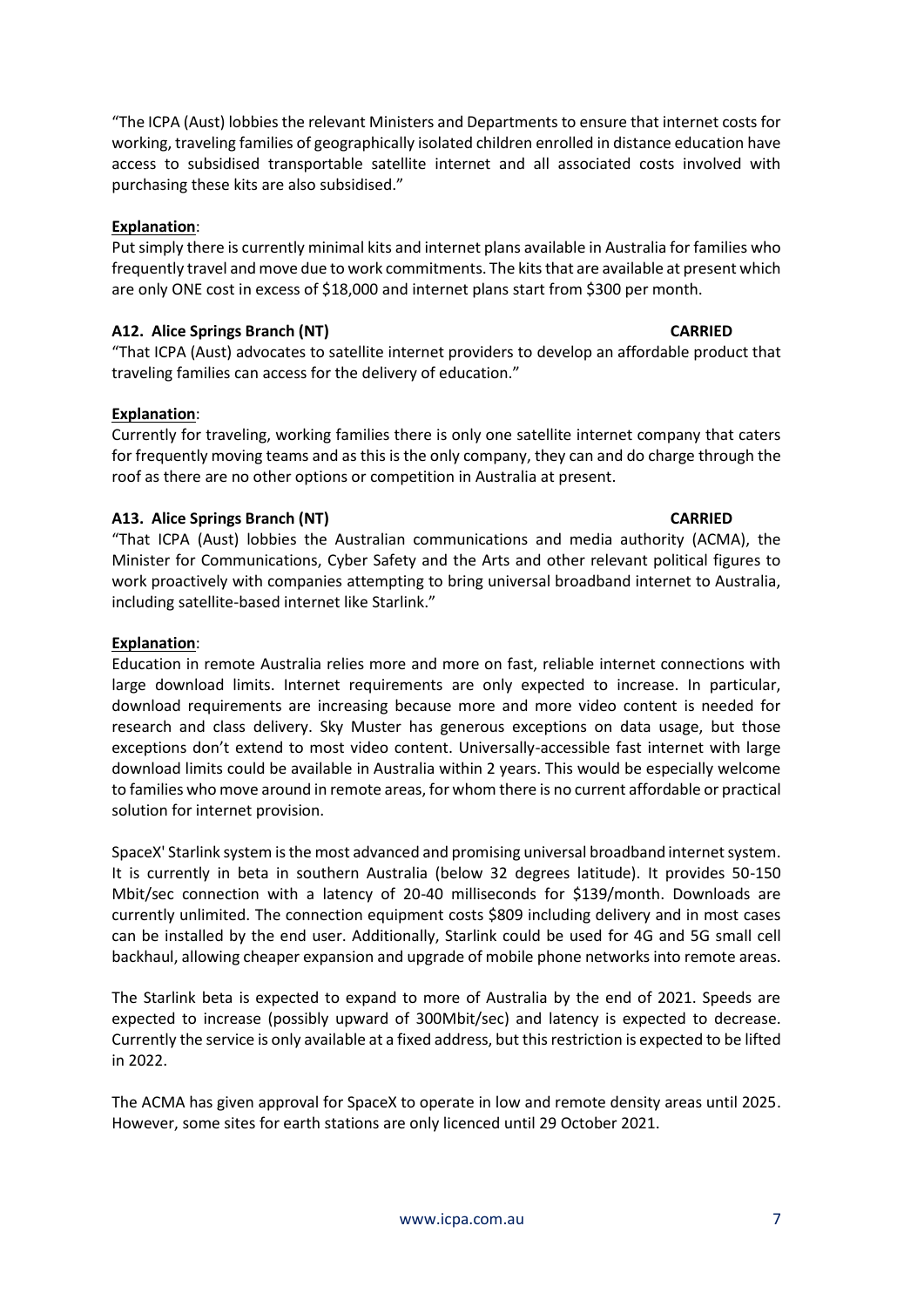In the ACMA's spectrum management consultation paper, April 2020, they state: "Under current law, specific allocation processes depend on ACMA and, in some cases, Ministerial decisions made during the planning and allocation stages, and reflect other relevant government policy considerations about planning priorities. Information from incumbent and prospective spectrum users about the demand for access to specific bands and the timing of any possible allocation will also provide important input to allocation decisions." The ACMA periodically consults stakeholders on upcoming decisions. It would be great if the ICPA (Aust) could monitor and submit papers into these discussions on behalf of ICPA member families in their quest for affordable and adequate internet[.](https://www.acma.gov.au/have-your-say) <https://www.acma.gov.au/have-your-say> Keeping the perspective of remote families in the ears of politicians and ministers on these matters is also important.

# **A14. Western Australia State Council (WA) CARRIED**

"That ICPA (Aust) seek an assurance from nbn that the installation of a Sky Muster service and its hardware will continue at no cost to rural and remote student households, to ensure affordable access to education for rural and remote students."

# **Explanation:**

Currently all equipment and a standard installation are provided free-of-charge to consumers and is covered by the nbn. Should this situation change in the future there is concern as to what nbn will have in place with regard to geographically isolated distance education students accessing education at an affordable cost to parents.

As a result of COVID-19 and online learning from home, a great number of members have installed a Sky Muster service. There are however members who are yet to change over; for some, it is a lack of knowledge of what Sky Muster services offer, or the cost of breaking existing contracts and for others it is due to students not yet commencing distance education and therefore parents seeing little need for large data allowances.

We want to ensure that the future uptake of a Sky Muster service is affordable for parents of rural and remote students.

WA State Council would like to thank Federal Council for their continuous effort to bring reliable and affordable internet connectivity to rural, remote and regional families.

### **A15. Western Australia State Council (WA) CARRIED**

"That ICPA (Aust) lobbies nbn for all geographically isolated students enrolled via distance education schools to have access to the Sky Muster education port or alternative service."

### **Explanation:**

ICPA (WA) would like to see access to the education port available to all students studying via distance education, with the option for those enrolled in a non-government school program funding their own access.

In WA, only students studying via distance education and enrolled through Schools of the Air (SOTA) or School of Isolated Distance Education (SIDE), qualify for the Sky Muster education port which the WA Education Department funds.

There have been instances where students studying via distance education through private campuses have been told by nbn they do not qualify for the education port and referred onto the state Education Department who have declined access.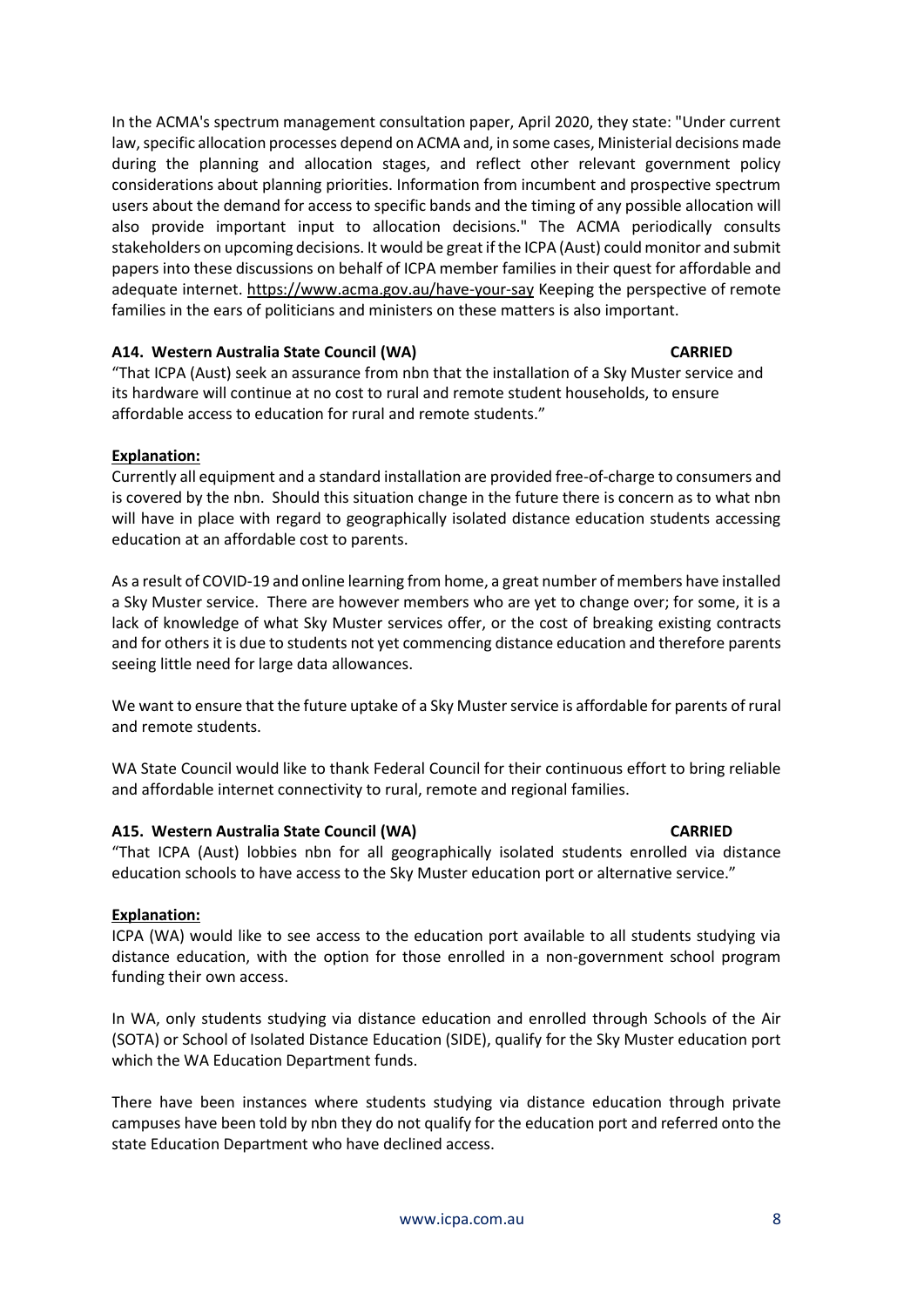# **A16. Western Australia State Council (WA) CARRIED**

"That ICPA (Aust) continue to lobby nbn, relevant Ministers and Departments to ensure that video streaming for educational use is included in future Sky Muster Plus plans for geographically isolated students studying via distance education."

## **Explanation:**

ICPA WA thank providers of the Sky Muster Plus products for providing unmetered content. It is imperative that video streaming, including YouTube, that is actively used by educational establishments, be included in the delivery of education programs for geographically isolated students studying via distance education.

### *Mobile Coverage/Service*

# **A17. Kindon Branch (Qld) CARRIED**

"That ICPA (Aust) lobbies Minister of Communications, Minister for Regional Communications, Minister for Regional Education and relevant bodies for rural and remote schools to continue to be a priority in future Mobile Black Spot Program rounds and that mobile coverage solutions when implemented extend beyond school grounds."

# **Explanation:**

Rural and remote schools right across Australia are the hub for many communities and often the first port of call in many situations. They are the place that people gather to when an emergency happens in a district. Some schools are so isolated that they are the desired place to house defibrillator machines as they are the go-to point during a crisis. While these schools have the task of overseeing such important life saving devices, many do not have the mobile service to ensure adequate medical advice is received in such an emergency.

With minimal or no mobile coverage for areas outside of some schools they find themselves often in situations where motorists come in for help asking to use the school phone which pulls teaching staff away from classrooms to identify and record who is on school property or even on-site Principals in adjacent residences woken at all hours with demands for assistance. To entice and maintain valuable school staff to remote small schools is difficult. It is imperative that they are provided with not only a safe and secure workplace but also for privacy in their home.

Some schools are going to the extraordinary length of purchasing their own mobile booster hardware out of their school or P & C funds to ensure that mobile service is available on the school grounds. However, this privately supplied coverage usually does not extend beyond the school fence. Communities and those travelling past these schools with private signal boosters soon learn that they can access some limited service at the school. In attempting to get connection from the mobile boosters at rural schools, people are entering school grounds in order to make calls. Schools usually require records of who is on school grounds, contact details etc and also ensuring the purpose of being on the grounds is known. Handling extra visitors who merely want to use phone service uses up valuable time for teachers and staff. The interruption to school routine could be minimised if rural schools had more general mobile coverage. The footprint for this coverage needs to extend beyond the school perimeter and sufficient infrastructure needs to be in place to ensure this can happen.

Rural and remote schools need to continue to be considered as priority for mobile coverage under future Mobile Black Spot Program rollouts and ensure that when mobile coverage is installed the coverage reaches outside school grounds.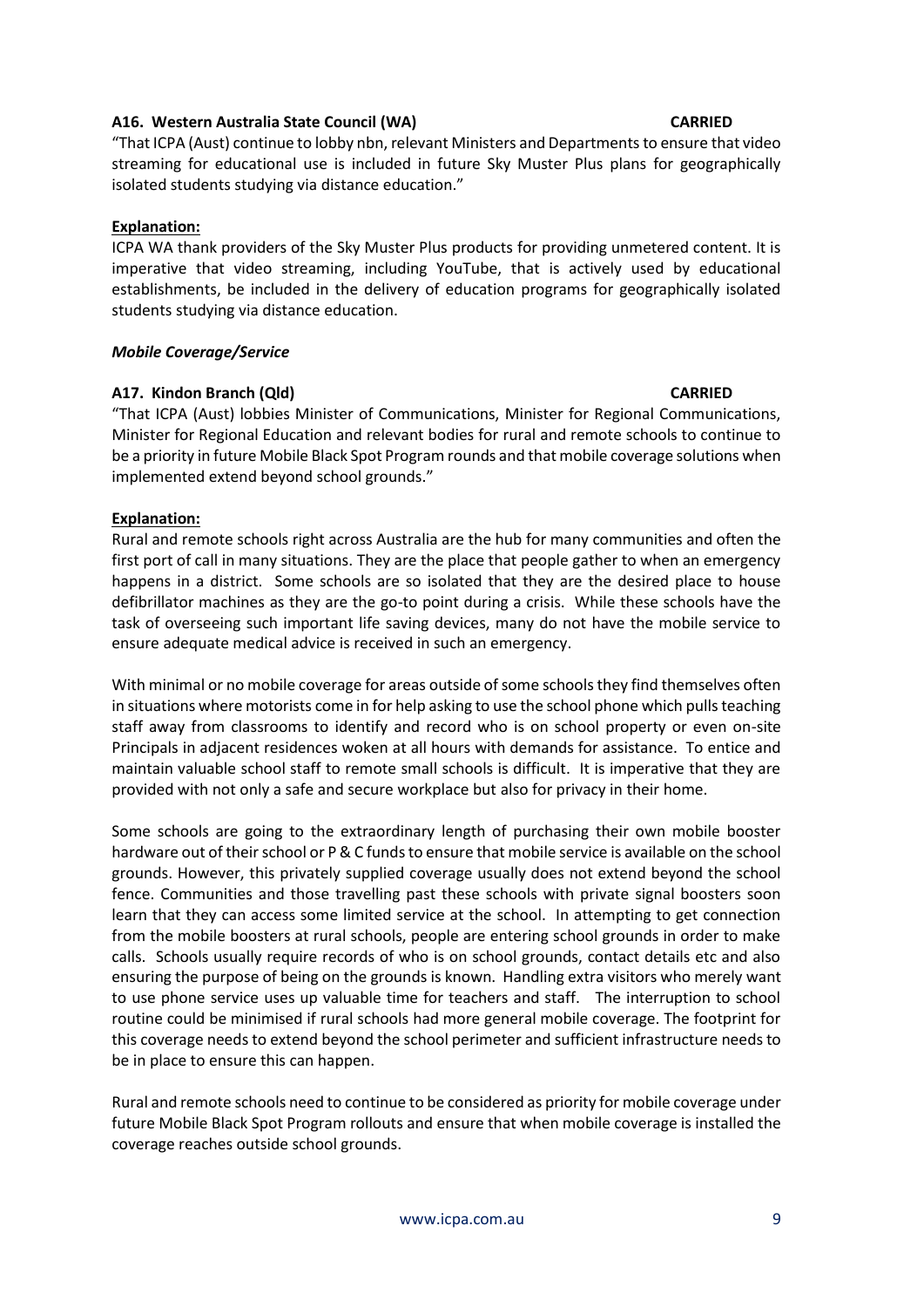### **A18. Western Australia State Council (WA) CARRIED**

"That ICPA (Aust) lobby the Minister for Communications and telecommunication providers, to investigate the reliability and capacity of backup power on mobile towers to ensure a consistent and uninterrupted delivery of educational programs to geographically isolated children and rural and remote schools."

# **Explanation:**

Members continue to report significant issues with the reliability of the backup battery on mobile towers during extended power outages. We request that these concerns are raised when in meetings with telecommunication providers.

When some of our members experience power outages they also lose mobile phone coverage. It has been explained that a number of the battery backups on mobile towers are aging and it only becomes apparent when there are power outages, that these battery backups are failing. The issue of battery back-up failures also applies to local exchanges and so affects the ability to communicate via landline.

The recent cyclone in WA caused a massive amount of damage to properties in the Midwest and surrounding areas. The inability to communicate during times of crisis caused a great deal of additional stress and anxiety.

ICPA (WA) acknowledge that cyclone Seroja was a catastrophic event, however as a society, and particularly in education, we are encouraged to adopt new technologies and methods of learning but events like cyclones highlight our vulnerabilities at locations not only locally but throughout Australia when a system is down. Without a reliable mobile and communications network student learning is being impacted.

### *Telephone*

### **A19. Collarenebri-Mungindi Branch (NSW) CARRIED**

"That ICPA (Aust) ask Telstra to review its customer service and telephone assistance lines to more effectively assist rural and remote students and their families."

### **Explanation:**

The current 13 22 00 line for support is inadequate. After you have punched in all the numbers for account purposes the message tells you a link has been sent to your mobile for you to follow and chat with a Telstra assistant. That rarely happens. You can't ring your local Telstra shop regarding plans or purchasing a new phone or purchasing a SIM, they are unable to help you unless you go into the store and present identification. When Telstra stores are not located locally this is less than helpful to rural and remote customers.

# **A20. Collarenebri-Mungindi Branch (NSW) CARRIED**

"That ICPA (Aust) ask Telstra to urgently expedite the moving of all Telstra call centres to the mainland of Australia, to assist students and their families."

# **Explanation:**

Rural and remote students and their families have experienced problems with the overseas call centres for far too long. All Telstra call centres need to be moved back to Australia urgently, so that they can effectively assist customers need to troubleshoot issues. During COVID these centres operated from within Australia and most customers saw a huge difference in the assistance being received.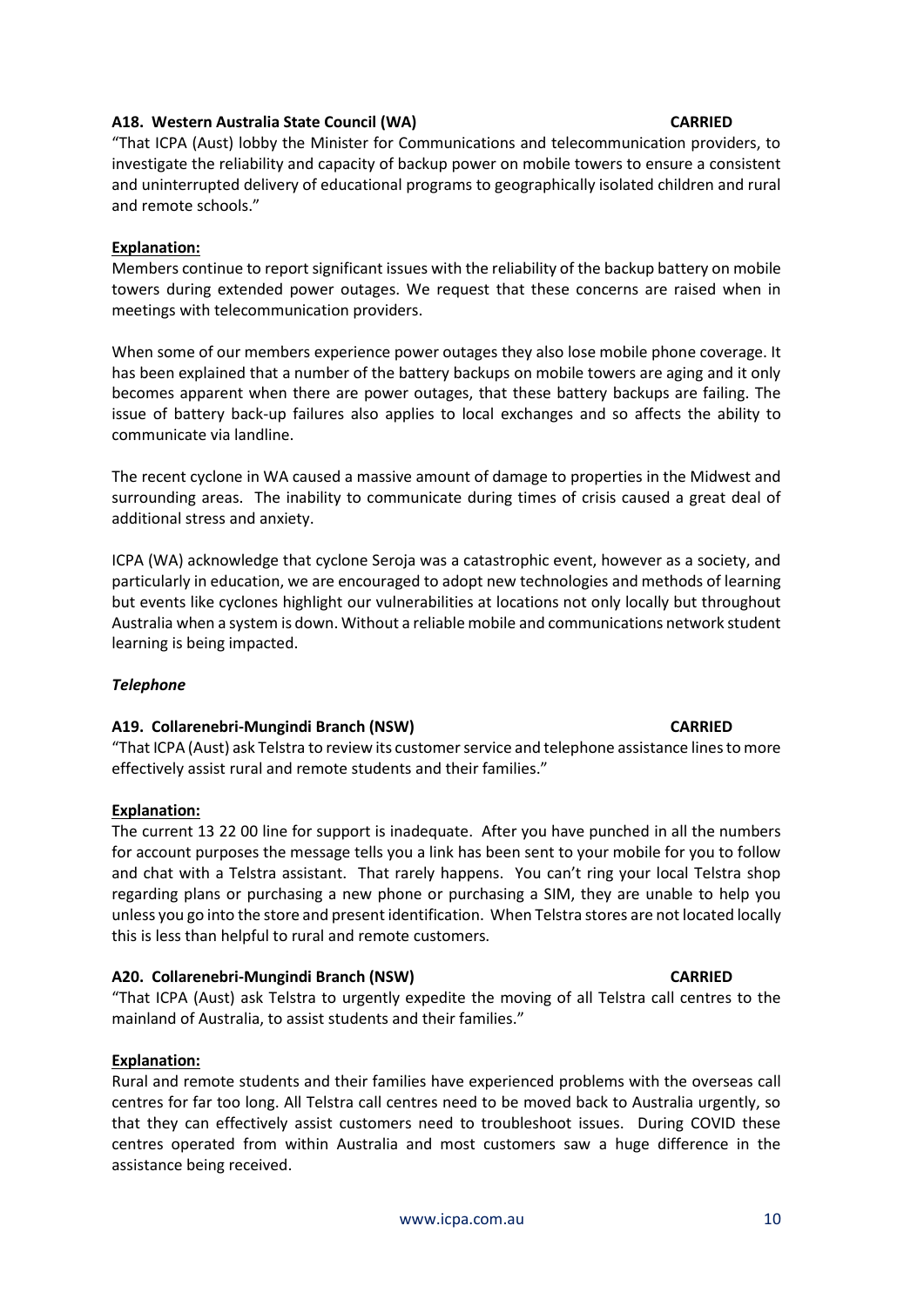# **A21. Territory Wide Branch (NT) CARRIED**

"That ICPA (Aust) advocates to the Minister for Communications, other relevant Ministers and telecommunications companies to ensure that in rural and remote areas of scant to no mobile coverage landlines, such as radio telephone, optic fibre or any other service currently being used are not replaced by a voice service over satellite internet."

## **Explanation:**

In rural and remote areas communication is one of the most important tools in regards to education. Technology has advanced greatly which has assisted with the deliverance of distance education material, online classes, and aids in the formation of a solid relationship with teachers who might teach from a base a large distance away. Verbal communication via a phone is one of the important tools that connect the distance education school with the pupil and this link should always be a continuous and permanent connection. In urban areas landline services are currently received over the nbn service using Voice Over Internet Protocol (VOIP). The Federal Government is working with several retail service providers to trial landline services over satellite internet (Sky Muster) utilising a VOIP service for satellite technology. If this trial is successful then it is a strong possibility that existing landline services over radio telephone, optic fibre etc. will be moved to a service over Sky Muster internet. This will be very detrimental in rural and remote areas where there is no other form of communication such as mobile coverage. If the satellite system fails, there will be no other way for our children to reach their distance education provider and also of importance emergency services in times of an emergency. Where this is the practice of utilizing VOIP in urban areas for the landline there is also a strong mobile system so when one goes down you still have the other to use in times of education, health, and emergency. In rural and remote areas where there is no mobile coverage or very scant mobile coverage then there will be no way to communicate if the satellite is offline and therefore all communications with the distance education provider will be cut which would be very detrimental in times of major assessments.

### **A22. Western Australia State Council (WA) D/C by A21**

"That ICPA (Aust) continue to lobby the Minister for Communications to ensure the retention and maintenance of landline services in rural and remote areas, until another means of reliable, affordable and appropriate voice service is available."

### **Explanation:**

The Universal Service Obligation (USO) should remain on landline telephony services for those living outside of mobile coverage areas and these landline services should be maintained and upgraded, as necessary. Currently there are ICPA members who rely upon their landline as their only means of reliable and affordable voice service due to poor mobile coverage, so it is imperative that the landlines are retained and maintained.

ICPA (WA) acknowledges and thanks ICPA (Aust) for its advocacy that families living in rural and remote parts of Australia, due to the nature of where they live, require two forms of communications i.e., phone/voice and internet/data/voice - each as a separate service not solely relying on the same mode of delivery and thus ensuring if one service fails, the other is still available.

### **A23. Western Australia State Council (WA) CARRIED**

"That ICPA (Aust) continue to lobby the Minister for Communications to ensure fault restoration and entitlements for geographically isolated students and their families occur within the Customer Service Guarantee (CSG) guidelines."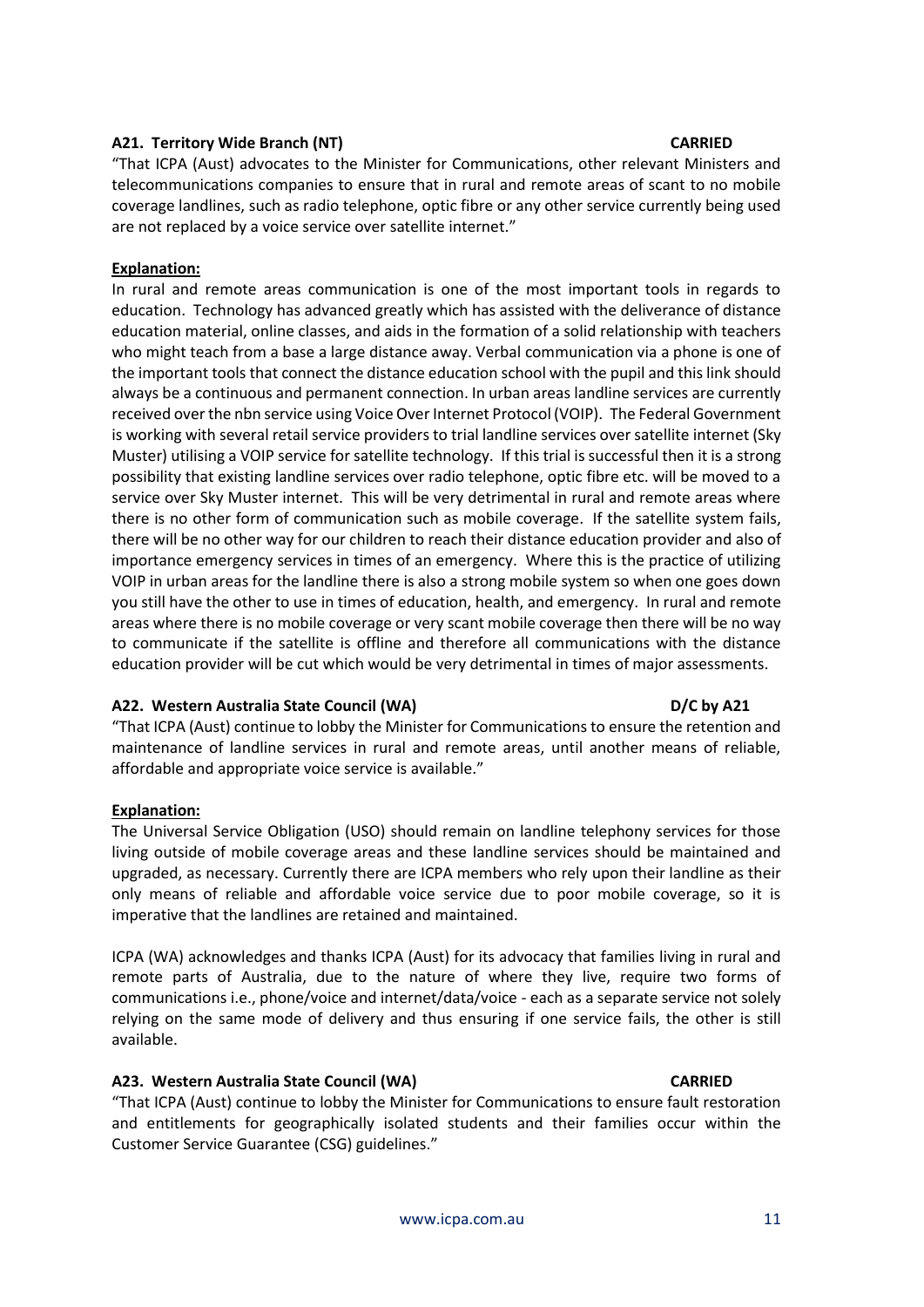## **Explanation:**

The CSG guidelines for repairs in remote service locations is 3 full working days after report. Recently members have experienced being without a fixed service landline for a period of six (6) weeks from the first date reported. Repair dates had been given only to be extended on numerous occasions. Members were either not offered an alternative service and/or due to poor mobile coverage were unable to rely on a consistent service from the existing mobile tower, leaving members with a lack of communications. ICPA WA acknowledge that if eligible, there are CSG financial entitlements when repairs cannot be effective within the CSG guidelines. However, members are concerned at the number of repeated extended outages occurring in aging exchanges, especially when the supply of parts is the cause for the delay (although this is not conveyed to the customer).

# **A24. Queensland State Council (Qld) CARRIED**

"That ICPA (Aust) ask the Minister for Communications to investigate the reliability of voice services in non NBN cable serviced areas."

### **Explanation:**

Some voice services especially those on older copper lines have become unreliable and untenable. Multiple faults are reported over short periods of time. The line is fixed, only to have another breakdown within weeks and this process begins again. These areas often have no mobile service. Every Australian especially those in rural and remote locations trying to educate their children need a reliable and consistent form of communication.

# **S3. Yaraka Isisford Branch (Qld) CARRIED**

"That ICPA Australia lobby the Minister for (Regional) Communications to ensure that any proposed solution intended to replace existing Rural & Remote telephone services have equivalent or improved facilities and functionality as existing services."

### **Explanation:**

Telephones are a vital component of education delivery in rural and remote areas. There is a real risk that technologies being trialled to replace radio services (HCRC) will be Plain Old Telephone Services (POTS) without things like call waiting, call forwarding, and so on.

### **S4. St George Branch (Qld)** CARRIED **CARRIED**

"That ICPA (Aust) lobby phone providers, the Federal Government and relevant Ministers and Departments to introduce a subsidised connection of additional phone lines as required for educating geographically isolated students through Distance Education."

### **Explanation:**

Schools of Distance Education are requesting families install additional phone lines to allow for more accessibility to on air lessons. Families with several students completing their education through Distance Education are often required to be on air for lessons at the same time. Currently a connection fee is \$329 if the connection is straightforward and can use existing phone connections followed by the additional \$55 monthly cost for the home phone plan. As this line is for the sole purpose of calling 1800 numbers for the use of on-air school teleconferencing, a financed connection for the additional phone line/s would help alleviate the financial burden to families and ensure students are able to receive their required lessons.

### **DISTANCE EDUCATION**

### **A25. CONJOINED MOTION presented by: CARRIED**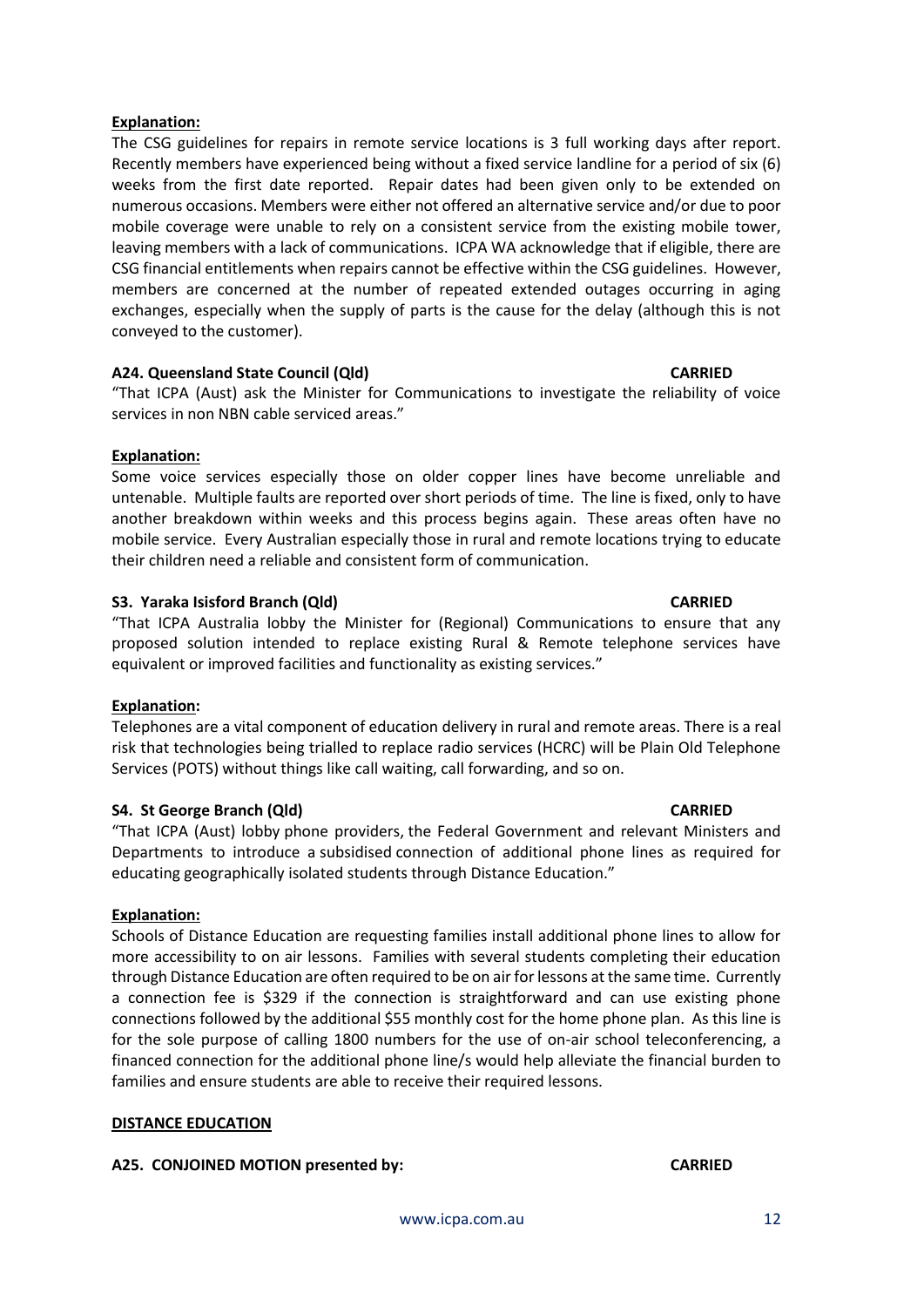# **Western Australia State Council (WA), Alice Springs Branch (NT), Katherine Branch (NT), Goldfields Eyre Branch (WA), North East Branch (SA)**

"That ICPA (Aust) continues to lobby the Minister for Families and Social Services, the Minister for Decentralisation and Regional Education, and the Federal Government, to establish a Distance Education Teaching Allowance (DETA) in recognition of the role home tutors play in educating geographically isolated students via distance education."

## **Explanation Western Australia State Council (WA):**

For several years members across Australia have asked ICPA to lobby the Federal Government for a Distance Education Teaching Allowance (DETA). WA State Council consider Federal Council is best placed to continue the lobby and would like to thank Council for its continued efforts in this area and for highlighting the hard work that home tutors throughout Australia undertake daily to provide an education for their students.

Due to their age, many children are reliant on home tutors to assist with their education. Home tutors are not considered teachers or education assistants. They are, however, accountable for the delivery of face-to-face educational support and supervision of students undertaking a compulsory government education program.

Children who access distance education rely on home tutors who are a necessity for equitable access to appropriate education. The DETA would assist in financially recognising the work of home tutors.

# **Explanation Alice Springs Branch (NT):**

An introduction of a Distance Education Teaching Allowance (DETA), as financial recognition of the essential work a supervisor/tutor who is often the mother, performs in Distance Education classrooms would help alleviate the pressure placed on remote families whose only option is to home-school their children via Distance Education. In many cases the mother is unable to be a member of the workforce on the property, community or out station where they live due to the need for them to stay at home and teach their children. This in turns strips the family of a second income and places further financial pressure on those families who educate their children via distance education. If in the event the family employs a Home Tutor to deliver the distance education lessons to the children, they are effectively paying award wages for a child to receive a public education. This can amount a family paying a Home Tutor between \$25,000 to \$45,000 depending on salary / wage agreements. On top of the wage a Home Tutor is paid, they in many cases, home tutors are living with the family and have all food, board and other sundry expenses such as internet provided by the family.

### **Explanation Katherine Branch (NT):**

Katherine Branch thanks ICPA (Aust) for your continuing pursuit of this motion and considers the Distance Education Resource Video to be a great resource illustrating the commitment of home tutors to education and the challenges faced by families on distance education. For many young people living in remote regions, their only access to education is to study by distance education. It is clear that distance education provision is provided on the assumption that all children have ready access to a person able to deliver the program in the geographically isolated classroom. This person is the distance education tutor who must be available and able to provide the practical, day-to-day supervision and support required for the effective delivery of a distance education program. With the responsibility of the distance education tutor position often falling on the mother, fulfilling this position further compounds her workload. This can place increased pressure on other family members and may necessitate the employment of additional staff.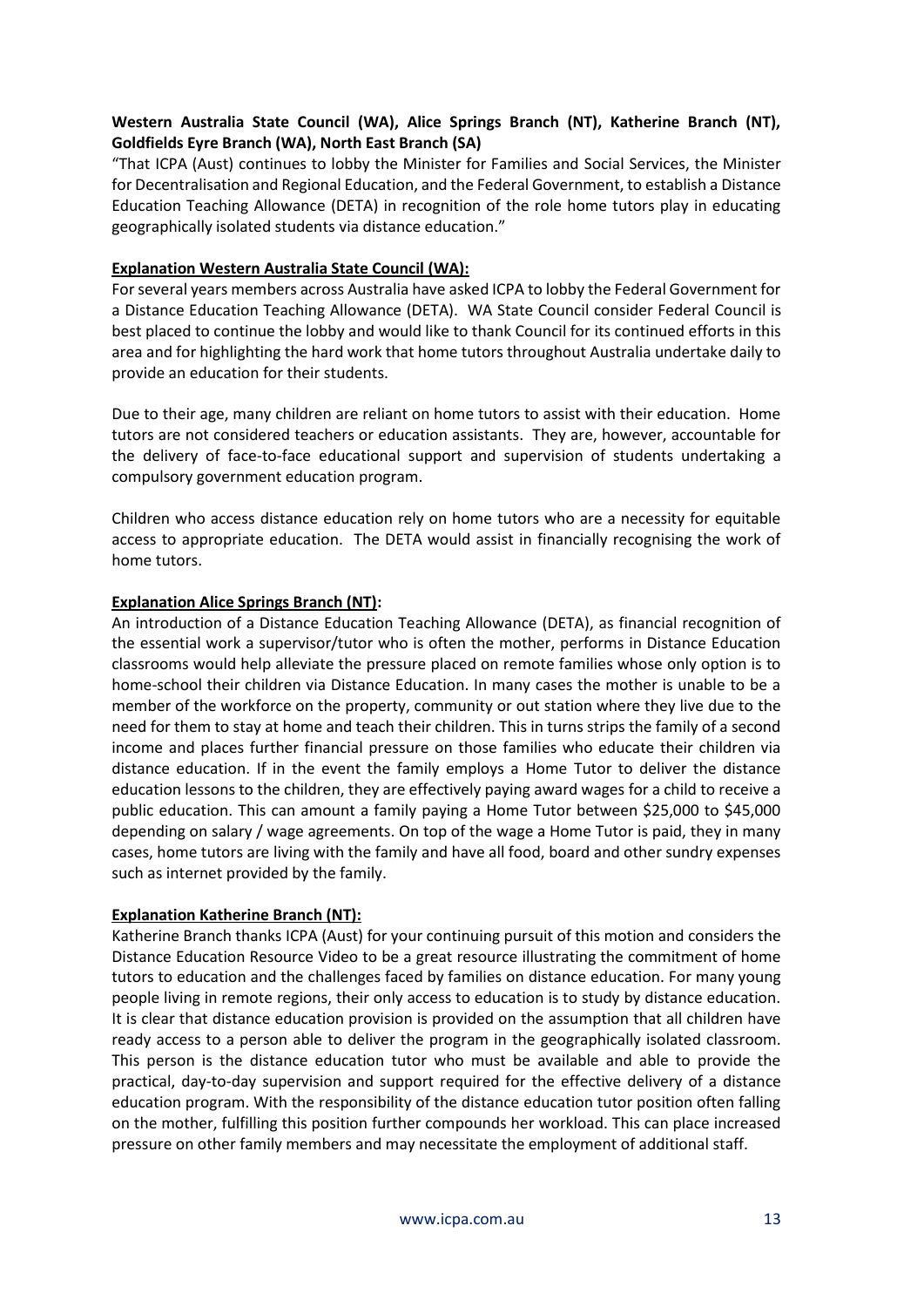# **Explanation Goldfields Eyre Branch (WA):**

The service provided by Home Tutors in the delivering of education to students in rural and remote Australia who have no choice but to be educated via the distance education mode of delivery needs be acknowledged. Home Tutors provide what the government simply cannot cost effectively supply and as such should be recognised and remunerated fairly.

# **Explanation North East Branch (SA):**

## **Case Study:**

I lived and worked alongside my husband on our sheep station until my daughter began School of the Air lessons. When my daughter started school, we realised we had to employ someone else to either supervise in the school room or help on the station. As I am a qualified teacher - I took on the role of supervisor, and we employed a station hand. We were in the middle of a drought, paying an extra wage and additional expenses. Everything became more difficult with extra money going out - and not enough flowing back in. We made the difficult decision to split our family so our children could attend face-to-face school and I could earn a wage teaching again. A Distance Education Teaching Allowance would have made a significant difference to our family and we would have been able to stay together.

# **A26. Northern Territory State Council (NT) CARRIED**

"That ICPA (Aust) requests that the Federal Minister for Education tables, at a forthcoming Education Ministers Meeting, a national approach to financially assisting distance education tutors in their delivery of public education in geographically isolated home schoolrooms; and to provide outcomes of this meeting back to ICPA Australia."

# **Explanation:**

Australian, State and Territory government ministers responsible for education attend the Education Ministers Meeting (previously COAG/Education Council). In addition to early childhood education and care, international and higher education, the Education Ministers Meeting is a forum for collaboration and decision-making on school education.

In previous years, our motions have asked ICPA (Aust) to advocate for a Distance Education Teaching Allowance (DETA), and we appreciate ICPA (Aust) continue to do this.

We also understand that in early 2020, the Federal Education Minister advised that lobby for a DETA should be directed to State Education Ministers.

NT State Council have gained the support of Northern Territory members to advocate to our State Education Minister for a DETA, however we believe that until there is willingness from all levels of government to recognise the value and necessity of distance education tutors in geographically isolated schoolrooms, our chances of individual success, state by state, are diminished.

In this motion we call for Australian, State and Territory government ministers to have a collaborative discussion, in a forum that has the collective power to bilaterally appreciate and agree that distance education tutors in geographically isolated schoolrooms are critical to the delivery of public education in rural & remote Australia, and indeed the cost of delivering this public service should be carried, or at least shared with government, not carried by the family alone.

# **A27. Broken Hill Branch (NSW) CARRIED**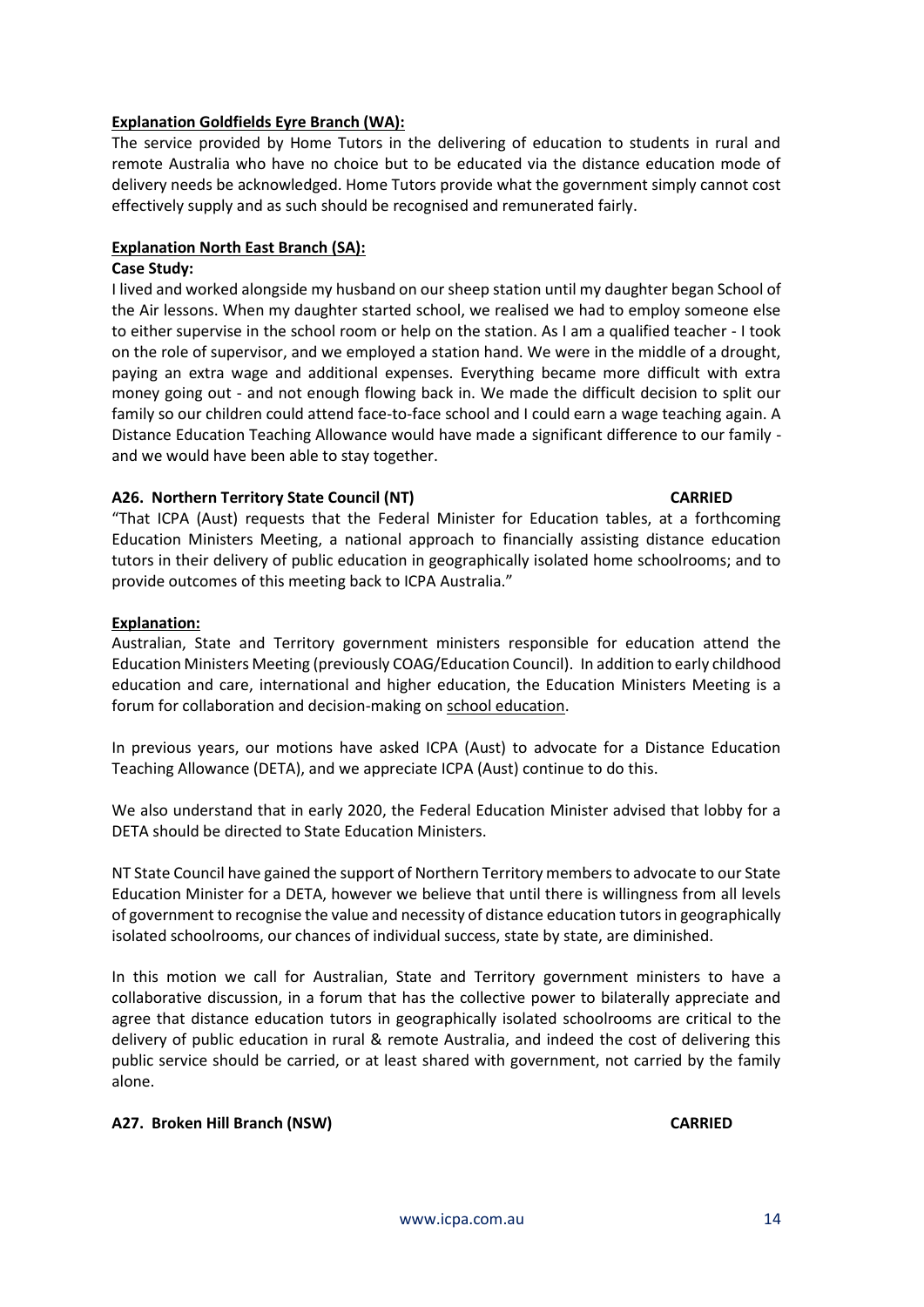"That ICPA (Aust) lobbies the relevant Ministers and Departments to increase the Assistance for Isolated Children (AIC) for geographically isolated students undertaking secondary education via Distance Education."

### **Explanation:**

As students reach secondary level of their schooling through distance education, their needs become greater from the primary years. Currently the AIC allowance is the same for secondary students studying via distance education as primary students. Once a student reaches year 7, more than likely they will be changing schools. This means extra cost of setting their student up for the school year. Changing schools encompasses new costs such as uniforms, appropriate furniture, educational resources, technology devices and access to satellite internet. With students moving into secondary schooling through distance education will quite often mean

that the school is a much further distance from their home. This makes travel and accommodation expenses higher for students to be able to attend residential events.

For example, many ex Broken Hill School of The Air students are continuing their education into secondary through Dubbo School Of Distance Education or ECalrossy. As students move on from BH SOTA, they need to return all furniture, resources, and access to satellite internet to the school. Another example are White Cliffs and other students who live in a town which has access to primary school but not secondary schooling. These students will be studying via distance education for the first time which means students need to be set up for their secondary schooling including new appropriate furniture, learning resources and new uniforms. With more demand on technology for student learning the families need to set up access to satellite internet and have the appropriate devices to carry out their schoolwork. Dubbo and Tamworth are a much greater distance from students in far west New South Wales which adds to travel and accommodation costs for students to have equal access to educational experiences at the student's school.

All of these expenses are the responsibility of the student's family.

### **A28. Alice Springs Branch (NT) WITHDRAWN**

"That ICPA (Aust) lobbies the Australian Government to reassess entry requirements and conditions for rural families claiming assistance for isolated children through Centrelink."

**Explanation**: currently a lot of families trying to claim the assistance for isolated children are having to jump through hoops. Their applications are being denied because their cattle station/home is too close to town schools but in fact the property they live and work on can be over one million acres wide spread and could take the family hours to get to a town school when out mustering/fencing etc. Each case should be assessed individually, and decisions made based on each family's life and working conditions. At present it seems there is just generic criteria and it's either a yes or no answer. Once families have been accepted and are enrolled into a school of the air, they should automatically be accepted for isolated children assistance payments.

# **A29. Mount Isa Branch of the Air (Qld) CARRIED**

"That ICPA (Aust) advocates to the Minister of Social Services and relevant bodies the need to include in the Assistance for Isolated Children (AIC) allowance an eligibility criteria for students who travel with their families for the purpose of rural work to areas without access to schooling and live away from their listed permanent place of residence for the majority of the school year."

# **Explanation:**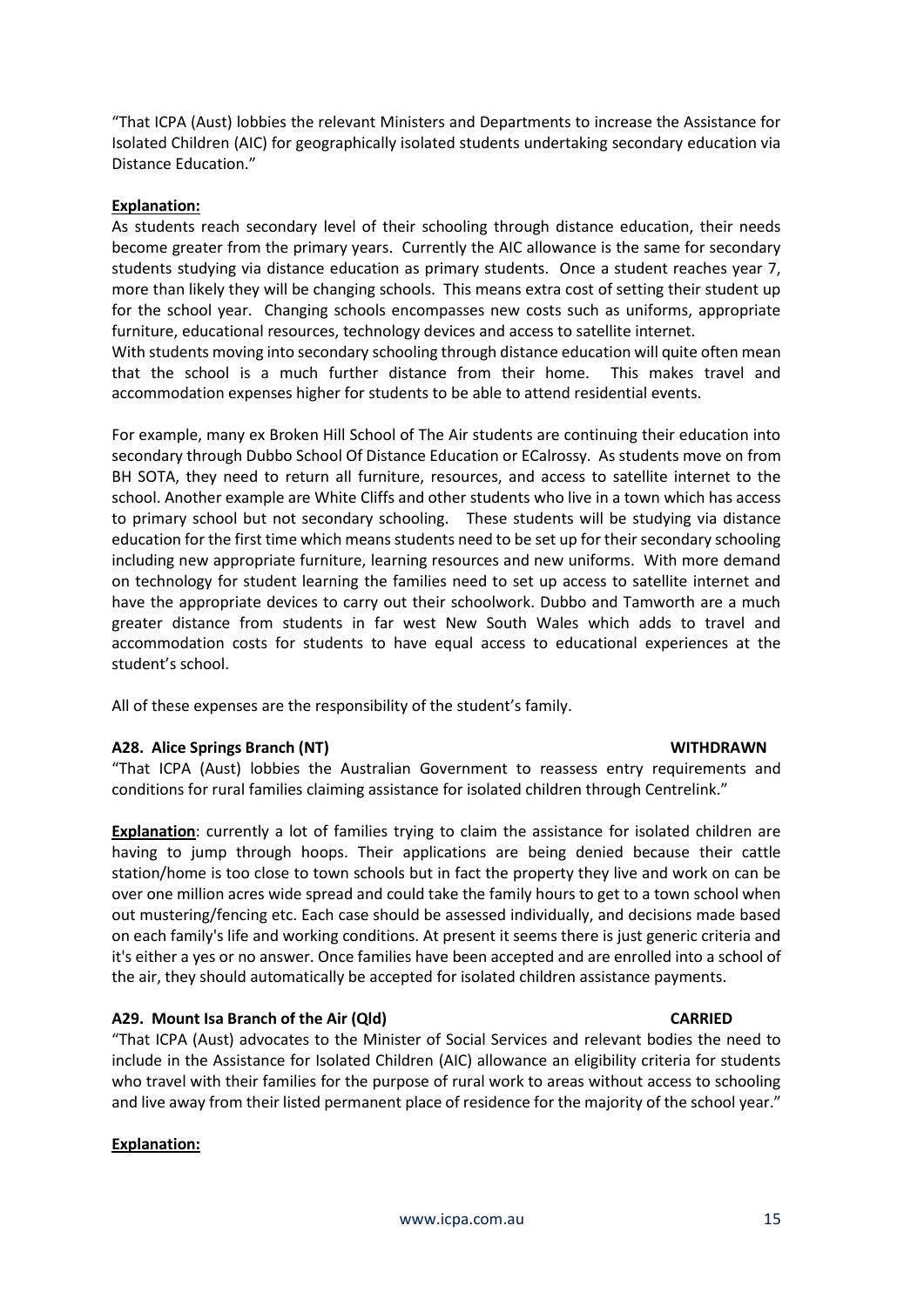Families who work as contractors and other roles in rural and remote areas often have their children with them in stock camps, fencing camps, yard building, etc…. where there is no school available to attend. As these families only work temporarily at each place of contract, and sometimes change locations frequently while they fulfil their work commitments, they do not have an address other than their permanent home address to list where they live and can be contacted. This permanent or home address is sometimes in a town/area far from where they are working and may actually have a school available, however, these children are not living there during the school year to access that school. As these families are contractors and move about, they cannot list the address of the properties where they are living and working as their address/place of residence for the purpose of applying for the Assistance for Isolated Children (AIC) allowance even though their children don't have access to a school while they are in the camps and are studying at times in some of the most remote places possible. These families do not live permanently at the properties where they are working and still need an address listed where they can receive their mail, application forms etc…and their 'home' address may not qualify for AIC even though the actual living situation of their students does. The AIC application process should take into consideration the situation that children in contracting camps face and offer a means for these families to show eligibility for the AIC when their students are in an area without access to a school for the majority of the school year.

### **EARLY CHILDHOOD EDUCATION AND CARE**

#### *Early Learning*

#### **A30. Alice Springs Branch (NT) CARRIED**

"That ICPA (Aust) lobby the relevant ministers for funding to start a new early childhood service in rural and remote Australia where there are currently none available for pre-school aged children."

### **Explanation:**

For over 15 years Central Australia has been without a mobile playgroup that services all members of the community in geographically isolated areas. Alice Springs have been advocating now for several years for the expansion of KICKS that the Katherine region has access to or having the opportunity to start up a similar programme.

#### **A31. CONJOINED MOTION presented by: CARRIED**

# **Katherine Branch (NT), Goldfields Eyre Branch (WA), North East Branch (SA), WA State Council (WA), Qld State Council (Qld).**

"That ICPA (Aust) continues to lobby the Federal Government for geographically isolated precompulsory school students enrolled in a registered distance education program to receive the Assistance for Isolated Children (AIC) Distance Education Allowance where they meet other eligibility criteria."

### **Explanation Katherine Branch (NT):**

The Federal Government is committed to ensuring that every child has access to a quality early childhood education program. From the website [www.education.gov.au](http://www.education.gov.au/) "The Australian Government is providing funding certainty for preschool, having committed \$453.1 million in the 2019-20 Budget to extend the National Partnership on Universal Access to Early Childhood Education until the end of 2020 ... This funding ensures that every child will continue to have access to a quality preschool program for 600 hours (15 hours a week) in the year before school. Universal Access [has] a focus on participation by Indigenous children, vulnerable and disadvantaged children in a range of settings in order to meet the needs of working families, and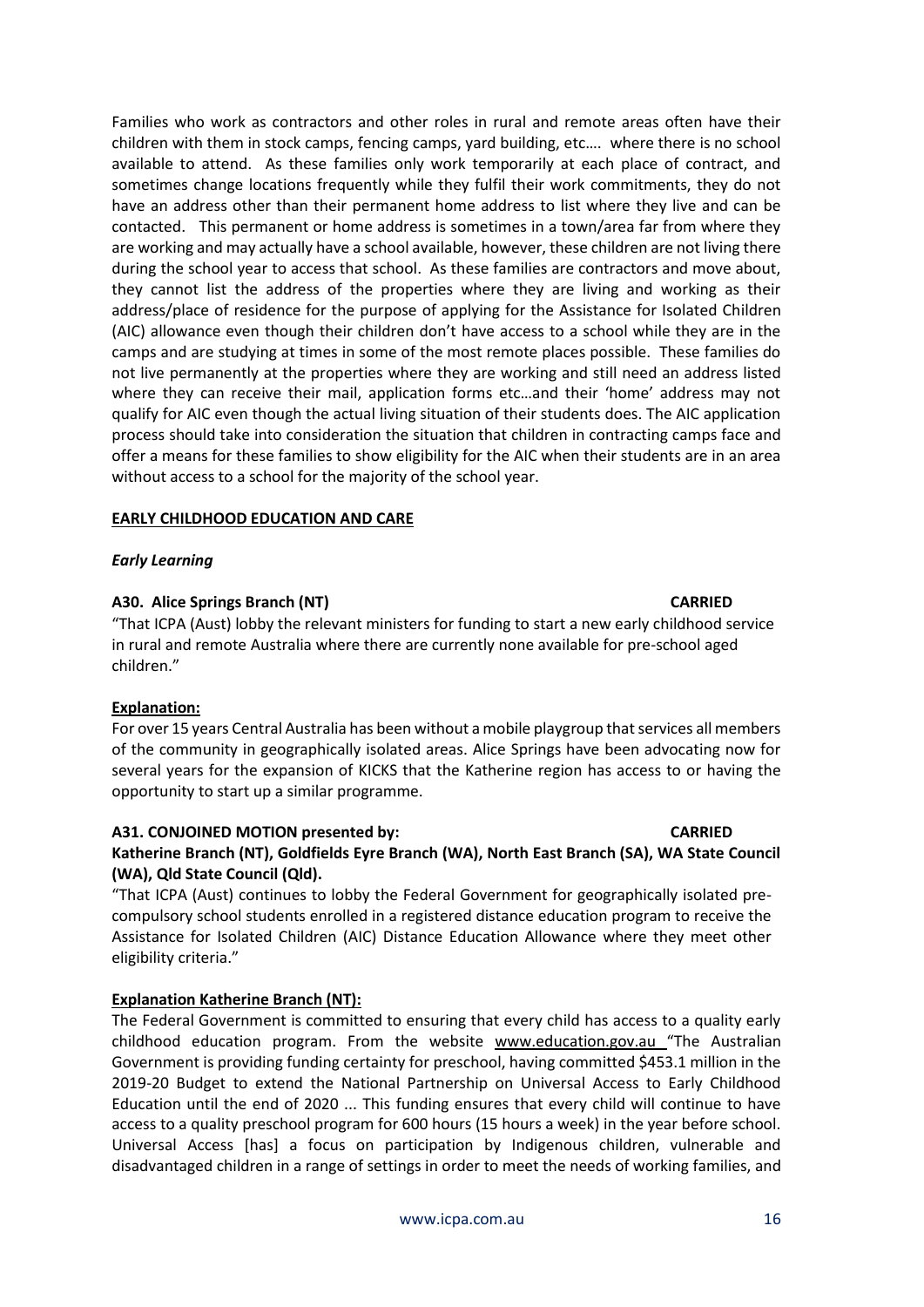will be accessible to all Australian children, regardless of their location." If that was actually what was happening in rural and remote areas, this motion would be unnecessary!

Setting up the classroom for distance education delivery for Pre-schoolers costs the same, if not more, as for the first year of compulsory schooling. The number of children accessing this precompulsory year by distance education is not huge. For example: Katherine School of the Air (KSA) has had a structured Pre-School Program in place for over 20 years and currently (Sem 1 2019) has 12 enrolments. On average KSA enrolments have been around 20-25 each year. The NT Government already recognises this cohort of students by making available half of the "NT Correspondence Site Allowance – Preschool" to assist all four-year-old children that are enrolled in pre-school with the Alice Springs and Katherine Schools of the Air.

Extending the Assistance for Isolated Children (AIC) distance education allowance to include these students will ensure greater and more equitable participation in Early Childhood Education by rural and remote students. Distance education students could benefit enormously from a minute portion of the billions of dollars allocated to early childhood education and care, including the funding intended to ensure the system is more accessible, affordable and fairer for families.

# **Explanation Goldfields Eyre Branch (WA):**

Under the current guidelines, part time distance education students are ineligible for the Distance Education (DE) component of the AIC allowance, which means families enrolled in the 4-year-old programme must bear the costs of maintaining and setting up the classroom in that first year of schooling. Our research has shown that this is a costly impost on families.

The AIC DE allowance is designed to assist families to set up and maintain the schoolroom. The schoolroom must be set up and maintained the day the child begins their education. Full-time or part time, the child needs a schoolroom.

# **Explanation Western Australia State Council (WA):**

The AIC Distance Education (DE) Allowance is designed to assist families to set up and maintain the school room. Currently, pre-compulsory distance education students are ineligible, therefore families enrolled in these programs must bear the costs.

Most early learning programs require significantly more learning materials than that of older students studying at primary levels, with families having to provide these learning resources for students. If families received this allowance, it would help alleviate the cost of the provision of the resources.

The majority of children who are enrolled in a pre-compulsory program are found to have better educational outcomes in later years by forming these important foundations early on. Every child needs and deserves a school room.

# **Explanation Queensland State Council (Qld):**

Most 3-4-year-old children across the country are enrolled in some form of pre-school education, be it Kindergarten, Reception or Prep. For those families who are geographically isolated the costs associated with Distance Education begin in this year of pre-formal education, including resourcing and internet connectivity. Access to the AIC Distance Education allowance should be available to these families from the outset.

# **Explanation North East Branch (SA):**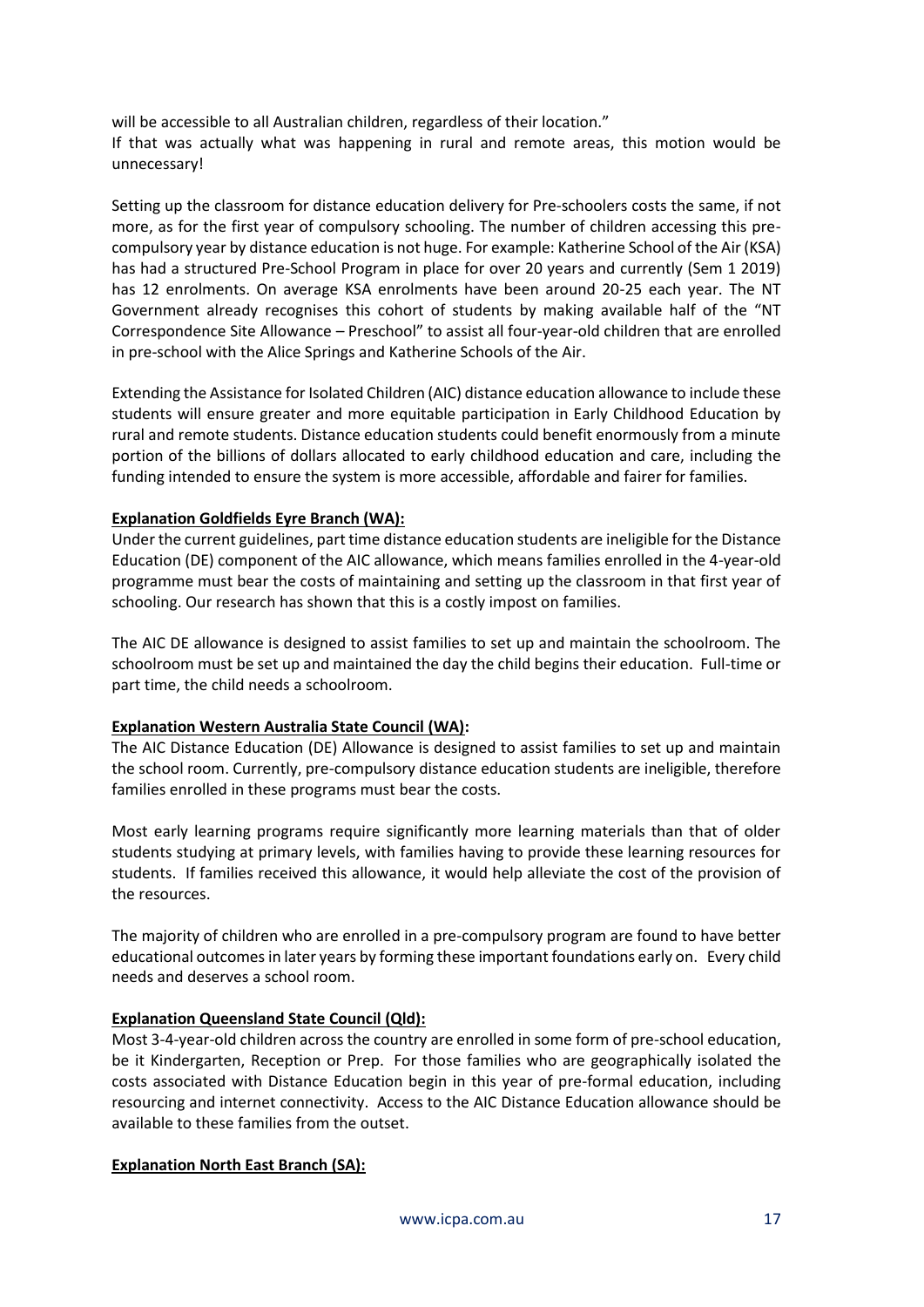Currently, 3 and 4-year-old students studying Kindergarten via distance education are ineligible to receive the Assistance for Isolated Children (AIC) Distance Education Allowance. If families received this allowance, it would alleviate some of the costs of providing an educational experience for their children. The majority of children who are enrolled in a distance education Kindergarten/pre-school program are found to have better educational outcomes in later years, by forming these important foundations early in their educational journey.

## *Childcare*

## **A32. Kimberley Air Branch (WA) CARRIED**

"That ICPA (Aust) lobbies the Federal Government to review the In Home Care (IHC) Scheme to make better provision for geographically isolated families to access affordable childcare."

# **Explanation:**

The current In Home Care Scheme does not adequately meet the unique circumstances of geographically isolated families. The criteria in the guidelines for accessing the scheme need to include the specific circumstances that come with accessing childcare in remote locations. The current membership fees of belonging to an IHC service are prohibitive and do not take into account that families also need to provide board and lodging for the educator who because of the remoteness of the family need to live on location.

# **A33. Northern Territory State Council (NT) D/C by A32**

# "That ICPA (Aust) continues to impress upon the Ministers for the Department of Education, Skills and Employment, the need to prioritise a review of the In Home Care program, to improve its ability to suitably deliver a child care program for rural and remote families."

### **Explanation:**

In Home Care is the only subsidised government child care program available to geographically isolated families who cannot access mainstream child care. As it stands, the design of the program is not a 'good fit' for families living and working in remote areas.

We believe a review, with input from key stakeholders including ICPA federal and states, will highlight the improvements necessary to ensure this vital program continues to support rural and remote families in their workforce participation and child care requirements.

Importantly, we are not asking for an increase in funding, rather a review of policies which currently restrict families' ability to recruit and retain skilled educators in remote areas.

### **A34. Katherine Branch (NT) CARRIED**

"That ICPA (Aust) request the Minister for Education to amend the In-Home Care rules for families in remote areas to allow:

- 1. An educator to care for children from more than one family at the same time.
- 2. An educator to care for their own child whilst caring for children from another family(ies) under In Home Care."

### **Explanation:**

The reason for this is that there are often multiple families employed by and living in the same location in remote areas (for example pastoral stations, tourism and conservation operations). Due to the remote location all staff and the educator live at the same location. Allowing an educator to care for children from more than one family in these circumstances is solves the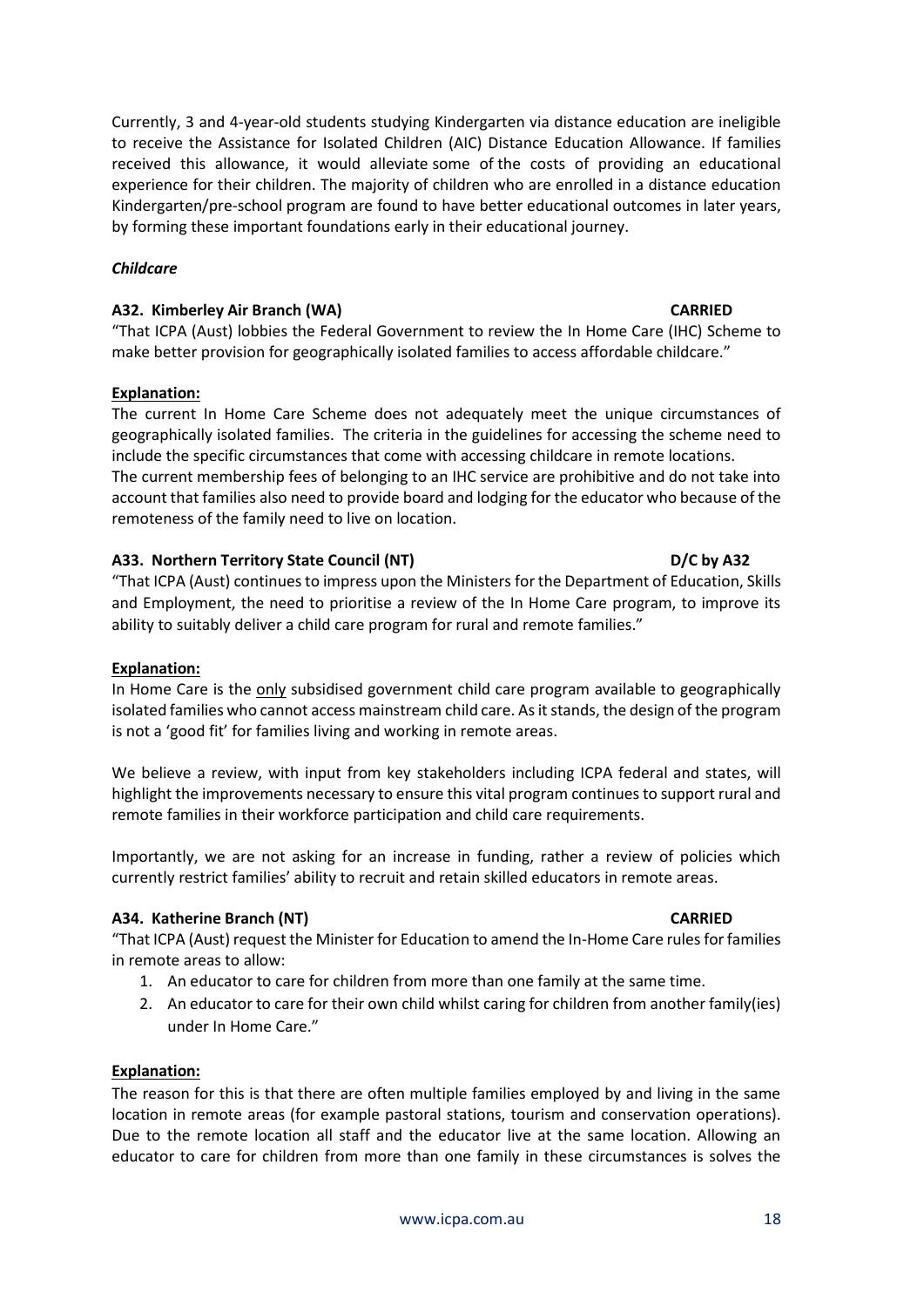practical problem of limited accommodation - accommodating more than one educator is likely to be difficult.

It also provides the opportunity for a greater range of people to be employed in these areas (including single parents) who would otherwise be unable to take these jobs as they wouldn't have access to childcare. By potentially increasing the number of children living at a location, all children will benefit from the social interaction.

Allowing an educator to care for their own children would also increase the range of people available as In-Home Carers in remote areas. It is extremely difficult to find appropriately skilled people willing to live in remote areas. Allowing someone with their own child to be care for other children at the same remote location would be of great benefit.

**Example 1:** A single mother applies for a station hand position. She is highly qualified and prior to becoming a mother had extensive experience working on remote cattle stations. The owner of the station she has applied to also has a small child and already employs an educator through IHC. There is suitable accommodation for the mother and child but not enough for another educator. By allowing that educator to also care for the station hand's child, the station hand gets a job for which she is qualified for (it is also difficult to find good station hands so expanding the pool of people who could take these jobs is important) and both children have access to good quality childcare and a playmate.

**Example 2:** A guy applies for a station hand position on a remote cattle station. He and his partner have a toddler. There are no childcare facilities within 200km. The managers of the station also have a toddler. By allowing the partner to become the In-Home Carer (dependent on obtaining the relevant qualifications etc) the manager's child has access to high quality care, the manager(s) can concentrate on their jobs, the station hand is not separated from his partner and his partner has a fulfilling job.

The rules around Family Day Care provide a starting point for a structure to determine the appropriate number/age of children and how the CCS would work in this situation. Further consultation with families living in remote areas with young children would be required to refine these structures to ensure they are practical and suitable for their situation.

### *Early Childhood Education and Care – Other*

#### **A35. Western Australia State Council (WA) CARRIED**

"That ICPA (Aust) continues to lobby the Federal Government to implement a nationally recognised and administered Working with Children Card (WWCC)."

### **Explanation:**

WA State Council fully support the implementation of a nationally administered police clearance, specifically for children and thank Federal Council for their continued lobbying on this issue.

Currently a person who wishes to obtain a WWCC for work purposes, has their application checked nationally, then the process is administered at a state level. When employees who already hold a WWCC in one state move interstate, they are expected to reapply for a WWCC in the new state they are applying for employment in. This process causes lengthy delays of up to eight weeks in employing staff, causing disruptions to families and students' education.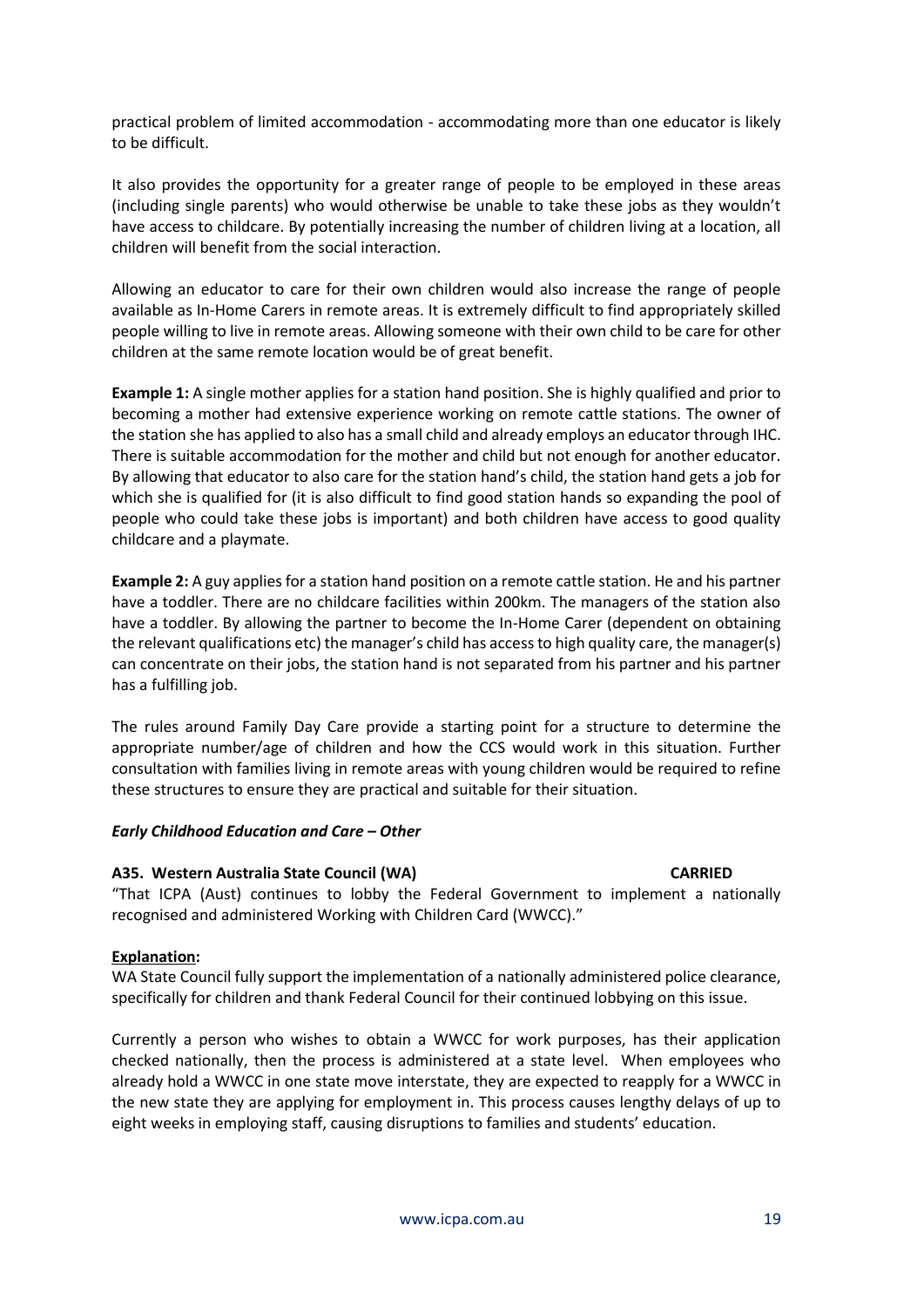## **A36. Blackall Branch (Qld) D/C by A35**

"That ICPA (Aust) continues to lobby the relevant departments within the Federal Government and supports each State ICPA organisation with their lobbying, to implement a nationally recognised and administered Working with Children Check (WWCC), to enhance the safety for students and accessibility to interstate employees, for rural and remote families."

## **Explanation:**

The Working with Children Check or WWCC was proposed in 2000, with each state and territory's scheme operating independently of each other. Its purpose is conducting background checks for people seeking to engage in child-related work. These checks aim to prevent people from working or volunteering with children if records indicate that they may pose an unacceptable level of risk to children. While the check is currently conducted on a state level, the Royal Commission into Institutional Responses to Child Sexual Abuse 2015 has called for the transition to a nationwide check.

There is a real impediment to rural and remote families endeavouring to engage employees, working with their children from interstate, as the checks do not always pick up crimes committed in other states. In addition, the hold up when a prospective employee, from interstate, does not have that relative WWCC and the new ruling that no one may commence work until their state relative paperwork is sighted, can mean a lengthy delay to the commencement of employment.

Some criticism of the WWCC system followed a report that a man being investigated by counterterrorism authorities, who had previously been involved in a standoff with police at gunpoint in which he threatened them with a sword, continued to be authorised to work with children. Nesha Oneil Hutchinson, President of Australian Childcare Alliance NSW stated that the Working With Children Check system contained serious flaws where unless an individual was convicted of a crime against a child, they may still pass the check. This would allow individuals convicted of crimes against adults to be allowed to work with children. Furthermore, the state-based system would possibly allow someone committed of a crime against a child in another state to receive the check as well.

Given this and the recommendations by the Royal Commission we feel that the nationwide system should be expedited.

### **S5. Hay Branch (NSW) CARRIED**

# "That ICPA (Aust) lobbies the relevant ministers for assistance for Approved Providers to offer incentives to recruit and retain qualified Early Childhood Educators and Early Childhood Teachers in rural and remote areas."

### **Explanation:**

50% of Educators working at any one time in Early Childhood Education and Care services are required to hold a Diploma qualification (or be actively working towards a Diploma qualification). Services are also required to engage at least one Early Childhood Teacher who holds a tertiary level Early Childhood Teaching bachelor's degree.

The recruitment of qualified staff is a constant barrier in regional and remote areas to the delivery of professional and meaningful Early Childhood Education. The lack of availability of qualified people is a major contributing factor. Incentive programs are becoming not only popular but necessary to engage qualified Educators from larger towns and cities. For many not-for-profit services, resources are extremely limited and the ability to offer competitive incentives is nonexistent.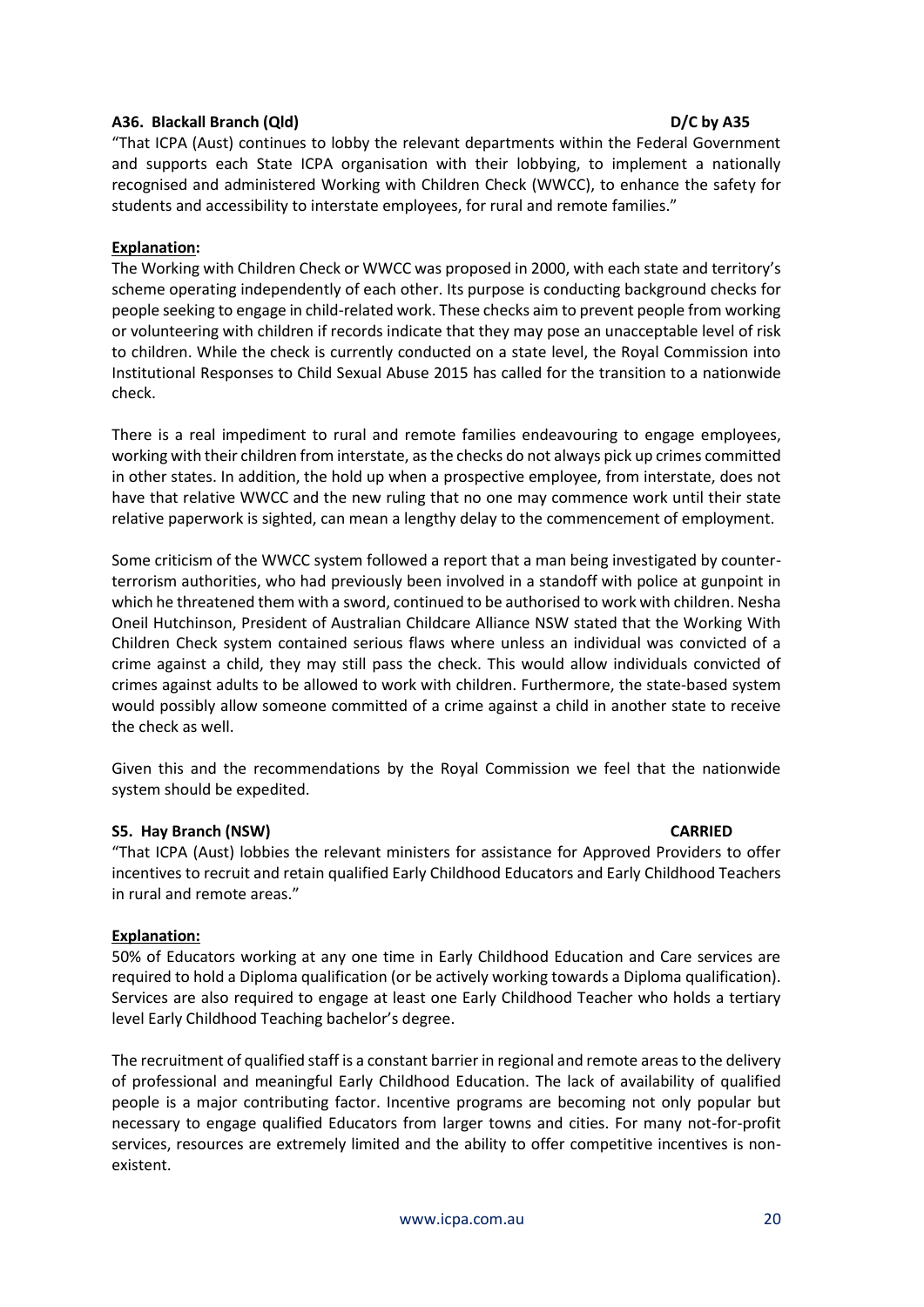If not meeting the qualified Educator ratio, services are not able to operate. Services are in breach of legislation and the Approved Provider is liable for a \$50000 fine. In which case, service delivery is affected due to service closures. Children are not able to attend, and they miss the opportunity to participate in vital preschool programs.

Increased financial assistance coupled with incentive programs for skilled employees for rural and remote services would allow Approved Providers to attract and retain qualified Early Childhood Educators and Teachers. Services will then have the capacity to support children to meet necessary Early Childhood outcomes. The risk for rural and remote services if this is not achieved is that children will be at a disadvantage to other children through compromised delivery of Early Childhood Education and Care.

# **S6. Hay Branch (NSW) CARRIED**

"That ICPA (Aust) lobbies the relevant ministers for funding amounts for Mobile Preschools to be reflective of individual service delivery models in rural and remote areas."

# **Explanation:**

Current funding for Mobile Preschools is grossly inadequate. There are no reviews within the 3 year funding period so when a service increases delivery (extra days at existing venues or extra venues) within that funding period, the Approved Provider must fund the additional services with existing funding or cash reserves. This affects the long-term sustainability of services. For example: At the start of 2021 HCS increased 3 of their venues from fortnightly to weekly. HCS is also soon to add Ivanhoe (which is located 210km North of Hay) as a venue. HCS receives no extra funding to deliver these additional services and must find ways to fund them with existing funds. New Mobile funding model is expected to roll out in July 2021 and although there has been sector consultation, there has been no confirmation of funding models. This leaves services in doubt about service delivery capacity and unable to plan for delivery of services.

DET is pushing for 15hrs of preschool per week per child. For many Mobile Preschools this is not possible. For example: Currently children who attend HCS Mobile can access 6 hrs per week. HCS currently service 6 (soon to be 7) different communities per week and without additional secure funding, don't have the resources to increase those venues to a second day per week.

# **S7. Alpha Branch (Qld)** CARRIED **CARRIED**

"That ICPA (Aust) lobby the relevant Federal Ministers and departments to immediately prioritise re-establishing early childhood educational programs in recognised highly vulnerable rural and remote locations."

# **Explanation:**

There are 14 families including 22 children wanting to attend educational services  $-1$  day-care centre and playgroup 1 day per week that started in May

- 57% of children start school in the Cunnamulla district developmentally vulnerable
- The Early childhood education and Care department have been active in Cunnamulla since July last year and no significant action or change has occurred
- Results from the Australian Early Developmental Census have deteriorated since 2009 and Cunnamulla is one of 5 locations which are going backwards
- Paroo shire has been nominated as a QLD state early childhood priority
- The Paroo Contact Children's Mobile is currently unfunded, Contact Inc (who own the equipment & did operate the service) have made no contact with Cunnamulla, the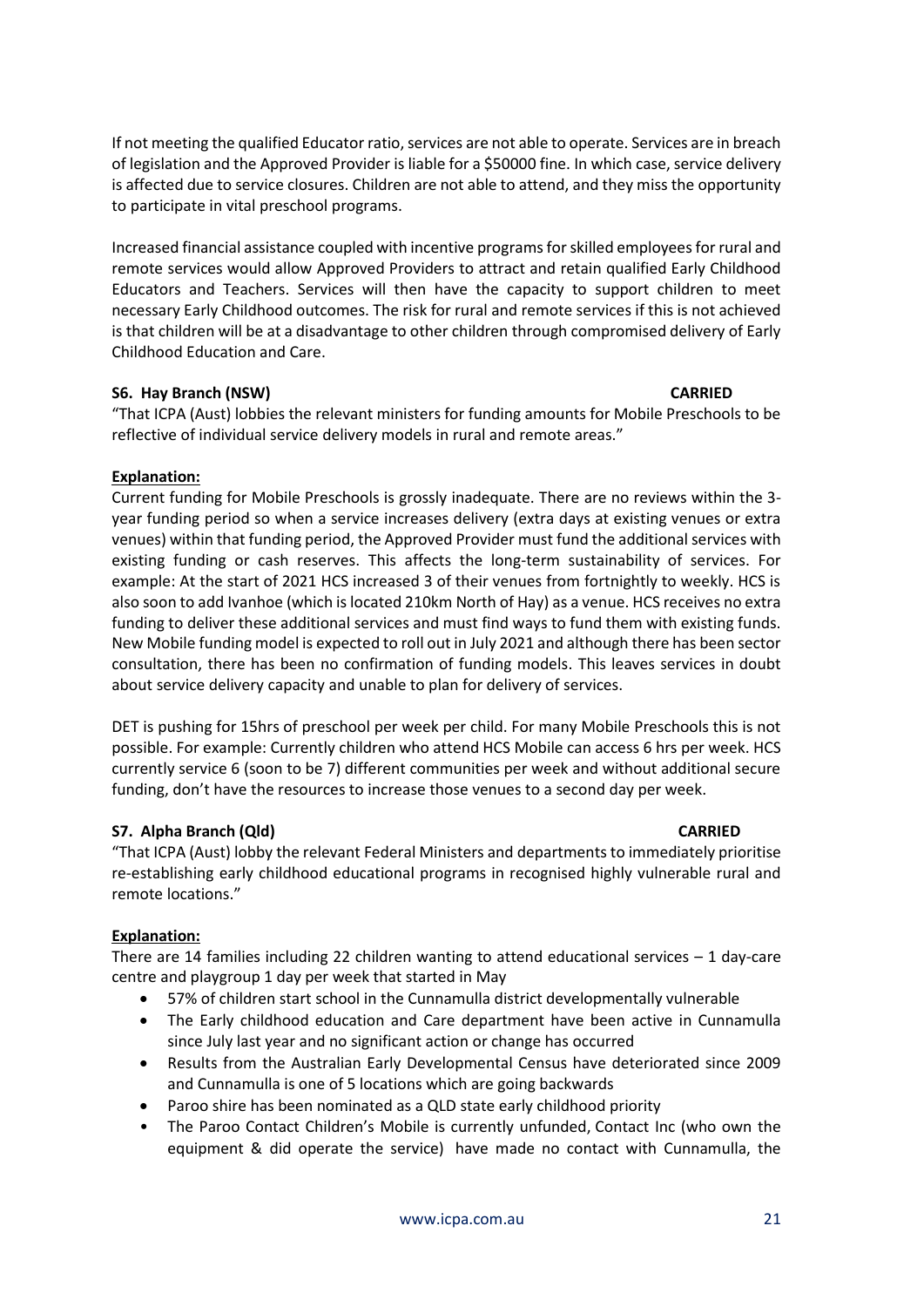**A37. Richmond Branch (Qld) CARRIED** "That ICPA (Aust) continues to advocate for a Fares Allowance component to be added to the Assistance for Isolated Children Scheme (AIC) similar to what is available under Youth Allowance and ABSTUDY programs."

### **Explanation:**

**Explanation:**

same support to staff.

**RURAL SCHOOLS/SCHOOL TRAVEL**

We thank Federal Council for the work done so far forwarding this issue. Both Youth Allowance and ABSTUDY programs offer eligible students a Fares Allowance for travelling between home and their place of study if they need to live away from home in order to access this study. Likewise, geographically isolated students who receive the Assistance for Isolated Students Boarding Allowance and Second Home Allowance to access *compulsory schooling* also must live away from home. These students should have a Fares Allowance comparable to the other Commonwealth Programs available to them. While some states do offer travel assistance to students from rural and remote areas, others offer no assistance at all and there is great variance between states. Having a Fares Allowance available under the AIC Scheme would ensure that all eligible geographically isolated students would have assistance available to them to help offset the cost of travelling to *compulsory schooling*.

#### **A38. Alice Springs Branch (NT) CARRIED**

"That ICPA (Aust) lobbies the relevant ministers for a national initiative and introduction of a 'Student Concessional Fare' that is protected from peak or inflated ticket costs, for students attending educational institutions within Australia who need to travel between their home residence and the educational establishment they attend."

#### **Explanation:**

[www.icpa.com.au](http://www.icpa.com.au/) 22

equipment including fully equipped Toyota Landcruiser 4WD with canopy all sit in Cunnamulla unused as there is no funding for the coordinator/teacher.

• The Paroo Contact Children's Mobile needs to get funding to immediately recruit staff to utilise the vehicle and trailer currently based in Cunnamulla, and extensive early childhood resources/equipment to offer regular scheduled supported playgroups to Eulo, Cunnamulla, Noorama, Quilpie and Thargomindah.

"That the ICPA (Aust) continues to lobby the relevant Federal Ministers and Departments to increase training opportunities and employment incentives in order to enable local childcare providers in rural and remote regions to attract and retain staff members to subsequently

Currently in the shire there are more than 100 children under the age of 8. The only childcare centre has a new service provider and waiting lists have decreased however they are unable to take more children due to a lack of staff. There is still an issue with recruiting staff and providing housing for them. The State schools are entitled to government housing, the catholic school is now building their own housing complex and also have long-standing leases with rental properties. Childcare services do not have the same access to housing and cannot provide the

## **S8. Cunnamulla Branch (Qld) CARRIED**

increase capacity for children to attend."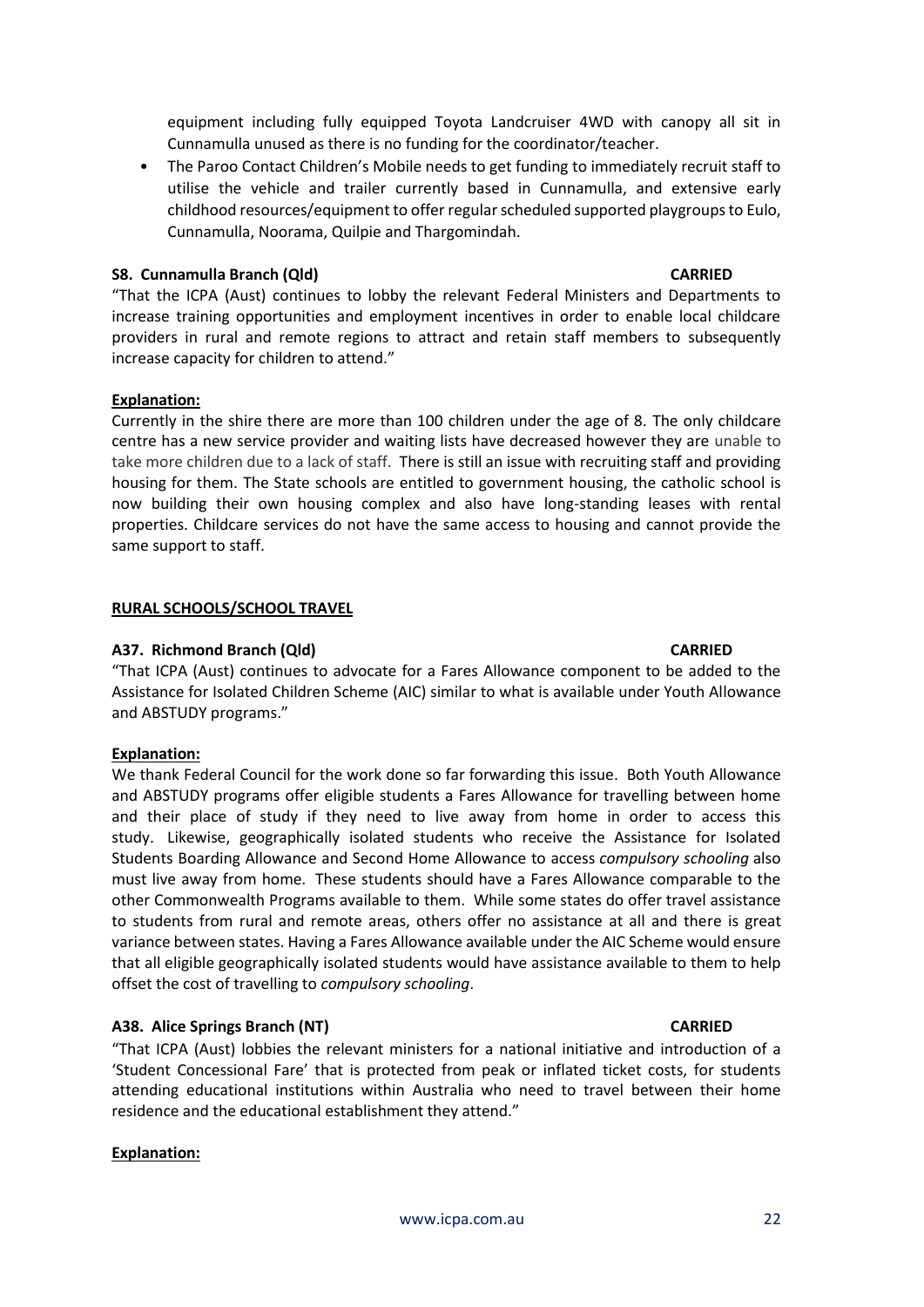Geographically Isolated students who use public transport (bus, train or plane) to travel to their educational facility, would like to access a set ticket price that remains the same, even if the child needs to change their travel arrangements at the last minute. 'Student Concession Fare' For example: If a standard airfare can be purchased for \$365 between Alice Springs and Sydney, then we would like to see that this standard fare be offered to students who travel on public transport to access their school all year round, even if booking at the last minute.

There are many instances that families have had to change travel arrangements for their children and some families are not in the position to afford booking all fares for their children a term / year in advance.

Families whose Children rely on air travel to access schooling are worried about the recent announcement of the closure of Virgin Airlines and what impact that will have on domestic travel in and out of regional centres and Alice Springs is a great example. Many of these families rely on domestic air travel to take their children to school.

When multiple factors, out of families direct control, are impacting fare prices, rural and remote families feel the full force. We don't have the luxury of comparing airfares as there may only be one airline providing a service between regional hubs and major centres such as Brisbane.

While our urban cousins are able to catch the school bus to the local high school at no charge, students in rural and remote Australia have a huge out of pocket expense to access their school, often paying for Bus, Train and Air travel and for many GI students this is not subsidised.

There are actually examples of how such a policy mechanism can work through allowances such as ABSTUDY and it is really important for ICPA to work with our relevant ministers at a state and federal level to talk about how a 'Student Concession Fare' rate could be rolled out for all GI students in rural and remote Australia.

It is critical that there is a national approach in regards to fair student travel costs and we should be setting some guidelines and putting policy in place to ensure students accessing public transport to and from their educational institution, are able to secure a student rate that has not been increased due to:

-a monopoly on available carriers

-increase in fares due to peak holiday times

-increase in fares due to seasonal or tourism events.

Essentially this would ensure students are not subject to airfare price hikes at peak travel times, they would be able to access the standard economy rate at any time during the year when travelling to and from their school.

The real impact of ticket price hikes at peak travel times and the problems with increase in airfares will only worsen if the residents of Alice Springs are left with one operational domestic carrier. Members whose children board away from home are often in the predicament of paying well above the standard ticket price when selecting airfares. While it is easy for airfare providers to tell families to book children's flights twelve months ahead because they know the school term dates, this is often not a reality and can end up costing families more in the long run when they need to change flight details / dates.

Airfares to and from Northern Territory airports are typically expensive, more so because students travel during school holiday fare periods, when the fares are almost always more expensive again.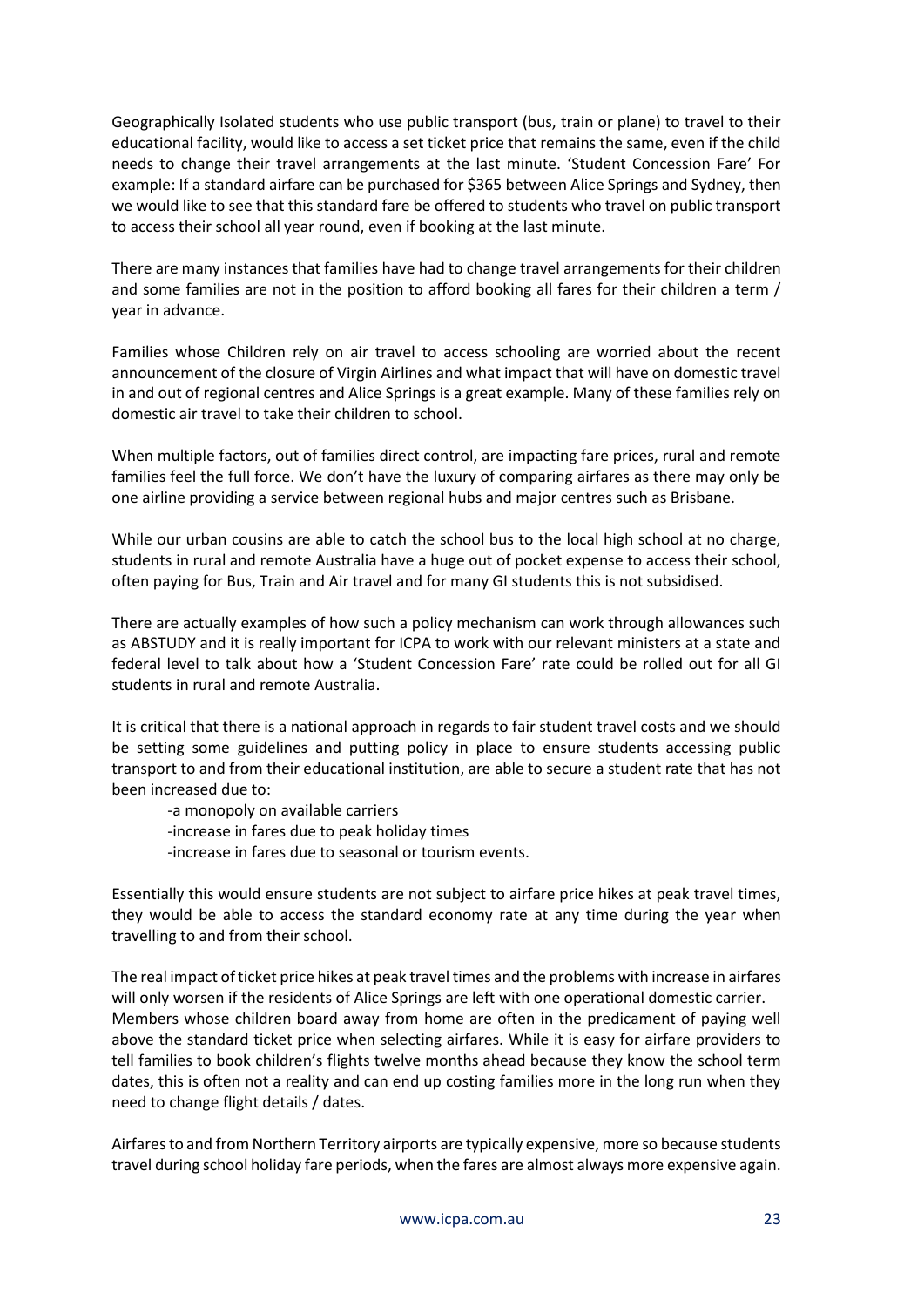Student Travel Concessions are a State Government responsibility, but in the case of airfares, travel is across jurisdictions, meaning State Government concessions don't apply. The Northern Territory is not unique in this respect. A National Student Concessional Fare would help all geographically isolated students who travel across jurisdiction for education purposes.

So, we are asking that when booking tickets for students travelling to and from school, they are exempt from the huge increases to tickets when purchased close to the time of travel. Having access to the standard ticket prices if you booked in advance for the 12-month calendar, would be a huge financial relief for many rural and remote families who rely on these services each year.

#### **A39. Lightning Ridge/Goodooga Branch (NSW) CARRIED**

"That ICPA (Aust) requests the Minister for Transport and the Department of Infrastructure, Transport, Regional Development and Communications, to supply adequate funding for local councils in rural and remote areas, to prioritise and maintain unsealed roads that are travelled on by families accessing schools and school bus routes."

# **Explanation:**

Children in the Lightning Ridge and Goodooga region are often required to travel long distances along unsealed roads to access schools and school bus routes. It is recognised by local families that there are risks associated with these trips and it is important that these trips are as safe as possible. While members are aware of the importance of driving to the conditions, they believe improving the maintenance programs conducted on these access roads will greatly decrease the risks associated with the frequent trips. Without giving priority to roads that families travel on to access schools and school buses, accessing face to face education becomes difficult and dangerous. While distance education is a valuable alternative, many families do not have the time to commit to providing the necessary school room supervision or be in a financial situation to employee a suitable supervisor. For these families, travelling on poorly maintained unsealed roads becomes an exhausting daily task for students and parents, impacting on school attendance and classroom performance.

### **S9. Bollon Branch (Qld) CARRIED**

"That ICPA (Aust) work with regional air service providers like Qantas to provide affordable airfares to students who need to travel from their home to attend to their education."

### **Explanation:**

Geographically isolated students often need to travel to fulfil their educational requirements. For example, many students based in rural Australia attend boarding school and University many kilometres away from their home. Whilst there have been and still are some very generous programs offered to support our students there are some areas that still face cost challenges. The Maranoa region is one area where a once affordable scheme was in place but was recently replaced by a less supportive one. Good communication between ICPA (Aust) and Regional Air Service providers can highlight the unique challenges faced by our rural and remote students and help bring about support.

### **SPECIFIC EDUCATION NEEDS**

### **A40. Charters Towers Branch (Qld) CARRIED**

"That ICPA (Aust) lobbies the Minister for Health and other relevant Ministers, for online allied health services, such as Speech and Occupational Therapy, to be permanently included as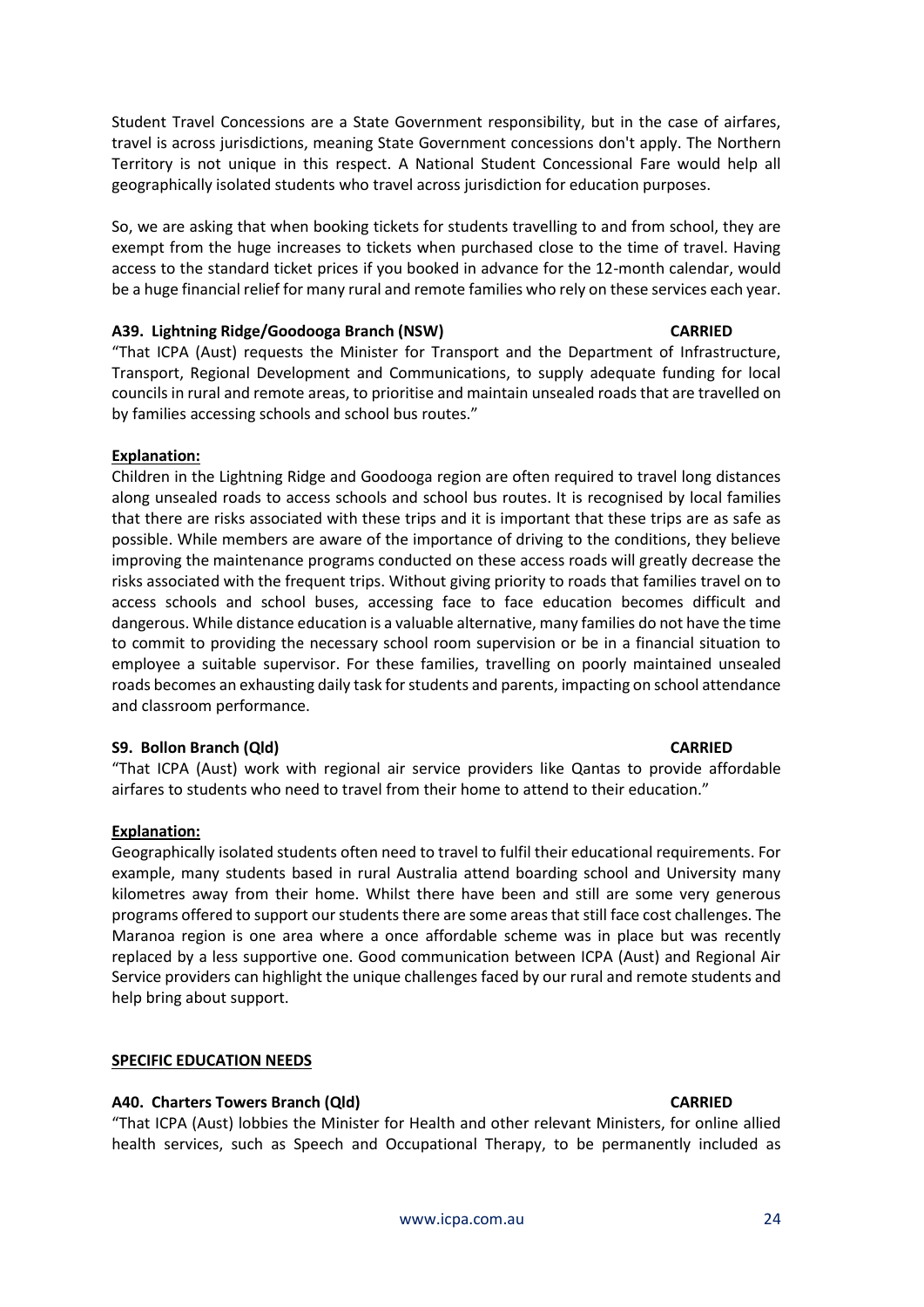Telehealth Medical Benefits Scheme items to help with the cost of such therapies for rural and remote children."

# **Explanation:**

Online therapy sessions allow rural and remote children regular access to a therapist. The cost of online therapy can be substantial. The financial status of families may limit the effectiveness of these sessions if the family cannot afford for their children to attend online therapy session on a regular basis.

# **A41. Northern Territory State Council (NT) CARRIED**

"That ICPA (Aust) advocates to Private Healthcare Australia to ensure the rebates provided by private health insurers extend to allied health services delivered via telehealth to assist with the educational development of geographically isolated children."

# **Explanation:**

During the COVID-19 crisis, the federal government expedited the inclusion of certain allied health services covered by the Medicare rebate, and since, there has been an expansion of telehealth generally. However, some private health insurers do not cover telehealth appointments, or if they do, they cover at a reduced rate compared to the in-person appointment. Private Healthcare Australia is Australia's private health insurance industry's peak representative body. The private health rebates should extend to allied health services delivered via telehealth.

In this motion, we are asking private health insurers to recognise the importance of telehealth appointments for geographically isolated children and to remove the financial penalties of using a telehealth appointment instead of an in-person appointment.

# **A42. New South Wales State Council (NSW) CARRIED**

"That ICPA (Aust) urges the Minister for Health and Aged Care and the Minister for Education and Youth to financially support more organisations willing to take their Early Intervention Services into regional and remote Australia."

# **Explanation:**

Many Pre-school aged children in regional and remote Australia do not have access to vital early intervention programs or assessments due to lack of services or distances they have to travel.

There are early intervention services already available - such as Royal Far West's Healthy Kids Bus Stop - that are willing to travel to regional and remote Australia and complete these assessments on children aged 3-5 years old, but do not have the consistent funding to guarantee these services year to year or to service more areas.

We should be ensuring that any early intervention needs have started before these children attend Primary School, to make sure they have the best start to their education.

If there is a need for early intervention, we need to support these families, and ensure that they are able to access these services and they are affordable. Yes, we have Medicare, but as many of us are aware the issue is not always fixed in limited number of sessions!

Below are some statistics from the Royal Far West website<sup>1</sup>:

<sup>&</sup>lt;sup>1</sup> Royal Far West, POSITION PAPER - JULY 2017 SUPPORTING CHILDHOOD DEVELOPMENT IN REGIONAL, RURAL AND REMOTE AUSTRALIA, Key Facts and Figures, page 1 from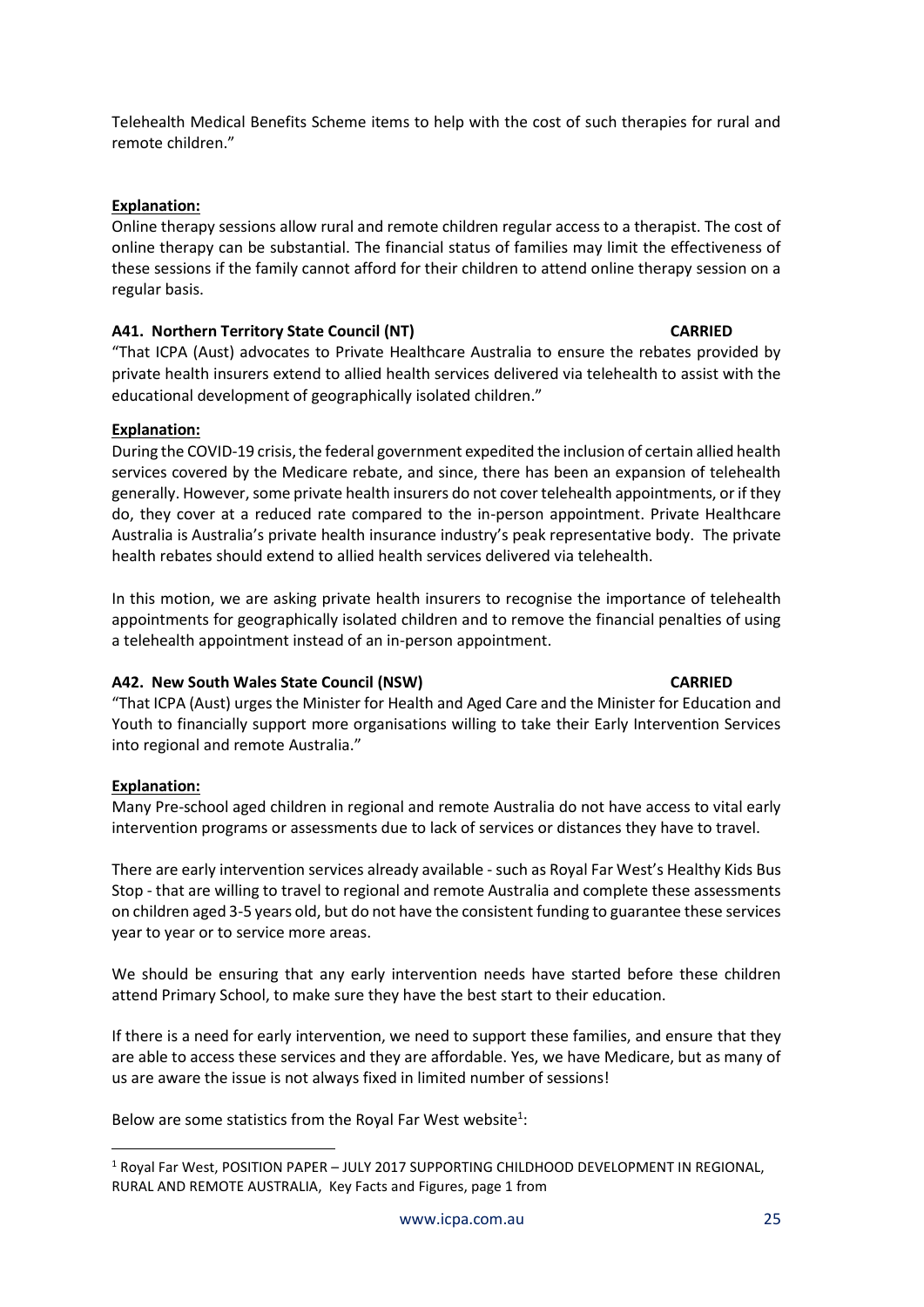• Children in rural, regional and remote areas are more likely to be developmentally vulnerable than children in metropolitan areas – 27% of all children in outer regional, remote and very remote areas compared to 21% in towns and cities.

• Children living in Very Remote areas are twice as likely as those living in Major Cities to be developmentally vulnerable.

• More than 1 in 6 (16.2%) children and adolescents aged 4-17 in rural areas have mental health problems. The highest prevalence is in Outer Regional areas (19% of children and adolescents).

• 32% of children in regional, rural or remote NSW are unable to access the health services they need.

# **A43. Northern Territory State Council (NT) CARRIED**

"That ICPA (Aust) urges the Federal Minister for Health and other relevant Ministers and agencies to ensure that federally funded health clinics across Australia are accessible to all Australians, so all geographically isolated children can receive diagnosis and ongoing treatment of medical issues that impede their ability to learn and thrive."

# **Explanation**

Northern Territory ICPA members frequently report being turned away from their local public, albeit remote, health clinics because they *'do not meet the criteria'* (to access the public health clinic).

Remote families have no other 'local' health clinic alternative, but if they "don't meet the criteria" and are refused treatment, they necessarily must travel vast distances to access treatment for what could have otherwise been dealt with closer to where they live, at their closest remote health clinic, serviced by rostered doctors, specialists and allied health providers.

It is not acceptable that publicly funded health facilities discriminate on race, demographic or on any other basis, let alone in a situation where there are no other local alternatives for rural & remote families to 'conveniently' access.

# **Case Study:**

Mum of four-year-old enrolled through SOA with a stutter and some speech problems, went to local remote clinic wanting to book an appointment with speech therapist that travels to the local clinic on occasion, during the year. Mum was told, *"I'm sorry, you do not fit the criteria*, you will have to make an appointment in Darwin". Mum gets hold of the same speech therapist that travels to local clinic, still told "no, I can't see you in XXXX (971km from Darwin), but I can see you in Darwin anytime". Speech therapist tells Mum that the first she must do is get a hearing test for her child, "most local clinics are able to do a simple hearing test". Back to XXXX clinic and told yet again, sorry, *you don't fit the criteria.* Mum has had to travel 971km to Darwin for hearing tests and initial consult with therapist, the rest of the appointments were done over Zoom. Mum reports "Zoom is ok, but certainly made it harder with the delay, to be able to fully show the mouth positioning and sounds. It would be helpful to see the therapist at our local clinic once in a while, to make sure we are doing the right thing."

# **A44. New South Wales State Council (NSW) CARRIED**

"That ICPA (Aust) urges the Federal Government, including the Minister for Health and Aged Care and the Minister for Education and Youth, to urgently implement age appropriate and highquality mental health programs within both schools and external services for youth in regional and remote Australia."

[https://www.royalfarwest.org.au/wp-content/uploads/2018/09/RFW-Policy-Paper-Supporting-childhood](https://www.royalfarwest.org.au/wp-content/uploads/2018/09/RFW-Policy-Paper-Supporting-childhood-development-in-regional-and-rural-Australia-July-2017.pdf)[development-in-regional-and-rural-Australia-July-2017.pdf](https://www.royalfarwest.org.au/wp-content/uploads/2018/09/RFW-Policy-Paper-Supporting-childhood-development-in-regional-and-rural-Australia-July-2017.pdf) on 28th May 2021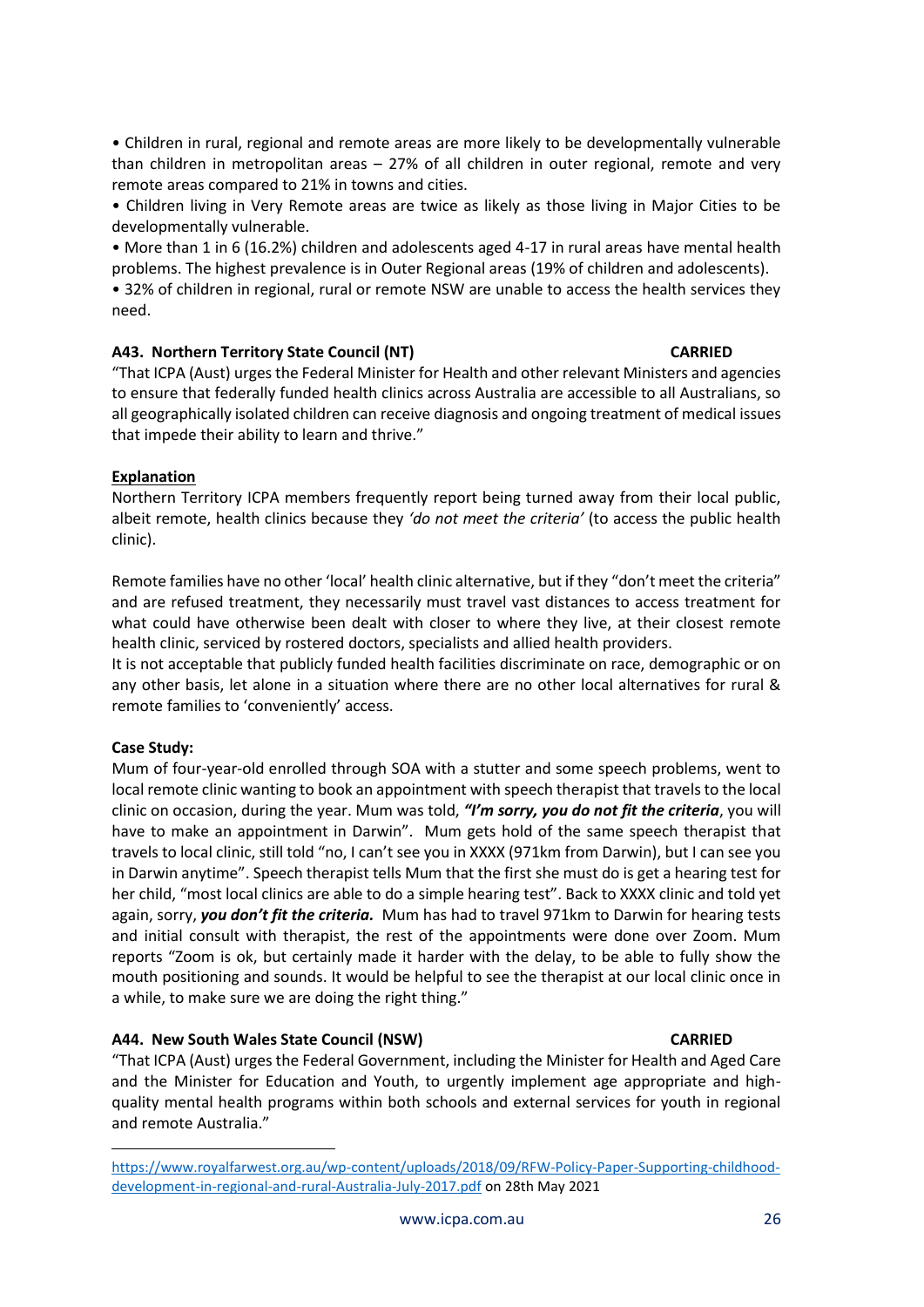### **Explanation**

The mental health of our youth has been suffering in regional and remote Australia. Recently, in the Riverina of NSW, three youths have taken their own lives in a matter of months. This is not endemic to just the youth of the Riverina district; the tragedy of young lives being lost through suicide is real and happening throughout rural and remote NSW and furthermore rural and remote Australia.

For the youth of today, the world has changed and become increasingly technology based, with the easy access of smart phones, text messaging and multiple social media platforms. This has meant that the outside world is ever present in our homes, and often the youth are unable to escape these negative influences.

We need to ensure that early signs are picked up, not only within the home, but also the school systems. Once recognized, the appropriate help at school and after hours is accessible.

According to Headspace "74% of young people surveyed reported that their mental health was worse since the outbreak of COVID-19<sup>"2</sup> and "Children and young people in drought ravaged New South Wales have told UNICEF Australia that the natural disaster has meant they have had to prematurely "grow up", facing difficulty in balancing increased farm work with their education, as well as experiencing escalating levels of stress and other adverse psychological outcomes."<sup>3</sup> With these two factors in mind we should be ensuring that mental health services are easily accessible and available within all areas of regional and remote Australia.

Our children in rural and remote Australia not only dealt with COVID-19, but also the impact that natural disasters such as fires, floods, drought and even mice plagues have had within the family. This is a big responsibility to place on children and if there was more funding spent on helping these children/youth deal with these situations, we will create stronger and resilient children for the future.

# **TERTIARY**

### **A45. Katherine Branch (NT) CARRIED**

"That ICPA (Aust) advocates for the removal of the parental threshold from the Independent Youth Allowance for students applying under rural and remote work criteria."

### **Explanation:**

Rural and remote students can be eligible for independent youth allowance before they turn 22 if (I) their parental home is in an inner regional, outer regional, remote, or very remote area (ii) they need to move away from your parental home to study and (iii) they have worked since leaving secondary school. Students also need to have either: earned 75% or more of the National

<sup>&</sup>lt;sup>2</sup> Coping with COVID: the mental health impact on young people accessing headspace services, August 2020 pg 2, fro[m https://headspace.org.au/assets/Uploads/COVID-Client-Impact-Report-FINAL-11-8-](https://headspace.org.au/assets/Uploads/COVID-Client-Impact-Report-FINAL-11-8-20.pdf) [20.pdf](https://headspace.org.au/assets/Uploads/COVID-Client-Impact-Report-FINAL-11-8-20.pdf) on 28th May 2021

<sup>&</sup>lt;sup>3</sup> Media Release: UNICEF Australia, Children in drought affected areas have a "You just get on with it" attitude, when the reality is their need for psychological support increases by the day, 19 February 2019 from [https://www.unicef.org.au/Upload/UNICEF/Media/Documents/Drought-Report-2019-Media-](https://www.unicef.org.au/Upload/UNICEF/Media/Documents/Drought-Report-2019-Media-Release.pdf)[Release.pdf](https://www.unicef.org.au/Upload/UNICEF/Media/Documents/Drought-Report-2019-Media-Release.pdf) on 28th May 2021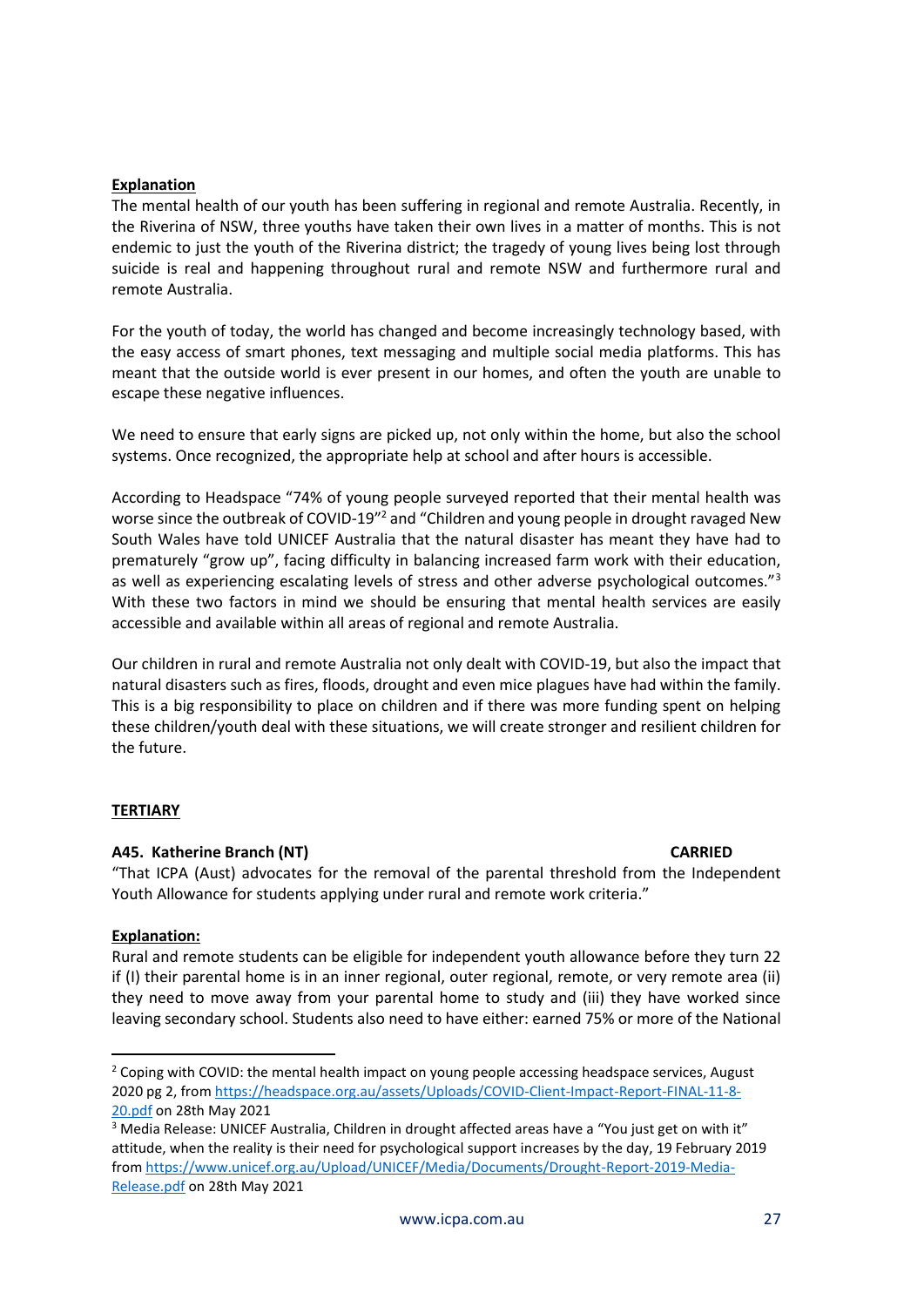Training Wage Schedule rate in any 14-month period or worked at least 15 hours a week for at least 2 years.

Katherine Branch thanks ICPA (Aust) for its advocacy and the Minister for Families and Social Services for raising the parental threshold from \$150,000 to \$160,000 from 1 January 2019 and taking into account other dependent siblings. However, these rural and remote students who qualify for Independent Youth Allowance under the above conditions must surely be considered Independent full stop. Parental income should not enter into consideration at all. Rural incomes are so fickle, even being given three financial years of parental income to choose from cannot always give these students a fair assessment of the ability of this family to support a tertiary or training student. These students clearly demonstrate independence through working for a least a year and leaving home to study. They take a gap year because they need to be financially independent but that can also place them at risk of being one of the statistics: students who take gap years are less likely to continue to further education. Any hurdles to these rural and remote students qualifying for Independent youth allowance, such as Parental income thresholds, threatens their tertiary education.

#### **A46. Walgett Branch (NSW) CARRIED**

"That ICPA (Aust) request the Federal Government to change the criteria for the Relocation Scholarship to include all students from remote or rural areas relocating who do not qualify for Dependent Youth Allowance."

#### **Explanation:**

Relocating is a costly exercise when moving long distances. Students who do not qualify for Dependent Youth Allowance who have worked since leaving school for the year but have to start university in the February are missing out.

We have found due to COVID that online learning is isolating and lonely and campuses need to be filled. Towns have suffered greatly, and the influx of rural and remote students is important to our universities. These young adults need financial help as their savings they have collected through the year dwindle rapidly with the cost of moving away. It gives them the opportunity to move and settle and commence studies before looking for employment.

### **S10. Tasmania Branch (TAS) CARRIED**

"That ICPA (Aust) requests the Federal Government review the criteria of the Tertiary Access Payment (TAP) to ensure all rural and remote tertiary students are able to fulfil the course of their choice"

### **Explanation:**

The Tertiary Access Payment commenced 1 January 2021 and is available to eligible students:

- who have to move away from home to study at a tertiary education provider providing it is more than 90 mins away from your home by public transport
- who start their study straight after year 12 or equivalent
- who are studying at least 75% full time study load of a higher education course or Vocational Education and Training course, certificate IV or above
- who are from an outer regional, remote or very remote area, and
- whose parents or guardian's income is under the current combined parental income limit of \$250,000.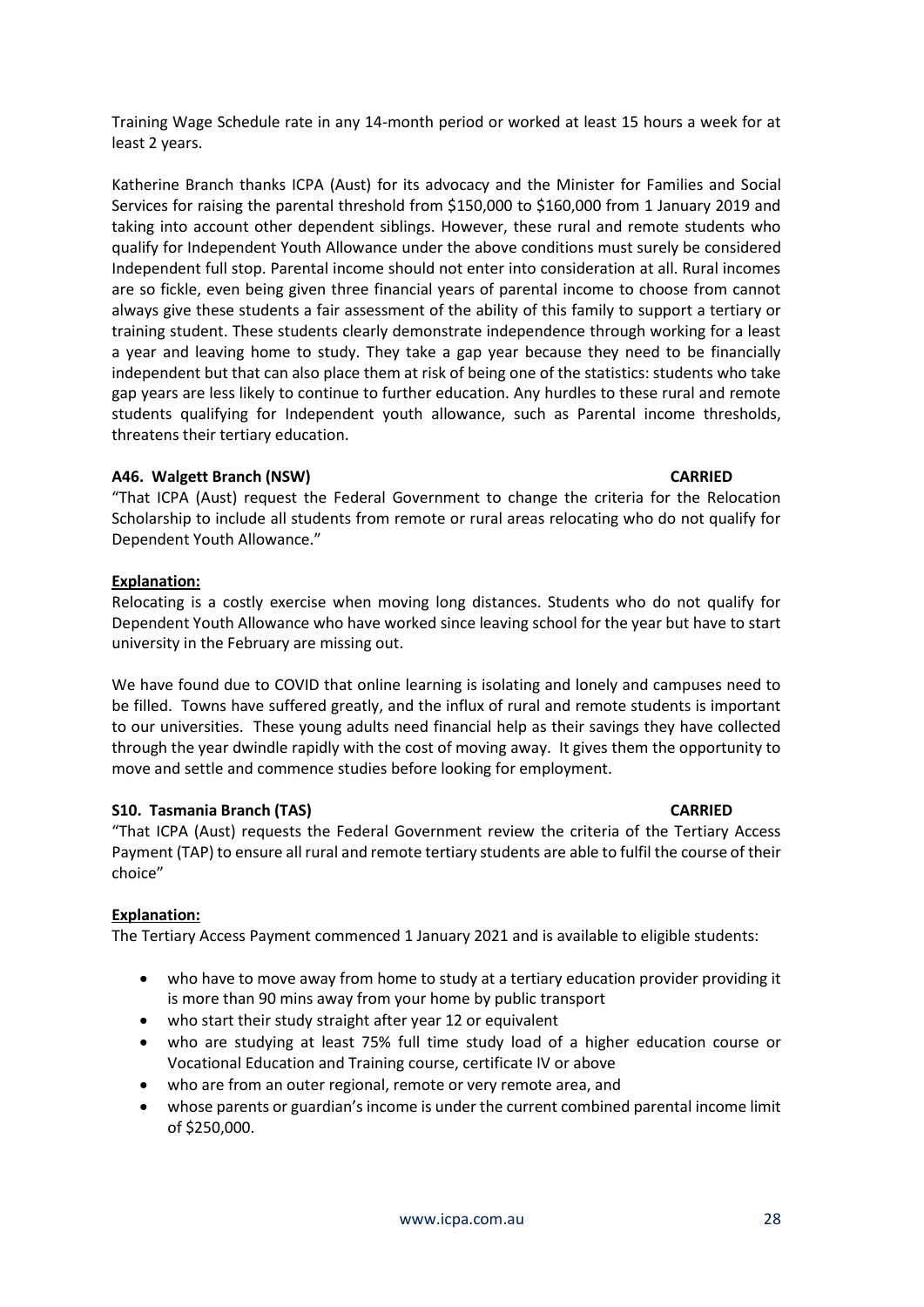Our branch is extremely appreciative and thank the Federal Government for the commencement of the TAP. We believe there is a need for some additions to the existing criteria which are consistent with ICPA (Aust)'s longstanding lobby for a Tertiary Access Allowance. This includes the need for the TAP to be equivalent to the Relocation Scholarship in order to truly reflect the costs of living away from home to access a tertiary education. There needs to be assurance that the Tertiary Access Payment becomes a permanent payment available to all rural and remote students who fulfil the criteria, and the numbers are not capped. This will ensure students whose course commences in the second or later semester, do not miss out.

### **S11. Tasmania Branch (TAS) CARRIED**

"That ICPA (Aust) request the Federal Government permanently implement the measure that was put in place during the COVID-19 lockdown for rural and remote tertiary students and Australian apprentices applying for Youth Allowance: initial confirmation of identity can be attended through a student's myGov account."

# **Explanation:**

Many rural and remote students have difficulty in proving their identity because of the requirement that they must present their identity documents at a service centre and that is problematic for many due the vast distance many of them live from a service centre and attending during opening hours. These students cannot start or proceed with their application for Youth Allowance until these documents have been sighted.

During COVID -19 Youth Allowance applicants were able to confirm their identity online through their myGov account allowing them to start their claim online and avoid delays in their application process. For rural and remote students this provision should continue and could have the requirement that original documents be presented at service centre for confirmation, or the uploaded documents be certified before their payments commence. For many rural and remote students their identity has already been proven through previous Centrelink payments such as AIC and this should be able to be recognised when applying for Youth Allowance.

### **S12. Tasmania Branch (TAS) CARRIED**

"That ICPA (Aust) implores the Federal Government to implement the recommendations from the *Education in remote and complex environments Report* relating to tertiary students."

# **Explanation:**

The Federal Government commissions reviews in response to issues and inequities and must be held accountable to respond to the recommendations. The *Education in remote and complex environments Report* recommended that the Government announce an implementation plan for the recommendations and actions from the *Independent Review into Regional, Rural and Remote Education* (Halsey Review) and *National Regional, Rural and Remote Tertiary Education Strategy* (Napthine Review).

The implementation of all the recommendations would see measures introduced and being available for rural and remote students including:

- improved availability of accommodation
- improved information on accommodation and income support
- improved access to affordable, reliable, high speed internet services
- improved VET programs in rural and remote areas and
- greater flexibility in qualifying pathways for Youth Allowance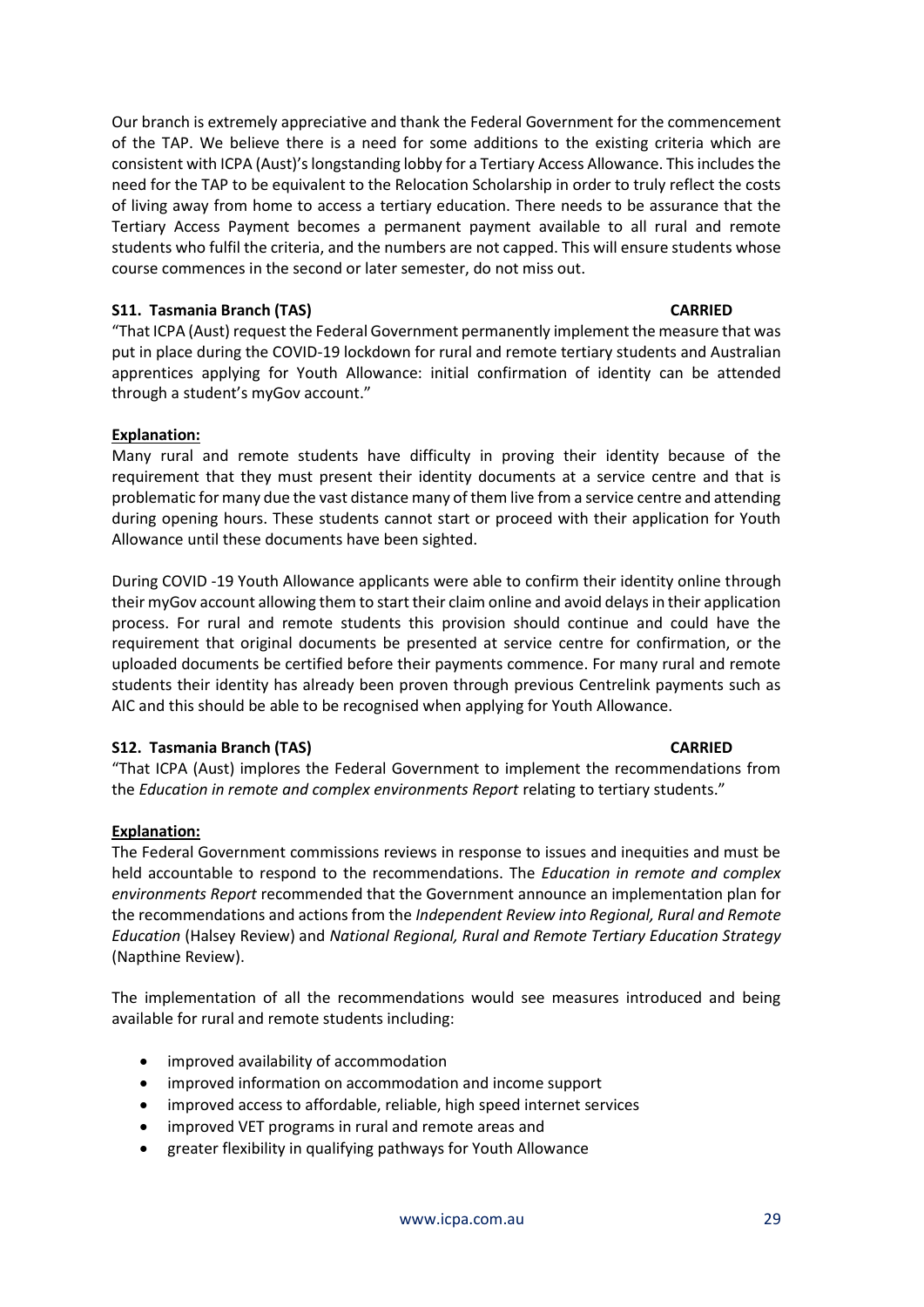To achieve equity for rural and remote tertiary students, these above measures, in addition to the measures that have already been implemented previously must be implemented. The previous measures have benefited members to date and have been greatly appreciated by rural and remote tertiary students. Possibly the most significant is the introduction of the Tertiary Access Payment. Others have included the expansion of the Rural and Regional Enterprise Scholarships and the Regional Study Hubs, and improvements to the Fares Allowance.

# **S13. Tasmania Branch (TAS) CARRIED**

"That ICPA (Aust) thanks the Federal Government for the measures put in place for rural and remote gap year students impacted by the COVID-19 lockdown."

# **Explanation:**

The measures that supported working gap year student affected by the impacts of the COVID-19 lockdown on their ability to fulfil their working criteria when trying to prove their independence for Youth Allowance and ABSTUDY have been greatly appreciated and continue to be throughout 2021 with the measure which allows a working gap year student to earn \$15000 through agricultural work between 30 November 2020 and 31 December 2021 to fulfil their working criteria.

# **TRAINING**

# **A47. Richmond Branch (Qld) CARRIED**

"That ICPA (Aust) continues to advocate to the Federal Government to provide an immediate increase to the commonwealth Living Away from Home Allowance (LAFHA) and indexation to the CPI to better assist Australian Apprentices with the cost of living."

### **Explanation**

We thank ICPA Federal Council for their advocacy in this area over many years. The eligibility criteria for the LAFHA is based on the recognition that an Australian Apprentice has moved away from home to access their apprenticeship.

The LAFHA has not increased since 2015 and remains at:

- \$77.17 per week for the first 12 months
- \$36.95 per week for the second 12 months
- \$25.00 for the third 12 months

An example of the weekly rate of pay for a junior first year apprentice under the Vehicle, Manufacturing, Repair, Services and Retail Aware 2010 is \$482.68 before tax and deductions.

Without adequate assistance to offset the cost of living, rural and remote apprentices face extreme financial pressure to make ends meet with the significant costs associated with living away from the family home. Expenses include rental bond, rent, utilities, food, and fuel.

It should also be noted that because the LAFHA is only available to apprentices who are not eligible for Youth Allowance and therefore apprentices receiving the LAFHA are not entitled to any adjunct payments which come with Youth Allowance e.g., the Coronavirus Supplement which supported many young people during the height of the COVID 19 pandemic, this period for Australian Apprentices without any additional support was particularly dire.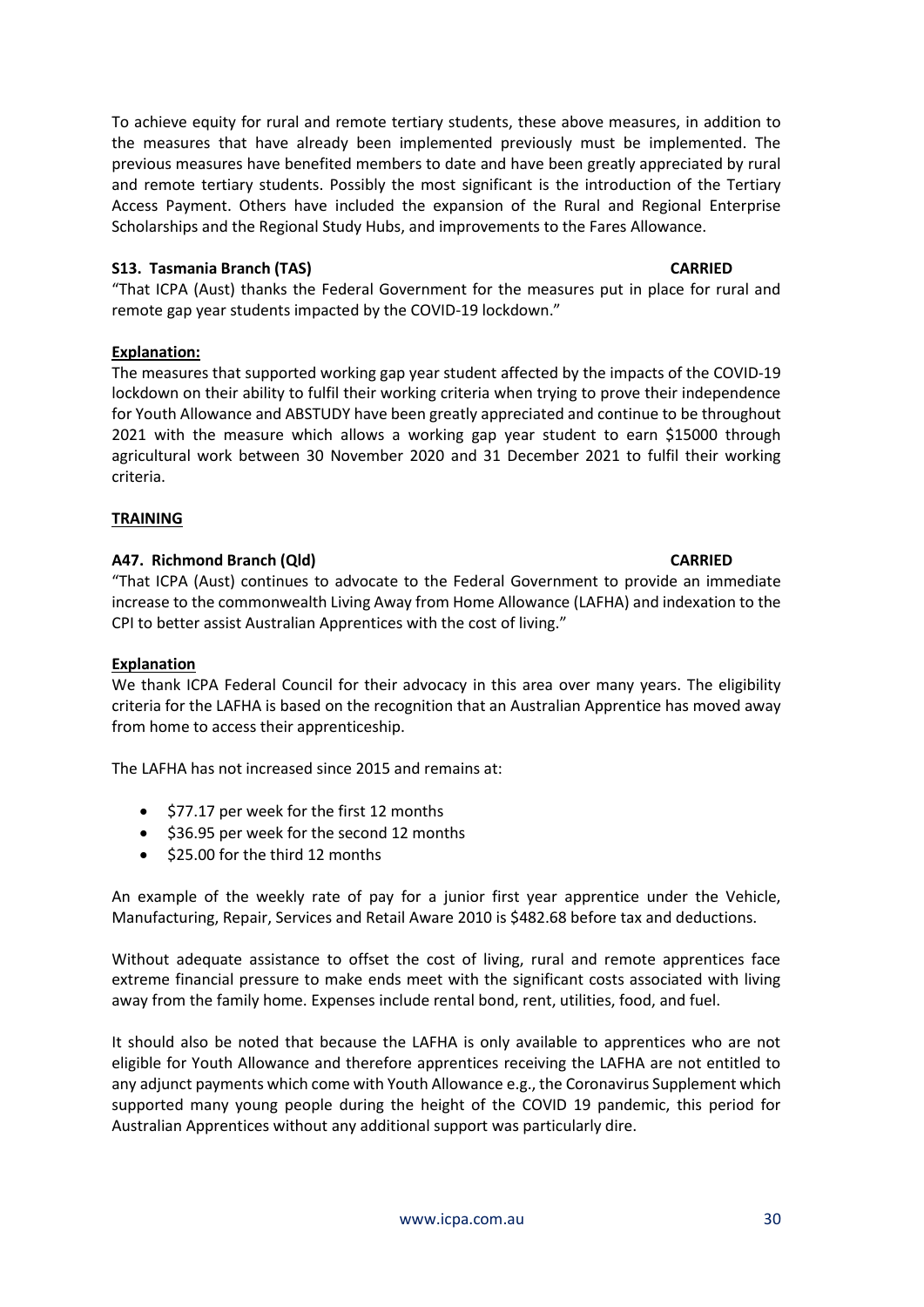The Federal Government has put a tremendous amount of money into providing incentives for employers to create more apprenticeship positions as a response of the skills shortage largely brought about by the COVID 19 pandemic. There is also significant skills reform being undertaken in the VET space. However, if reasonable attention is not placed on providing meaningful financial assistance to support young rural and remote apprentices who must move away from home to access these positions, representation from this cohort will diminish and improvements to the number of skilled and qualified workers in regional, rural and remote areas will be unachievable.

### **A48. Western Australia State Council (WA) CARRIED**

"That ICPA (Aust) lobby the Federal Government to improve the process by which eligible Australian Apprentices can apply and receive the Living Away from Home Allowance (LAFHA)."

#### **Explanation:**

Currently, if you are eligible to apply for the LAFHA you contact your local Apprenticeship Network provider.

Members are finding it difficult to source information to keep them informed and the processes required, as arrangements are made between TAFE and the employer; no allowance is payable until the TAFE component of their course is commenced.

Some TAFE courses keep getting pushed back and six months after commencing their apprenticeships students still have not undertaken any TAFE components and consequently have received no financial assistance.

#### **A49. Richmond Branch (Qld) CARRIED**

"That ICPA (Aust) continues to advocate to the Federal Government the need to provide relocation assistance to apprentices and trainees who must relocate from their homes to access apprenticeships and traineeships."

### **Explanation**

We thank ICPA Federal Council for their continued advocacy on this issue.

Apprentices and trainees who are ineligible for Youth Allowance as a dependent may receive the commonwealth Living Away from Home Allowance (LAFHA) if they have had to move away from home to access their apprenticeship or traineeship. However, this allowance, although appreciated, is not adequate to provide meaningful support to offset the significant costs of relocation and living expenses including rent, rental bond, food, fuel, and utilities.

Currently there is little assistance available for apprentices or trainees to relocate to access their chosen pathway. Apprentices and trainees who are eligible for Youth Allowance as a dependent are not eligible for the Relocation Scholarship, which is an adjunct payment to Youth Allowance available for higher education study. There is also no provision for apprentices and trainees to receive the new Tertiary Access Payment (TAP) which provides assistance for relocation costs to access higher education.

It is imperative that some sort of relocation assistance is provided to these young people to ensure they have the opportunity to pursue their chosen pathways regardless of geographical location.

#### **MISCELLANEOUS**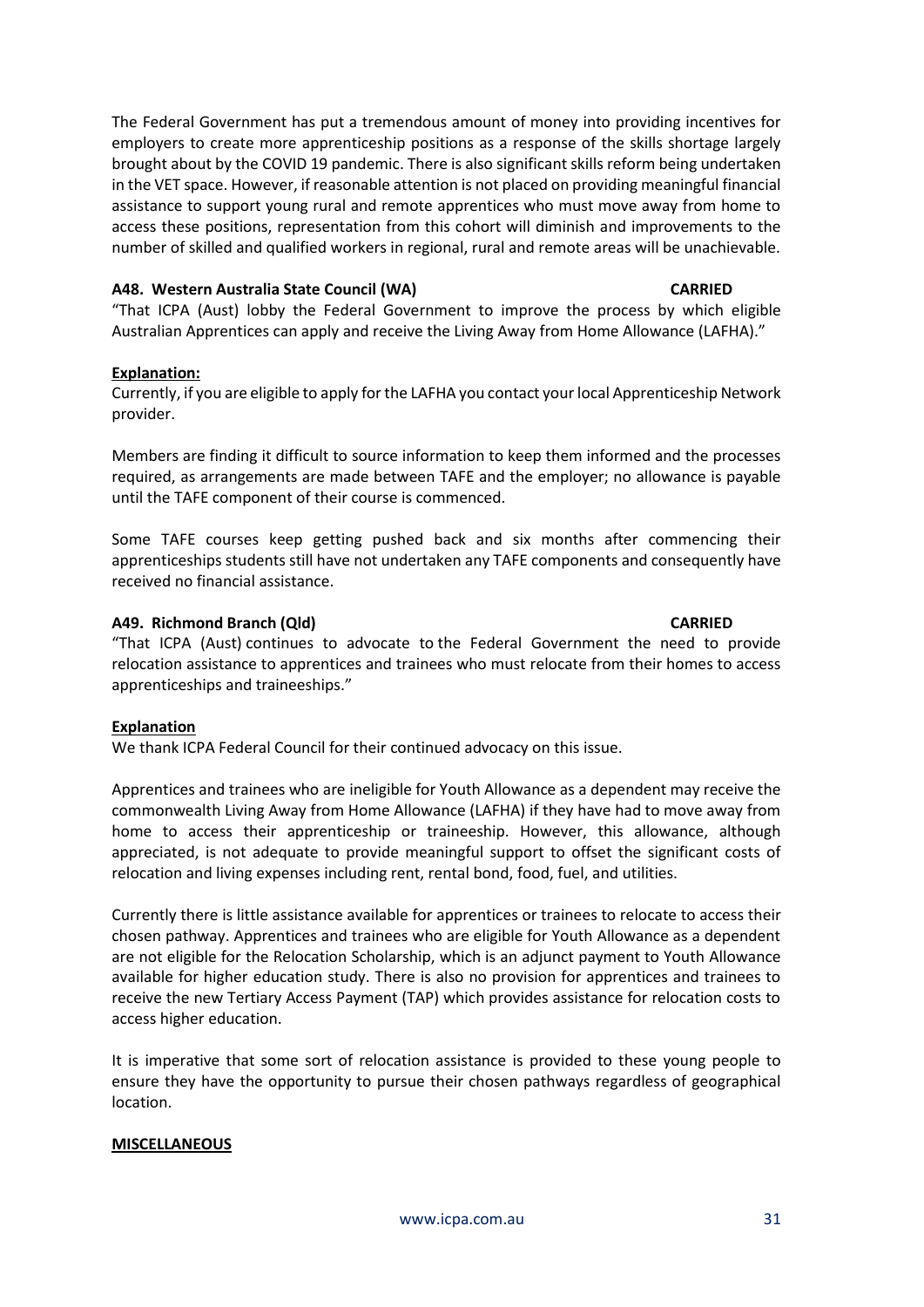## **A50. Mount Isa Branch of the Air (Qld) CARRIED**

"That ICPA (Aust) advocates with Government and other relevant parties for the establishment of a 'Rural Hardship Education Fund' to assist geographically isolated families to meet necessary education costs in times of difficulty."

# **Explanation:**

While some areas have received welcome rain and better seasons, there are still areas which continue to be impacted by the unrelenting drought with some families now in their  $9<sup>th</sup>$ continuous year of dealing with drought conditions and lessened income.

Drought and other unforeseen disasters such as fires, floods and industry events which are out of producers control (i.e., The Live Export Ban, Dairy Crises etc.) all impact suddenly on rural families' income and their ability to pay the out-of-pocket costs necessary for their children to access education. This lack of income does not only affect families living on rural properties but also carries over into small town businesses and the other industries such as freight, mustering/shearing contractors, etc which also rely on primary production.

Families in geographically isolated areas still need to find the means to pay for the gap in the costs of their children's education fees even though they have little to no income during these periods of hardship and the recovery periods afterwards. In past droughts, Exceptional Circumstances could be applied for and a top up was added to the Assistance for Isolated Children Allowance, but at present no such scheme exists. During these past few years of drought some families have had to decide whether or not their children can remain in schooling or to choose between their children, deciding who can go away to school and which ones won't receive a further education. Geographically isolated families affected by bushfires, tropical cyclone events and other hardships face similar difficulties. Small rural schools have also faced difficulty in not being able to raise funds for school excursions and other activities for their students.

Families affected by the 2019 monsoon event in North West Queensland greatly appreciated the immediate support offered by the Federal Government with a \$1000 supplement to the Assistance for Isolated Children (AIC) to ensure they had immediate assistance for their children's schooling. Similar measures occurring quickly in other times of rural hardship would go a long way to help rural families both financially and also mentally by reducing worry over how to meet their children's schooling costs at a time when they are already struggling.

It is essential that a Rural Hardship Education Fund be established and put permanently in place to assist rural families that need financial help to ensure that their children can remain in schooling during tough times. The announcement of the creation of the National Recovery and Resilience Agency in May 2021 might be an avenue in which the Rural Hardship Education Fund can be pursued to ensure that access to education for geographically isolated students can continue unchanged when their family faces hardship.

# **A51. Blackall Branch (Qld) CARRIED**

"That ICPA (Aust) review the online membership payment process to enable branches to access up-to-date membership details, online, at anytime."

# **A52. Northern Territory State Council (NT) CARRIED**

"That ICPA (Aust) Federal Council accepts our collective gratitude for the work you put into not only advocating for members, but also for the depth and quality of information you develop, make available and share with stakeholders, state councils and members, in the course of your advocacy on a national level."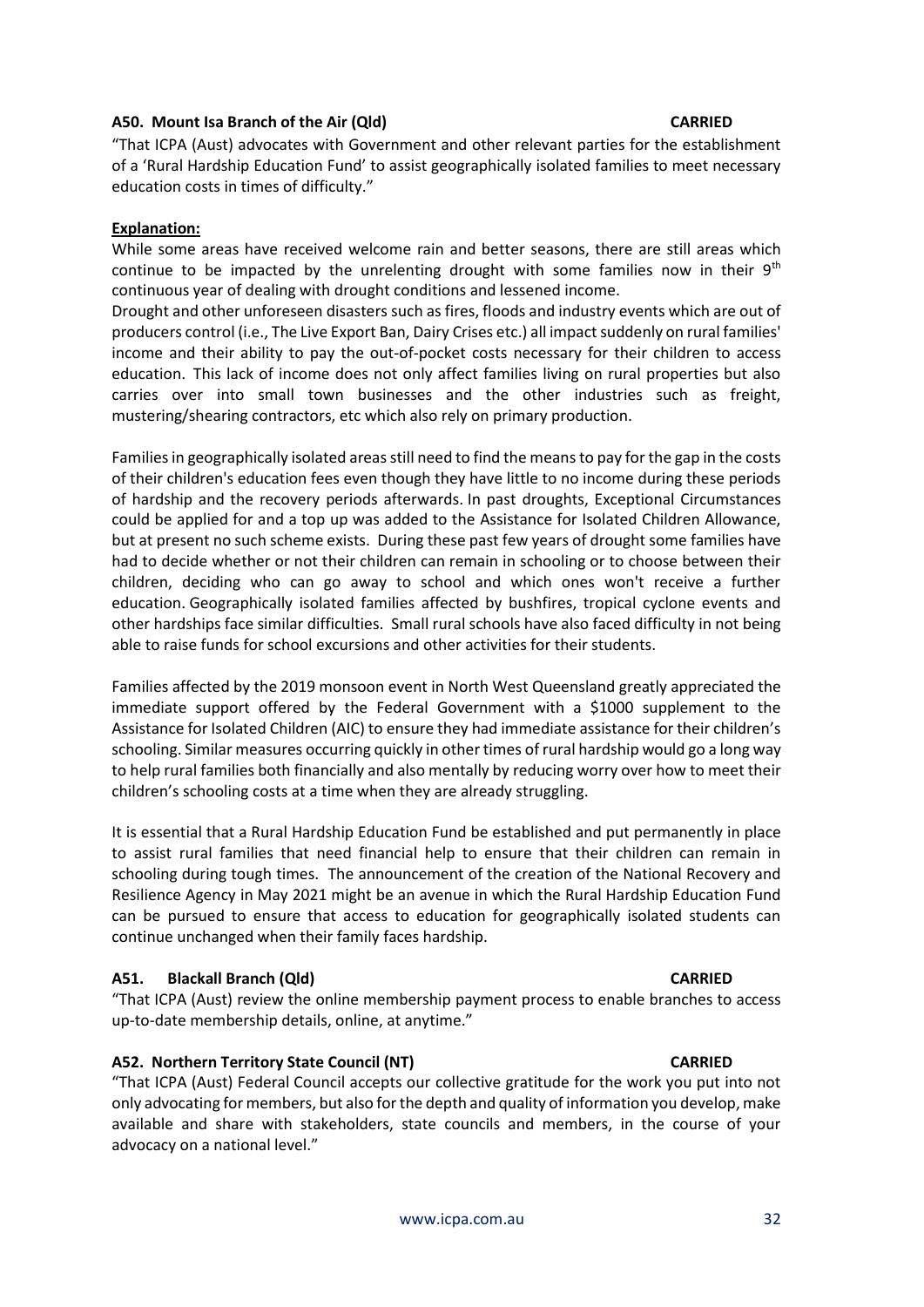# **Explanation:**

ICPA Australia has always done an incredible job advocating for members, but in this motion, we'd like to acknowledge Federal Councils consistently high standards for the benefit of our members. From your submissions to national inquiries, to the new website, the federal BB, your portfolio briefings and motion updates, your collective efforts are always the highest quality and for this we thank you for representing ICPA nationally in a most professional and esteemed way.

# **S14. Capricornia BOTA (Qld) CARRIED**

"That ICPA Australia continue to advocate for the establishment of the Rural Hardship Education Fund (RHEF) and for the RHEF to also include hardships experienced by geographically isolated families in the event of a personal crisis."

# **Explanation:**

We fully support the concerns of ICPA (Aust) that the education of children is being compromised in times of hardships experienced by families living in rural and remote areas of Australia. In addition to the hardships of the RHEF assistance that have been identified by ICPA (Aust) we are calling for personal hardships to be included under the RHEF where a crisis impacts the ability to deliver or access education.

When Geographically Isolated families experience an unforeseen circumstance such as an accident, injury or illness including prolonged terminal illness of a family member it often requires them to seek medical treatment or travel to regional or metropolitan areas. Depending on the circumstance, seeking immediate medical treatment and possible rehabilitation/follow-up treatment typically requires travelling long distances from their place of residence for extended periods of time. If the primary caregiver is required to travel away, the dependent school age children's education is often compromised.

Living in rural and remote areas of Australia adds a level of complexity in times of personal crisis.

- When Distance Education is the only education option for families living remotely and a personal crisis directly affects the Parent/Home Tutor, the dependent school aged children stand to be disadvantaged due to the Home Tutor being unable to fulfil their normal duties within the schoolroom resulting in falling behind in all areas of curriculum. In a mainstream setting relief teachers could be sourced to cover classes and the education of children would remain unchanged.
- In times of an emergency, families living in rural & remote areas often don't have the support network of close neighbours and family due to the sheer geographical distance of where they live to care and support their school age children, so their education continues unchanged.
- In times of emergency where family members are able to help, it is logistically challenging and expensive to access travel to and from some of the remote areas of Australia.
- Those living in rural and remote areas are limited to the degree of access to face-to-face support services via community health services following a personal crisis e.g., Counselling and Mental Health services.
- Sourcing suitable paid help (Governess or Nanny) in Geographically Isolated areas to assist with the day-to-day school demands of either children attending a small school or distance education setting in an emergency situation is often unaffordable.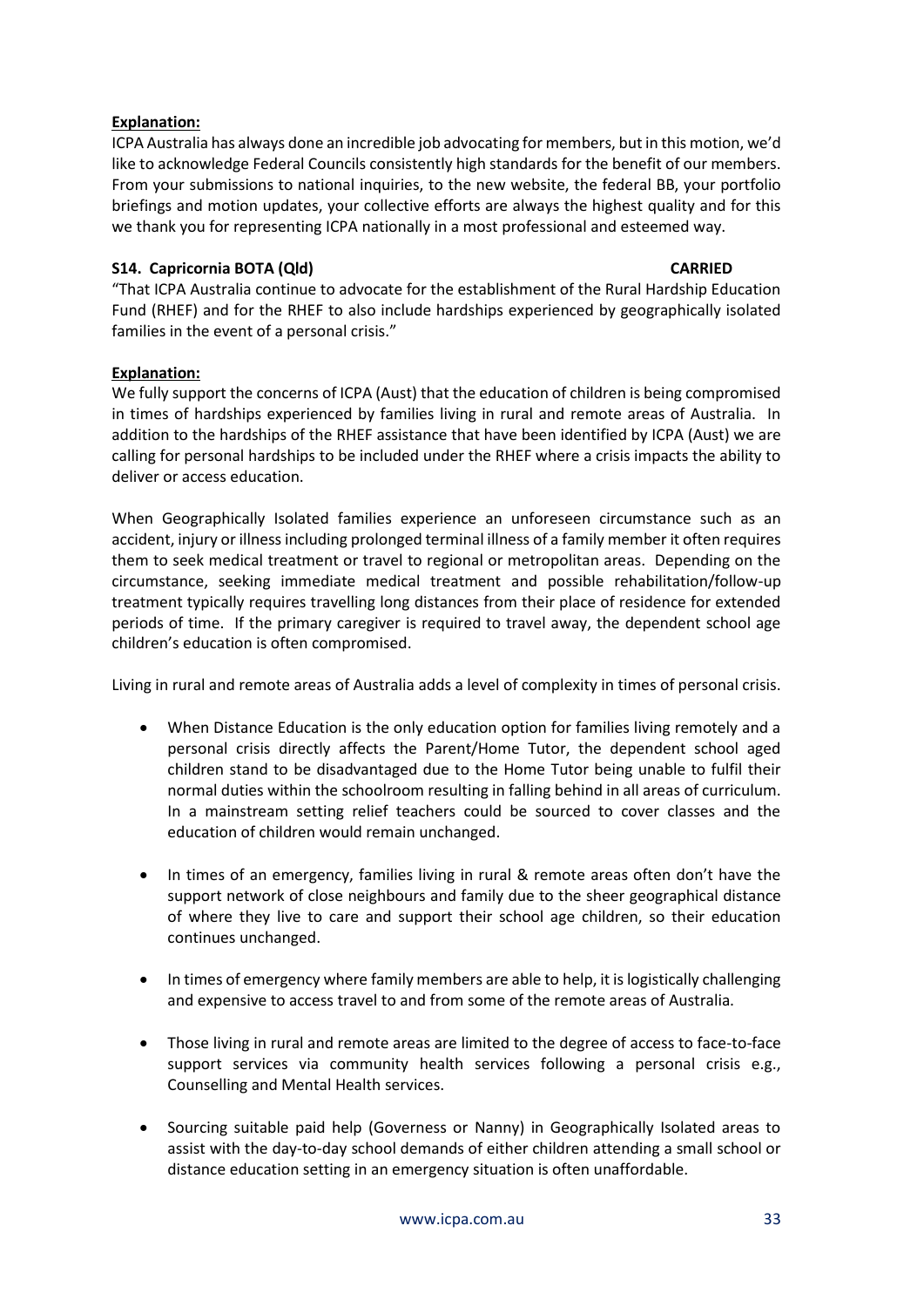- Prior to the implications of the COVID -19 pandemic there was already a shortage of suitably experienced people to fill Governess & Nanny positions in rural and remote areas of Australia. This issue has now been exacerbated due to the ongoing travel restrictions of COVID-19 it is placing increasing pressure on families who require help and that are financially able to do so.
- In the case of a personal crisis affecting an employee, there is pressure placed on the income earner to keep working to financially support the family so as not to lose their job.

It is intended that this non-exhaustive example illustrate the degree of challenges experienced and that more support via the establishment of the RHEF is required for families living in rural and remote areas of Australia in times of hardship to ensure that education disturbance is equitable to that of our urban counterparts.

# **CASE STUDY:**

A family of five had taken up a new employment opportunity as managers of a rural property. They had three school aged children aged 11, 9, 6 years. The oldest child had just started the first year of boarding school and was still adjusting and was very unsettled, the other two children were enrolled with an SDE in year four and year one with the mother being the home tutor.

Less than a month into their employment the two youngest children were involved in a farm accident - the nine-year-old sustained a fractured pelvis and the six-year-old sustained a lifethreatening injury to the trachea. Both children were airlifted to the closest regional hospital where they were hospitalised with the youngest child in ICU and both parents being required to be in attendance due to the children being in different wards. Due to complications and specialist surgery the youngest child was transferred to the major capital city after five days in ICU was required to be hospitalised for a further 5 weeks.

The nine-year-old was discharged after five days and taken home and required a large degree of care by her father but due to the seriousness of injuries of the six-year-old he flew to the capital city. Their extended family were unable to help due to separate serious medical issue affecting another family member and had to rely on the generosity of a friend in the district to stay with the child with the fractured pelvis and older sibling who had come home from boarding school.

The education of the children was directly affected due to the mother/home tutor responsibilities being compromised. While the mother/home tutor was required to be away with the six-yearold in hospital her sister in year four was required to take responsibility for her own lessons as her father was forced to work to maintain the family income which took him away from the house as they had no leave entitlements owing to them having just started their new job. The Year Four student often had to call her mother for help with technology issues but there was little she could do to support her child.

After five weeks of hospitalisation the mother and 6-year-old were able to return home but given the traumatic event it was difficult to adjust and regain the routine in the schoolroom with regular medical appointments adding an additional two weeks of lost school time.

Due to the accident and the loss of their home tutor the two girls basically lost a term of fully engaged learning that had a significant impact on educational outcomes to the degree where it was suggested that the six-year-old repeat the year.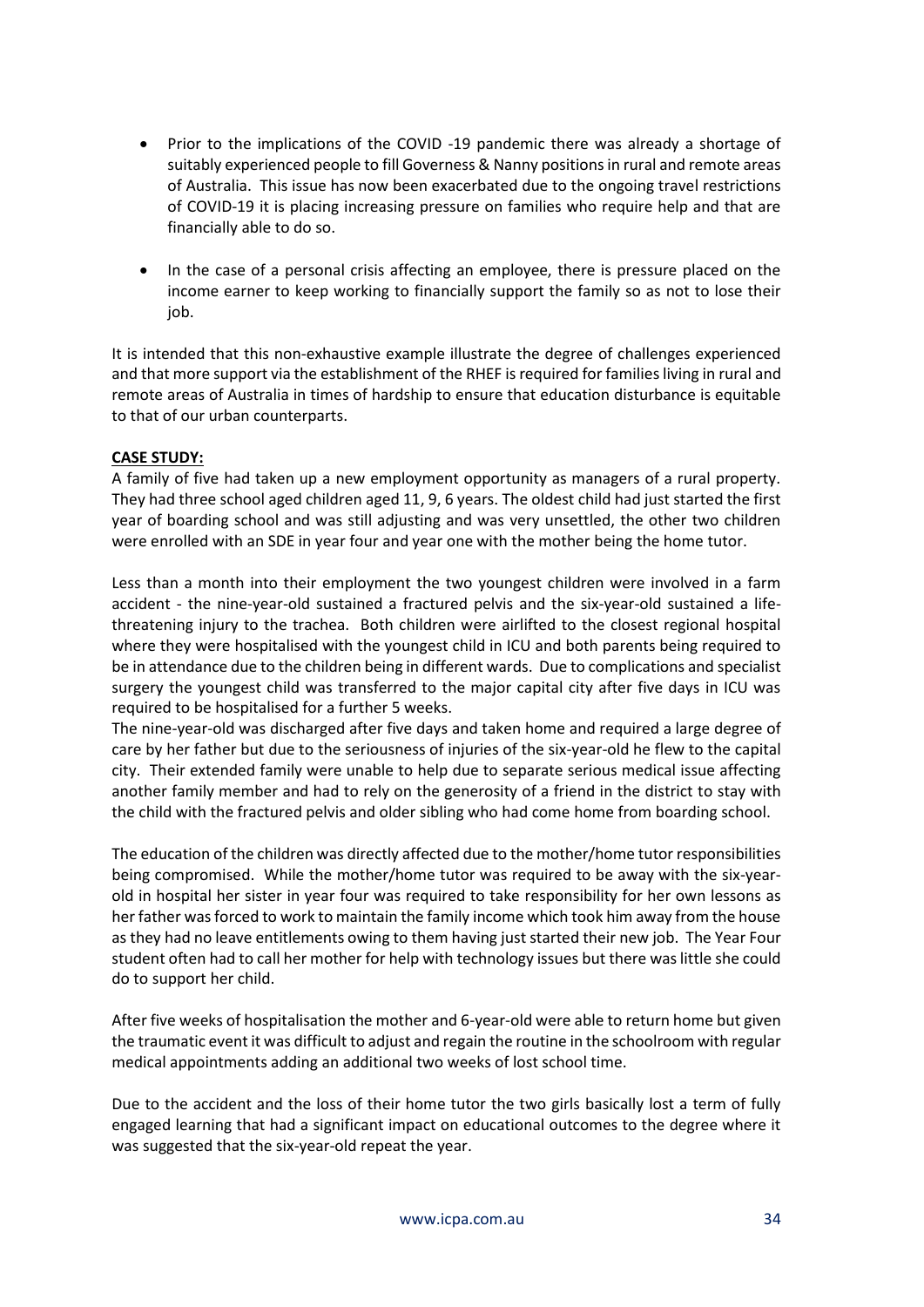When asked what could have helped the situation in relation to the educational impact, the family felt that they would have benefited from having a qualified person step in and take over the teaching to allow the mother/home tutor time to develop a strategy moving forward with the education of her children. It is often not financially viable for rural and remote families to be able to afford any sort of hired help as they are on basic wages. It was a heavy load to bear as there wasn't any support offered to this family and it placed a strain on the family for a considerable time after the event.

#### **Additional Information**

Ref: Farm accident statistics <https://www.safeworkaustralia.gov.au/infographic-agriculture-fatality-and-injury-data> Ref: Mental Health in Rural Australia [https://www.aph.gov.au/Parliamentary\\_Business/Committees/Senate/Former\\_Committees/me](https://www.aph.gov.au/Parliamentary_Business/Committees/Senate/Former_Committees/mentalhealth/report/c16) [ntalhealth/report/c16](https://www.aph.gov.au/Parliamentary_Business/Committees/Senate/Former_Committees/mentalhealth/report/c16)

#### **AGM**

#### **A53. ICPA Federal Council CARRIED**

#### **A54. ICPA Federal Council CARRIED**

membership year."

"That Corporate Membership be set at \$275.00 per organisation for the 2022 membership year."

"That the Federal membership fee remains at \$22.00 per member family for the 2022

#### **A55. ICPA Federal Council CARRIED**

### "That school corporate membership be set at \$275.00 per school or educational institution for the 2022 membership year."

#### **A56. ICPA Federal Council CARRIED**

"That Queensland Audit Services, be appointed as auditor for the 2021 – 2022 financial year."

#### **A57. ICPA Federal Council CARRIED**

"That the 2020 - 2021 Audited Report be received and accepted."

#### **A58. ICPA Federal Council CARRIED**

# "That the amendments to the Isolated Children's Parents' Association of Australia (Inc) By-Laws updated 10 May 2021, as circulated, be ratified."

#### **A59. ICPA Federal Council CARRIED**

**"**That the updated Policies of ICPA (Aust), as adopted by Federal Council, April 2021, be ratified."

# **A60. ICPA Federal Council CARRIED**

"That the amendments to Section 3.8.2 of the Isolated Children's Parents' Association of Australia (Inc) Constitution updated July 2021, as circulated, be adopted."

#### **Explanation**

### This amendment ensures the definition of a State Council in 3.8.2 directly reflects Member Bodies Rule 11.3 and 11.5.

**3.8.2** *A State Council* is a properly constituted body elected from financial members within that State or Territory, provided that it has at least three branches to -